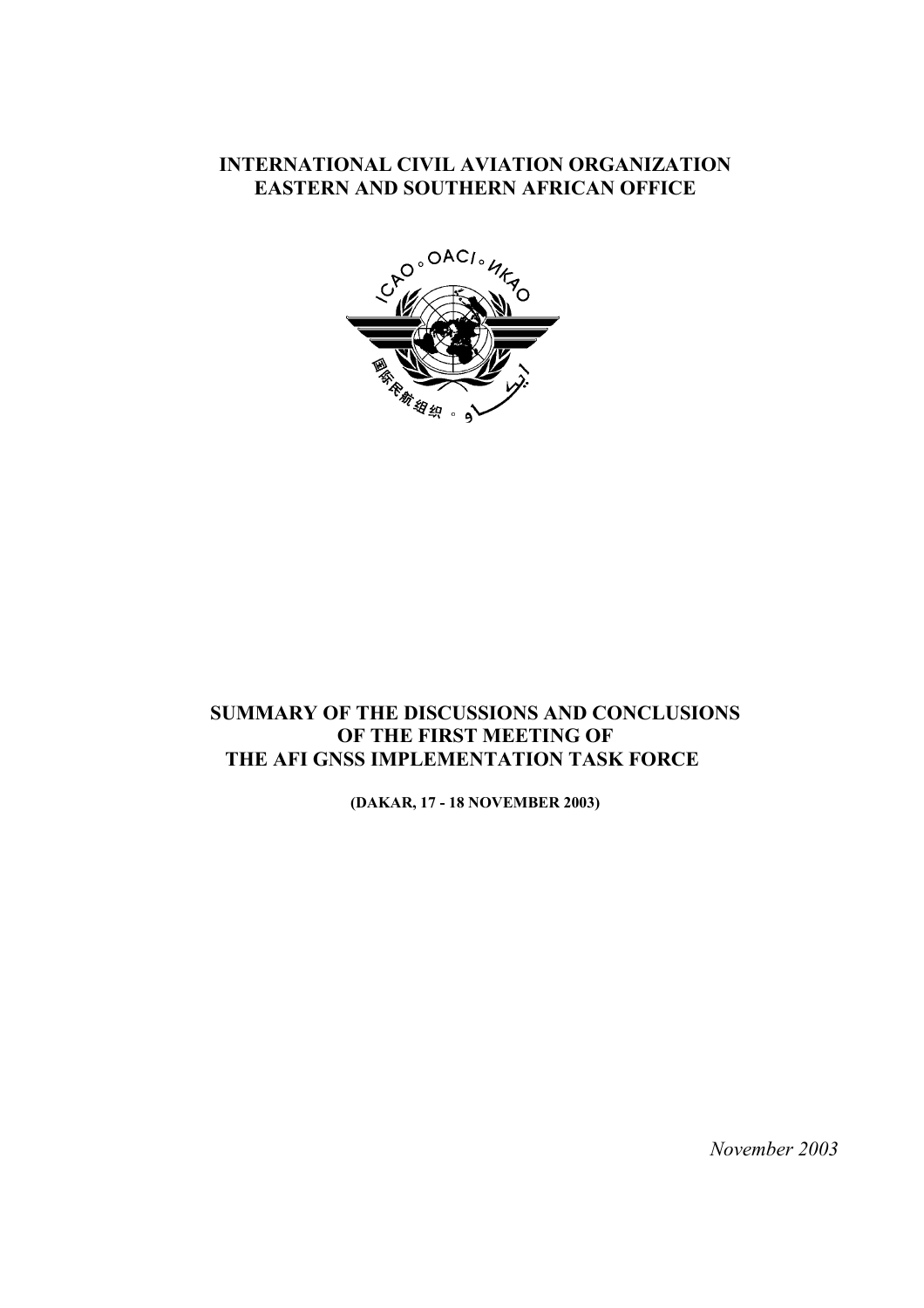The designations employed and the presentation of material in this publication do not imply the expression of any opinion whatsoever on the part of ICAO concerning the legal status of any country, territory, city or area or of its authorities, or concerning the delimitation of its frontier or boundaries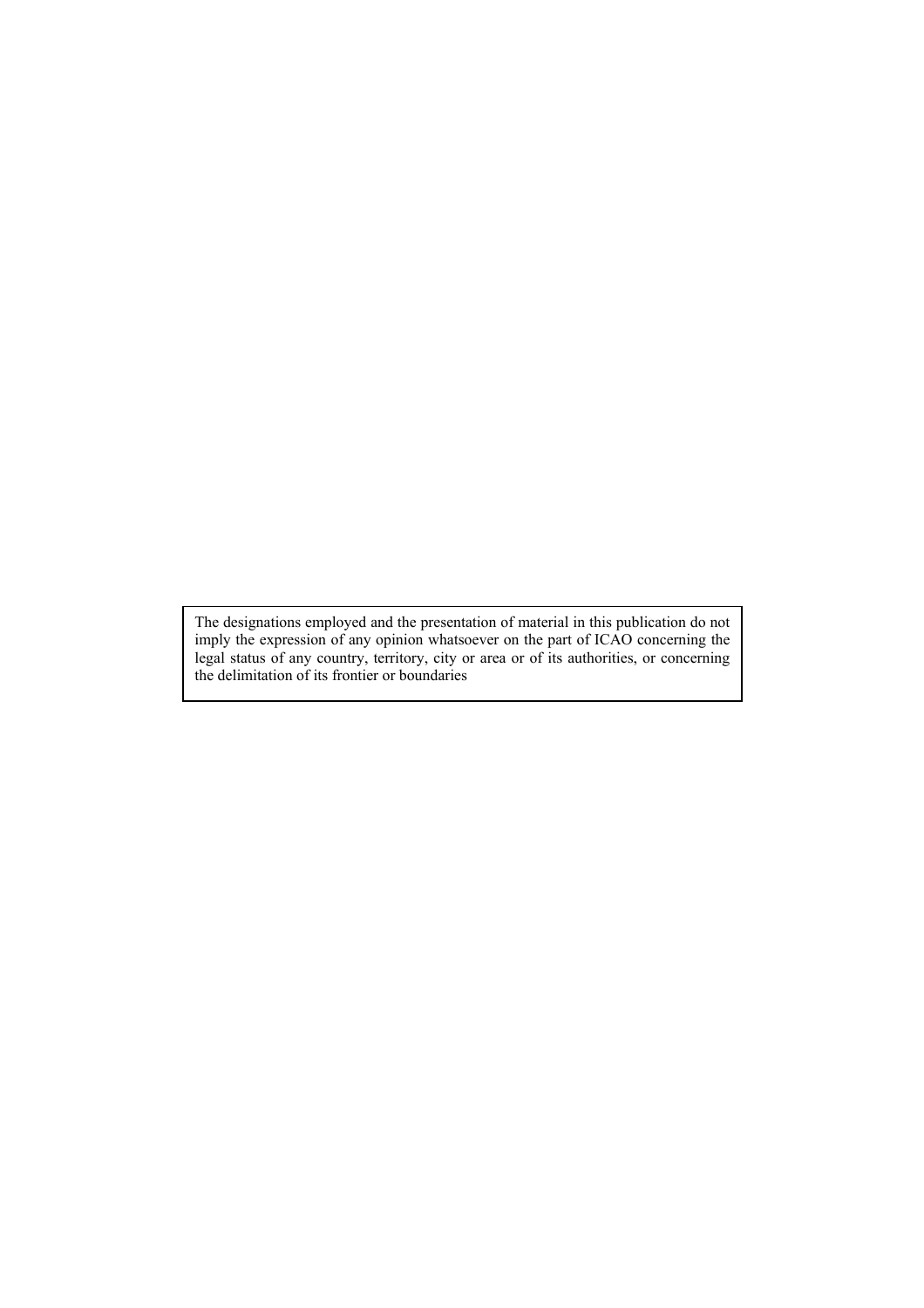#### **SUMMARY REPORT OF THE FIRST MEETING OF THE AFI GNSS IMPLEMENTATION TASK FORCE**

#### **(Dakar, 17 - 18 November 2003)**

#### 1. **Objective**

1.1 The First meeting of the AFI GNSS Implementation Task Force (GNSS/I/TF/1) was held in Dakar from 17 to 18 November 2003 at the ICAO WACAF Office. The purpose of the meeting was to review and act on the work programme items assigned by APIRG, progress on the implementation of the AFI GNSS test bed and of the AFI GNSS strategy.

#### 2. **Participants and Secretariat**

2.1 The meeting was attended by all members of the Task Force. The list of participants is at **Appendix A** to this report.

2.2 The secretary and moderator of the meeting was Mr. A. Sene, RO/CNS Nairobi. He was assisted by Mr. Prosper Zo'o Minto'o and Mrs. Mary A. Obeng, both RO/CNS Dakar Office.

2.3 Mr. A. Cheiffou, Regional Director of the WACAF Office and Secretary of APIRG attended the closure of the meeting and was briefed on its results.

#### **3. Working language**

3.1 The meeting held its deliberations in English and the documentation was provided in that language.

#### 4. **Agenda**

4.1 The meeting adopted the following agenda:

| <b>Agenda Item 1:</b> | Review of the terms of reference, work programme and composition of<br>the GNSS Implementation Task Force                       |
|-----------------------|---------------------------------------------------------------------------------------------------------------------------------|
| <b>Agenda Item 2:</b> | Review and amendment if required of Technical Note $1 (TN01) - Civil$<br>Aviation Requirements for Inter-regional SBAS over AFI |
| <b>Agenda Item 3:</b> | Review of the results of test bed trials in Central Africa and status of<br>trials in Southern Africa                           |
| <b>Agenda Item 4:</b> | Review of the status of implementation of GNSS in the AFI Region                                                                |
| <b>Agenda Item 5:</b> | Review and analysis of concepts for institutional, funding and cost<br>recovery arrangements                                    |
| <b>Agenda Item 6:</b> | Development of an action plan for implementation of the AFI SBAS                                                                |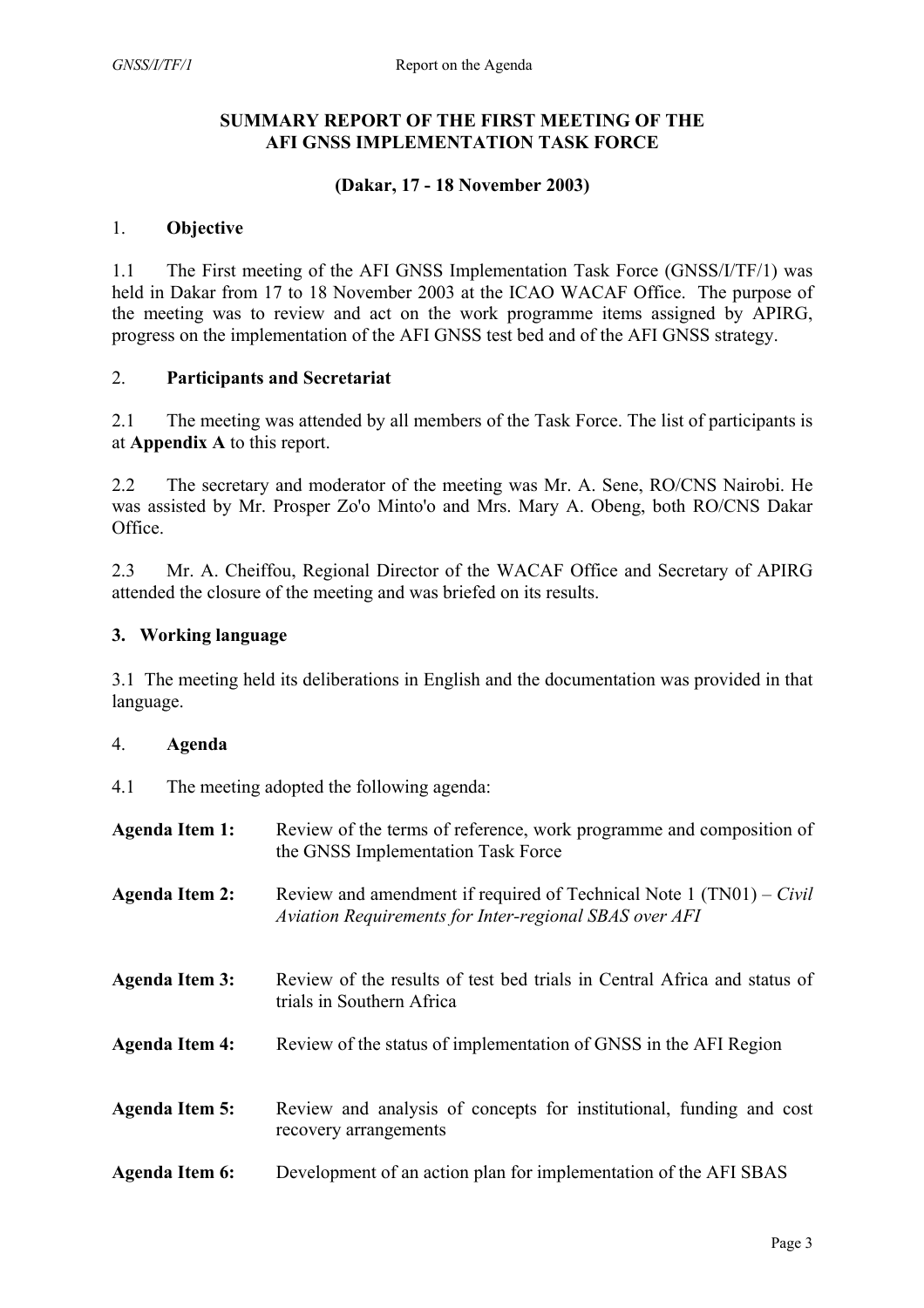Agenda Item 7: Future work programme

**Agenda Item 8:** Any other business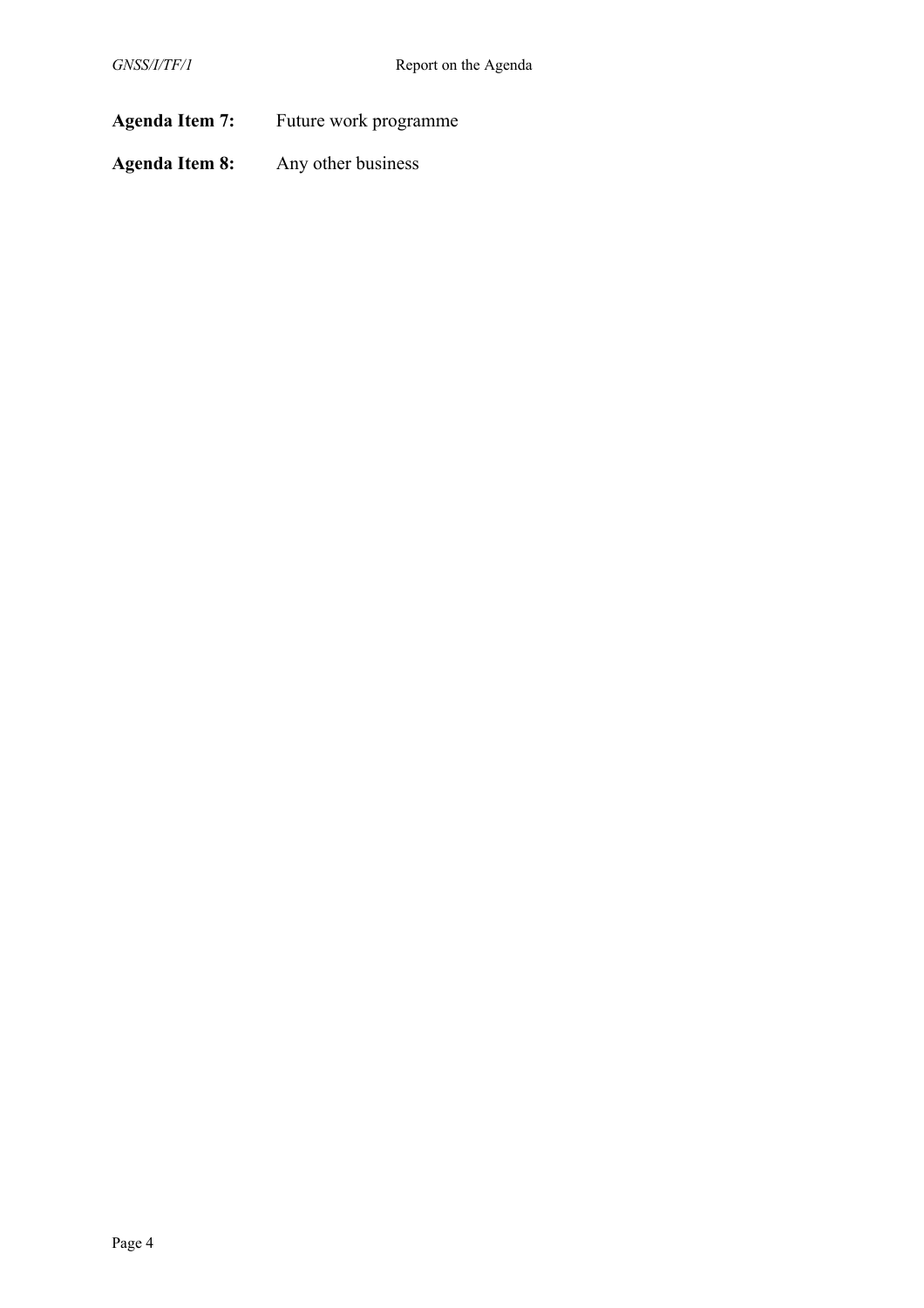#### **Summary of the discussions and conclusions**

#### **5.1 Agenda Item 1: Review of the terms of reference, work programme and composition of the GNSS Implementation Task Force**

5.1.1 Under this agenda item, the GNSS Implementation Task Force took note of its terms of reference, work programme and composition, as adopted by APIRG/14.

5.1.2 The work programme was amended by consolidation of the items related to institutional issues into a single task, and by the addition of a task on cost/benefit analysis. This latter task was assigned to ASECNA who will be assisted by IATA and the European **Partners** 

5.1.3 The meeting agreed on the membership of France in the Task Force. The meeting was informed that the European Union could also be a member of the Task Force.

5.1.4 The amended work programme and composition are shown under the report on Agenda Item 7.

#### **5.2 Agenda Item 2: Review and amendment if required of Technical Note 1 (TN01) –** *Civil Aviation Requirements for Inter-regional SBAS over AFI*

5.2.1 The meeting reviewed and updated TNO1 with the latest results from the Fourth Meeting of the GNSS Panel regarding signal-in-space requirements for APV 1 approach. Provisions regarding recording of GNSS signals were added. However, paragraph 13, regarding Interoperability and Compatibility Requirements; will be amended at the next meeting after confirmation of the current requirements for EGNOS.

5.2.2 The amended TNO1 is at **Appendix B**.

#### **5.3 Agenda Item 3: Review of the results of test bed trials in Central Africa and status of trials in Southern Africa**

5.3.1 ASECNA, in coordination with ESA, presented the results of the trials in Central Africa (Zone A). It showed that:

- accuracy was well maintained within APV1 requirements;
- availability was average due to equipment failures, communications problems and ionospheric effects;
- integrity was good, when APV1 was available.

5.3.2 The results showed that effects of the ionosphere needed a deeper study. In this regard, ASECNA recommended that the four RIMS stay for at least 3 months in Zone A, in order to permit static data collection on GPS and EGNOS signals for a better evaluation of the impact of ionospheric phenomena. ESA supported this proposal and indicated that an ionospheric receiver would be made available to ASECNA for installation at Douala, thus allowing correlation of ionospheric effects and EGNOS errors. A copy of the presentation is available on the ICAO Web site [\(http://www.icao.int/esaf,](http://www.icao.int/esaf) click on APIRG, and then on GNSS Task Force).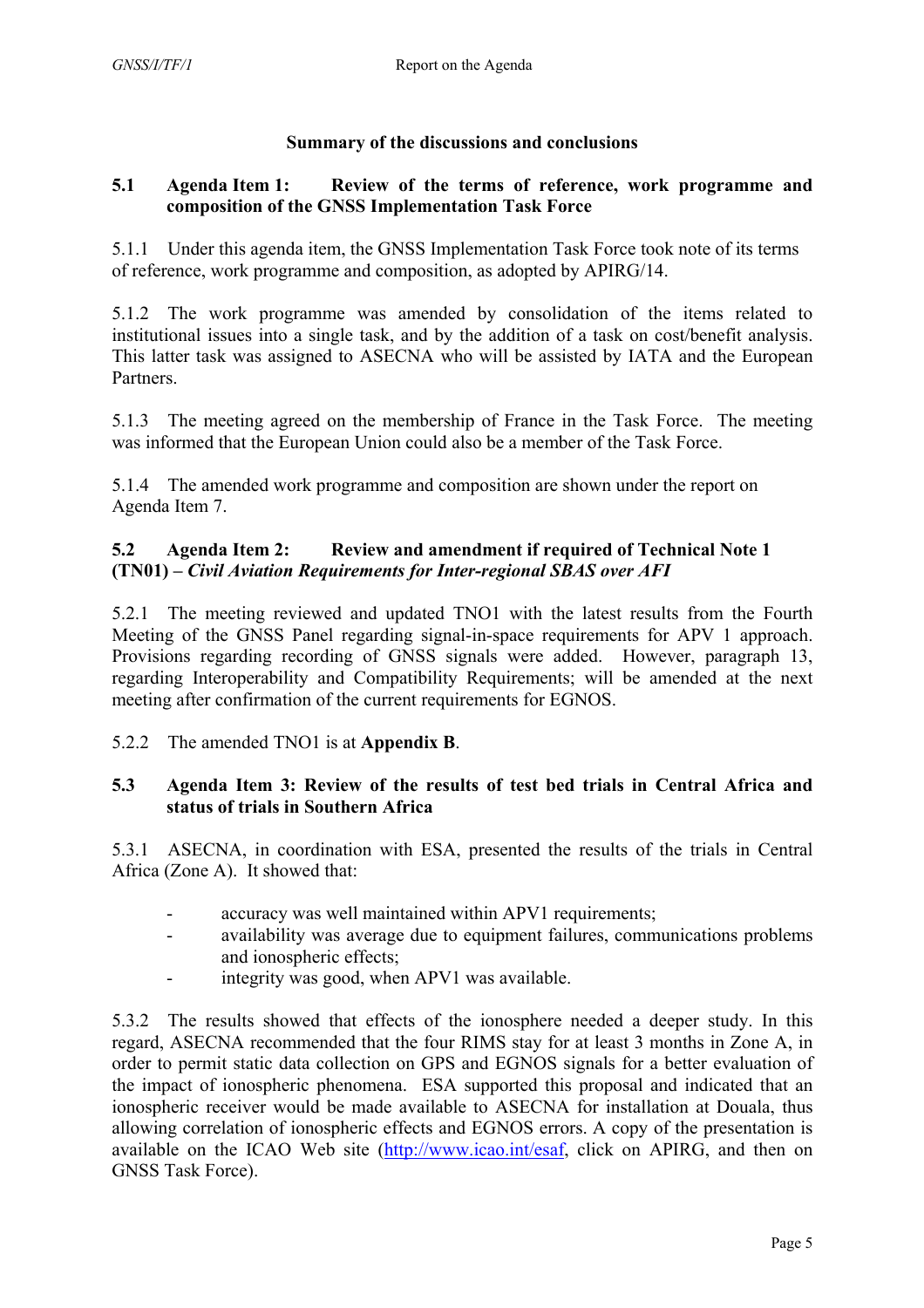5.3.3 The meeting recalled that the Eleventh Air Navigation Conference (2003) recommended that States continue collection of ionospheric data in the equatorial regions and exchange data between States and regions and requested ICAO to assess the results of the data collection and develop appropriate guidance material (Rec. 6/3).

5.3.4 Regarding the test trials in Area B (Southern Africa), ESA proposed to provide 4 additional RIMS by 1 February 2004.

5.3.5 In view of the above, the meeting agreed that the RIMS already in Area A would continue to stay in place.

5.3.6 Regarding the test trials in Area C (Eastern Africa), the meeting noted that ESA planned to make the simulations in January 2004.

5.3.7 ASECNA emphasized the importance of training staff on the implementation and analysis of SBAS data.

#### **5.4 Agenda Item 4: Review of the status of implementation of GNSS in the AFI Region**

5.4.1 Under this agenda item, the meeting reviewed the progress made by States in the implementation of Basic GNSS, as recommended in Phase I of the AFI GNSS strategy. The meeting noted that:

- (a) only four States have published an AIC approving the use of GPS for en-route and TMA navigation;
- (b) four States have published RNAV GNSS NPA procedures; and
- (c) twenty-three States had designed and tested RNAV GNSS NPA procedures.

5.4.2 The results of the review are shown in **Appendix C** to this report.

5.4.3 The meeting was informed that France would publish the AIC for en-route to NPA use of GPS in December 2003, and that Kenya would publish RNAV GNSS NPA procedures in December 2003. The meeting also advised that the Central African States would hold a GNSS Seminar in January 2004 where the issue of GPS approvals would be considered. ASECNA informed the meeting that all necessary information for GPS approvals had been provided to its member States and that 4 of these would soon approve publication of the appropriate AIC or AIP SUP.

5.4.4 The meeting discussed the reasons for the slow progress in implementing Basic GNSS and agreed on the need to consult States on the reasons for the lack of progress. In this regard, it was observed that SARPs for GPS are already included in Annex 10 and that States needed to file a difference in case GNSS was not being used in their airspace. It was further observed that there was a need to progress faster in implementing Basic GNSS in order for States to gain experience well before the introduction of APV1, as decided by APIRG/14. The following conclusion was then adopted:

#### **CONCLUSION 1/1: IMPLEMENTATION OF BASIC GNSS**

#### **THAT STATES THAT HAVE NOT APPROVED THE USE OF GPS (FROM EN-ROUTE TO NON-PRECISION APPROACH) BE CONSULTED ON THE REASONS FOR THEIR LACK OF PROGRESS.**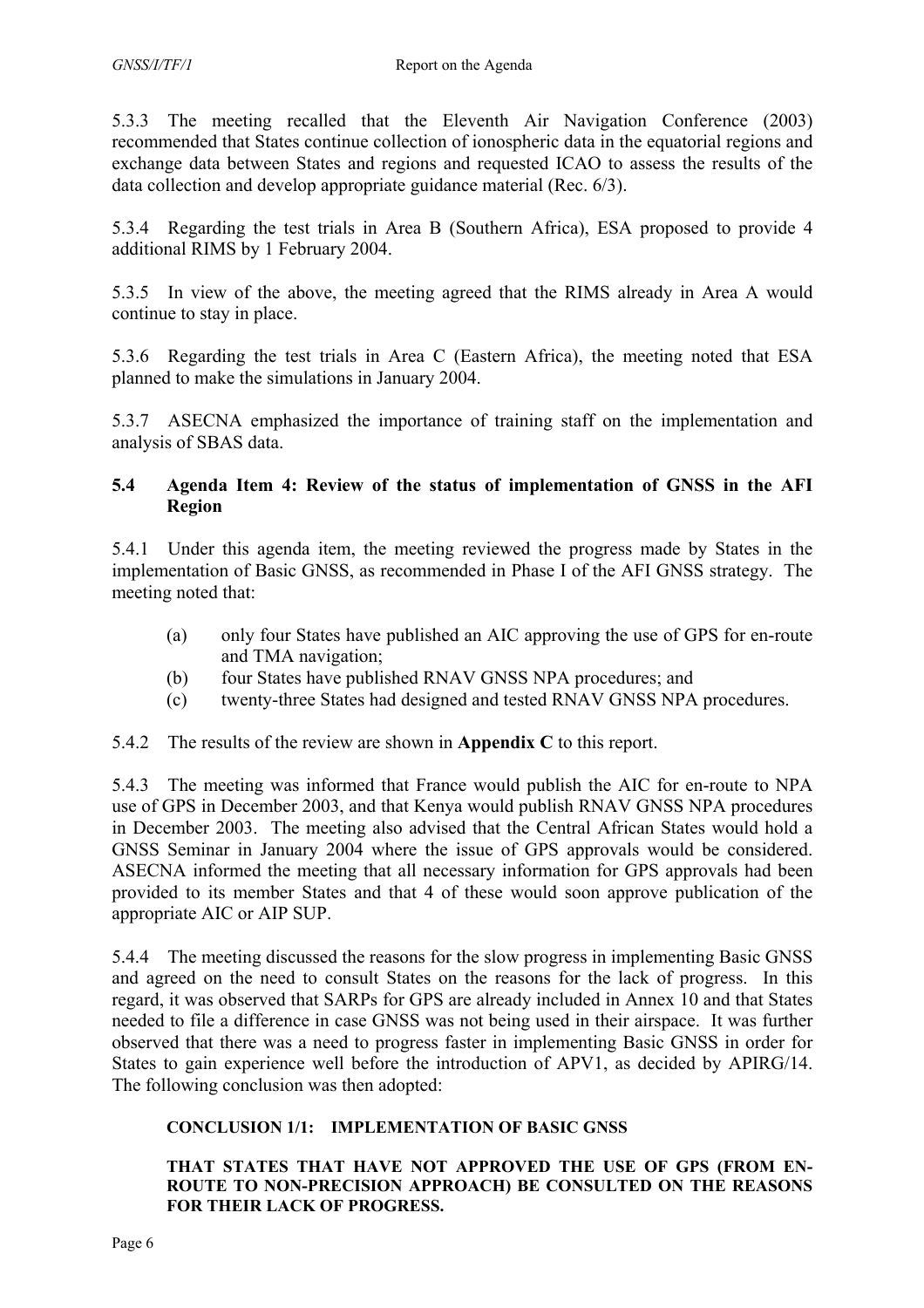5.4.5 ESA made a presentation on the status of EGNOS. A copy of the presentation is available on the ICAO Web site [\(http://www.icao.int/esaf,](http://www.icao.int/esaf) click on APIRG, and then on GNSS Task Force).

5.4.6 France informed the meeting on operational benefits expected from the implementation of APV procedures at several of its airports, including St. Denis (La Réunion). A central office of GNSS procedures will be operational early 2004 in Bordeaux, responsible for the design of NPA and APV procedures in France and possible support to other interested States and organizations.

#### **5.5 Agenda Item 5: Review and analysis of concepts for institutional, funding and cost recovery arrangements**

5.5.1 Under this Agenda Item, ESA made a presentation on the EGNOS Institutional Arrangements. The presentation contained two possible scenarios linking AFI SBAS providers with EUR EGNOS providers. A copy of the presentation is posted on the ICAO Web site [\(http://www.icao.int/esaf,](http://www.icao.int/esaf) click on APIRG and then on GNSS Task Force).

5.5.2 South Africa recalled the meeting that it was responsible for the study of institutional aspects during Phase 2 of the GNSS Study (1997-1999) and was ready to assume the same for the GNSS/I/TF. It was clarified that by decision of the GNSS Study Group, institutional matters had been left out of Phase 2.

5.5.3 IATA presented a paper proposing the refinement of simulations for the operational system while minimizing the number of States where infrastructure would be deployed, the designation of 5 ATS providers as the AFI EGNOS Providers.

5.5.4 ASECNA reminded the meeting that it was associated with South Africa for the development of institutional arrangements.

#### **5.6 Agenda Item 6: Development of an action plan for implementation of the AFI SBAS**

5.6.1 Under this agenda item, ASECNA introduced a "road map" for the phased implementation of the AFI extension of EGNOS. After discussions, the meeting agreed, with slight amendments on the plan of action.

5.6.2 The plan of action comprises 3 stages.

#### **Stage 1: Implementation of a stationary test bed dedicated to the AFI Region**

- a) The objectives of this stage are to:
	- Validate signal-on-space and performance criteria. This information would also be used as input to cost/benefit studies;
	- get preliminary data for the certification of the system (safety cases);
	- study on a longer timescale ionospheric issues and to validate the algorithms aiming at minimizing their effects;
	- study more precisely the failure modes and their impacts; and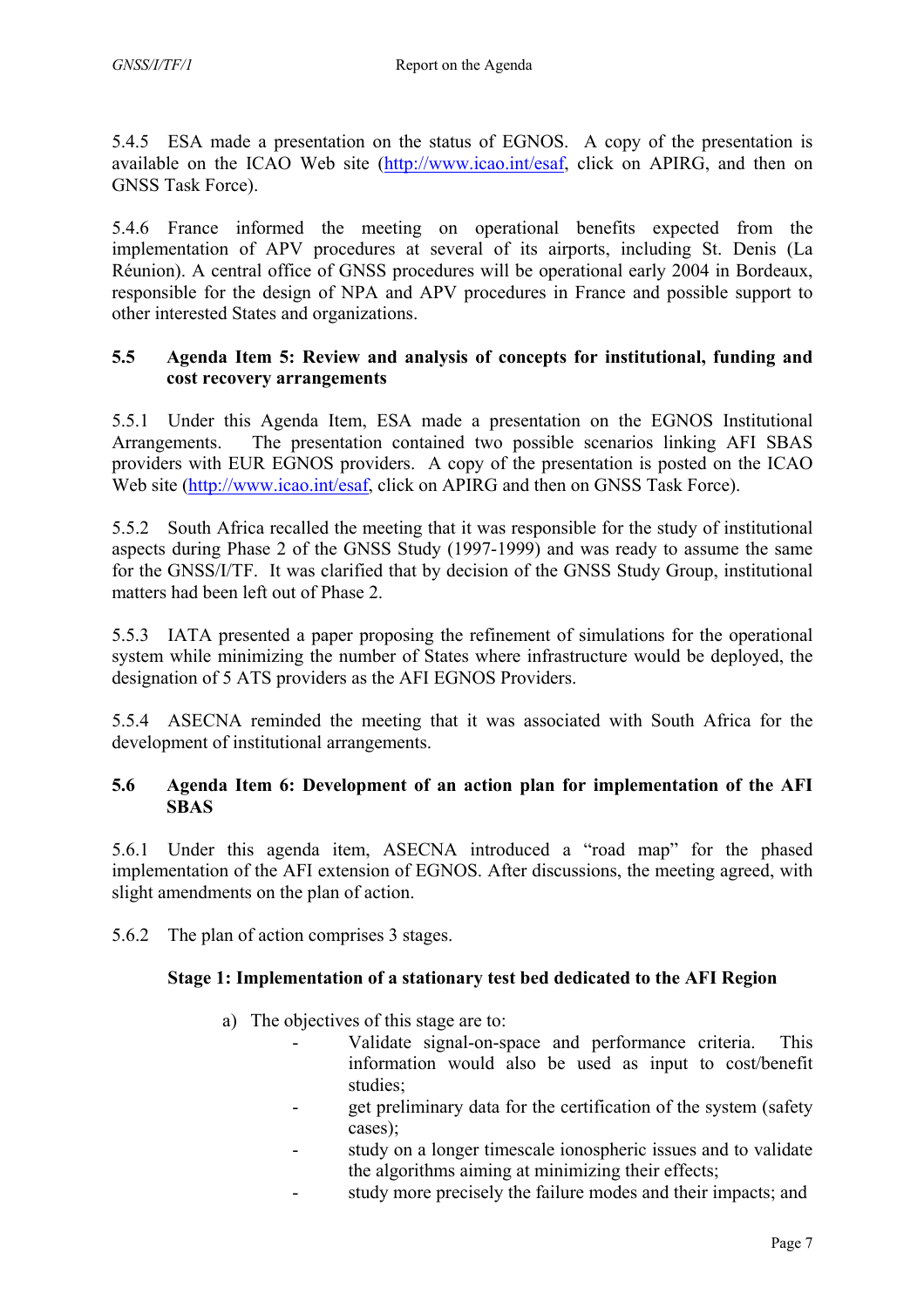- validate the expansion model without affecting the European system.
- b) It was agreed that the location of the RIMS for the stationary test bed would be defined by simulations to be initiated by ESA as soon as possible (January 2004). The configuration of the extended test bed would be as close as possible to the topology of the operational system. ESA could make available to the AFI Region RIMS and the CPF of the ESTB after the operational implementation of EGNOS scheduled in April 2004. The meeting agreed that the study of institutional arrangements should be started in this first stage; South Africa would be the leader of this task (institutional issues), assisted by ASECNA and ESA.
- c) For this stage, the meeting agreed that it was essential that a small number of aircraft be equipped with certified SBAS avionics.

#### **Stage 2: Architectural, financial and institutional studies**

The objectives of this stage are to:

- a) finalize architecture of the AFI operational SAS;
- b) evaluate costs and benefits;
- c) finalize institutional issues, including funding and cost recovery; and
- d) designation of the AFI SBAS Provider.

#### **Stage 3: Implementation of the operational system**

The objectives of this stage are to:

- a) installation and testing of the ground system components in the AFI Region;
- b) validation of the overall system; and
- c) certification of the overall system.

5.6.3 The meeting agreed to continuously refine the plan of action. A tentative schedule is shown in **Appendix D** to this Report.

#### **5.7 Agenda Item 7: Future work programme**

5.7.1 The meeting updated its work programme as show in **Appendix E** to this Report. The Task Force made the following assignment of responsibilities:

- a) cost/benefit: ASECNA supported by IATA and ESA;
- b) institutional issues: South Africa supported by ASECNA.
- c) Simulations for RIMS locations of the stationary test bed: ESA
- d) Simulation for mobile test bed in Area C: ESA

5.7.2 The Task Force agreed that reports on the above tasks should be available at the second meeting, which was tentatively planned to be held in March/April 2004 in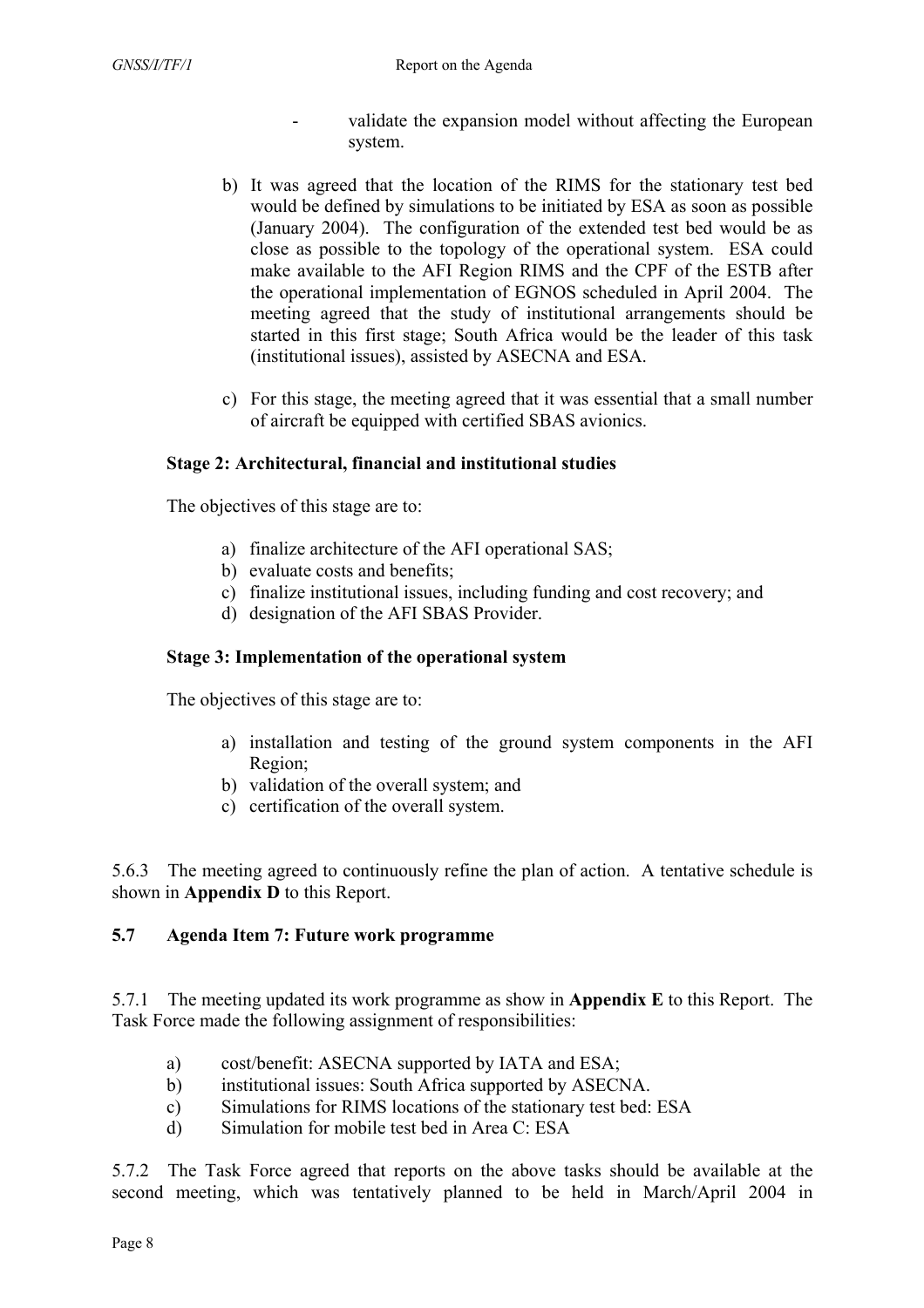Johannesburg. In this context, Nigeria proposed to host the third meeting in Abuja/Lagos. The offer was kindly accepted.

### **5.8 Any other business**

5.8.1 ESA informed the meeting of a Board meeting to be held on 27 November 2003, where the expansion of EGNOS to AFI and the availability of ESTB RIMS will be discussed.

---------END---------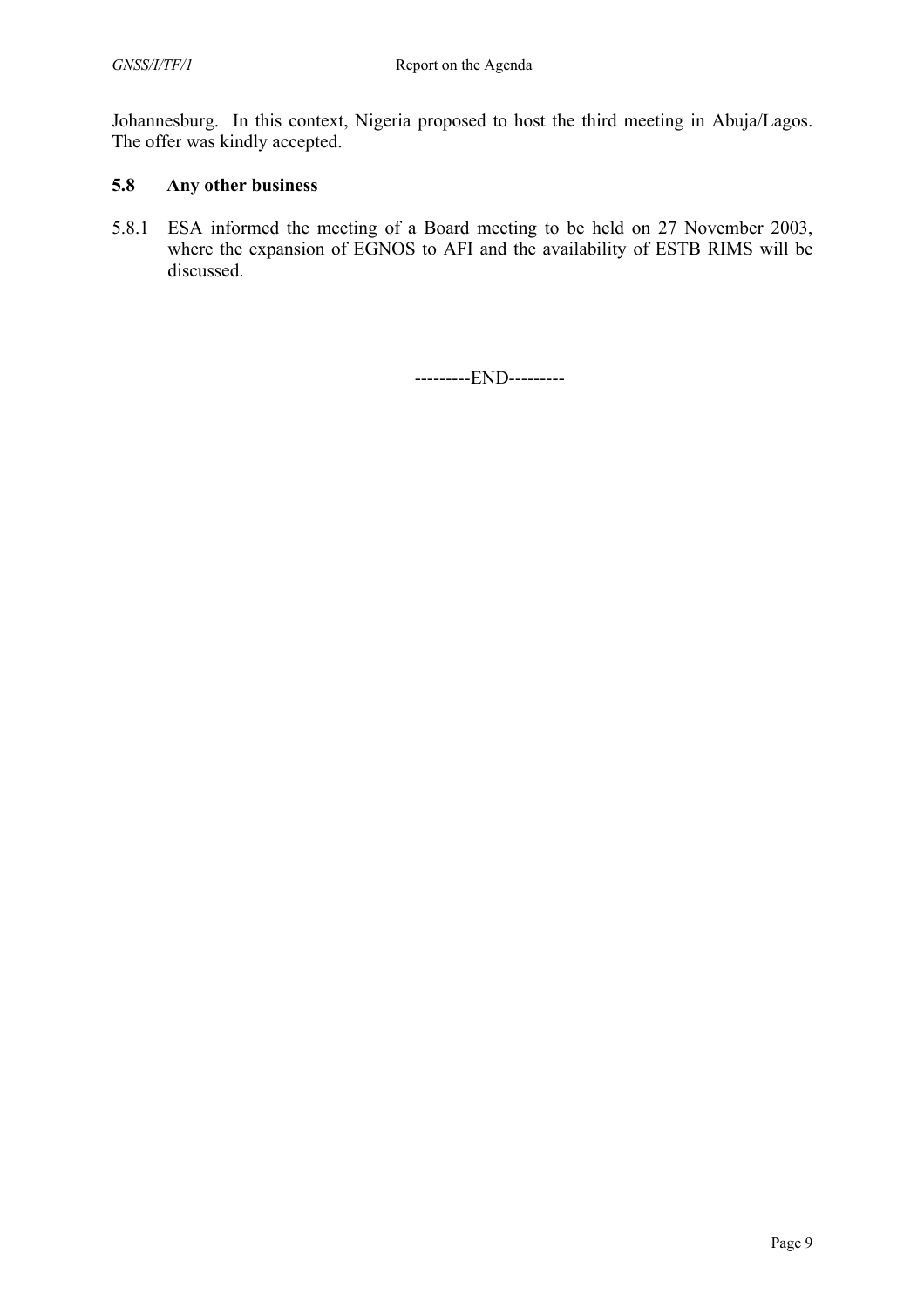#### **APPENDIX A / APPENDICE A**

#### **List of participants / Liste des participants**

#### **First Meeting of the AFI GNSS Implementation Task Force (Dakar, 17 – 18 November 2003)**

| <b>States/Etats</b> | <b>Names/Noms</b>        | <b>Designation/Fonction</b>                                     | <b>Address/Adresse</b>                                                     | E. Mail                                           | Tel./Fax                                                        |
|---------------------|--------------------------|-----------------------------------------------------------------|----------------------------------------------------------------------------|---------------------------------------------------|-----------------------------------------------------------------|
| <b>CAMEROON</b>     | M. Manga Fouda Fidèle    | Directeur Navigation Aérienne                                   | B.P. 6998 Yaoundé                                                          | $mangaff(a)$ yahoo.fr                             | Tel.: +237-2 30 30 11/<br>$+237-2303090$<br>Fax: $+237-2303362$ |
| <b>CONGO</b>        | M. Ngouaka Dieudonné     | Responsable TCC/MCC de<br>Brazzaville                           | BP 218 ASECNA Brazzaville                                                  | $d$ ngouaka@hotmail.com                           | $\textcircled{1}$ : +242 510351<br>Fax: $+242820050$            |
|                     | M. Mpassi Auguste        | <b>Chef Bureau TELECOM</b>                                      | BP 218 ASECNA Brazzaville                                                  | $psybonh(1)$ @yahoo.fr                            | $\textcircled{1}: +242\,560143$<br>Fax: $+242820050$            |
| <b>EGYPT</b>        | M. Ahmed Amin M.<br>Afia | Director of Radar - National Air<br>Navigation Services Company | Cairo Air Navigation Center<br>(NANSC)                                     | Ahmed afia@hotmail.com                            | $\Phi$ : +202 2657926/<br>6239443                               |
|                     | M. Ehab Azmy             | Senior Air Traffic Control Officer                              | <b>NANSC</b>                                                               | ehab960@yahoo.com                                 | $Q$ : +202 4017497                                              |
|                     | M. Rayi Shafik           | Inspector Air Traffic Control Officer                           | <b>Egyptian Civil Aviation</b><br>Authority                                |                                                   | $\Phi$ : Mobile + 202 010<br>181 1727                           |
| <b>FRANCE</b>       | M. Jean-Marc Liszez      | Ingénieur                                                       | $STNA$ 3EN $-1$ ave Grynfogel<br>BP 1084 F.31035 Toulouse<br>CEDEX, France | Jean-marc.liszez@aviation-<br>civile.gouv.fr      | $D: +33562145884/$<br>562 145853                                |
| <b>NIGERIA</b>      | Kingsley N. Oteghile     | Director, Air Traffic Services                                  | NAMA, MM Airport,<br><b>PMB</b><br>21084, Ikeja-Lagos                      | $notewhile @name-nig.com;$<br>koteghile@yahoo.com | $\mathcal{D}:$ + 234 1 4970994/<br>Fax: +234 1 4937427          |
|                     | Engr. Oti Ikechukwu      | Director Safety Electronic Services                             | NAMA, MM Airport,<br>P.O. Box 6273 Ikeja-Lagos<br>PMB 21084, Ikeja-Lagos   | ioti@nama-nig.com                                 | $\mathbb{Q}$ :+234 1 4933356/<br>4931313<br>Fax: +234 1 4970870 |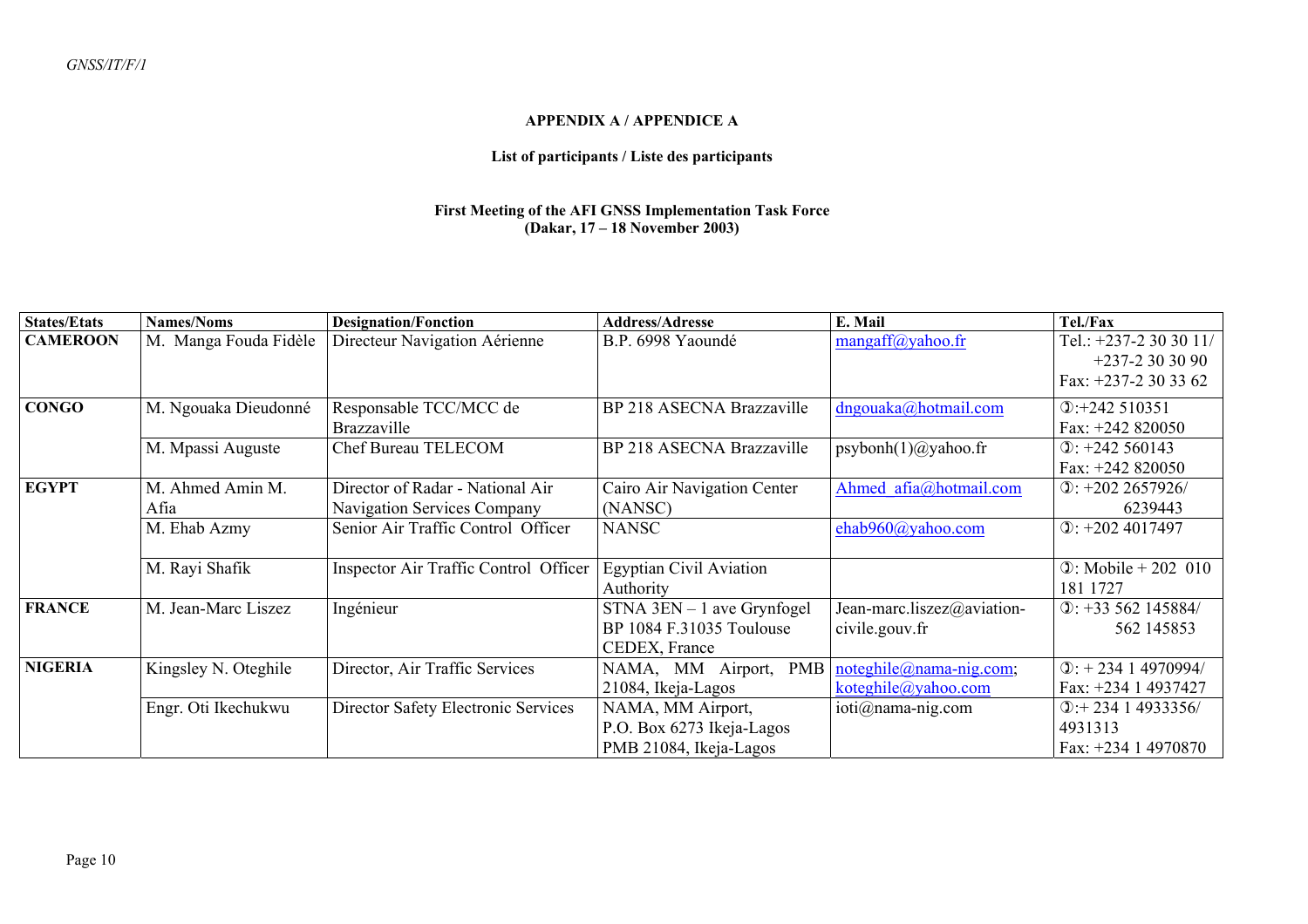| <b>States/Etats</b> | <b>Names/Noms</b>                  | <b>Designation/Fonction</b>        | <b>Address/Adresse</b>                             | E. Mail                  | Tel./Fax                                                |
|---------------------|------------------------------------|------------------------------------|----------------------------------------------------|--------------------------|---------------------------------------------------------|
|                     | E.O. Onasanya                      | Planning/Tech.<br>Gen. Manager -   | NAMA, MM Airport, PMB                              | eonasanya@nama-nig.com;  | $\overline{①:}$ + 234 1 493 1330;                       |
|                     |                                    | Evaluation                         | 21084, Ikeja-Lagos                                 | onasanyaeo@yahoo.co.uk   | 2341 7765590                                            |
|                     |                                    |                                    |                                                    |                          | Fax: +234 1 4931330                                     |
| <b>SOUTH</b>        | M. Leon Nel                        | Senior System Engineer             | Private Bag X15 Johannesburg   leonn@atns.co.za    |                          | $D: +27119610229$                                       |
| <b>AFRICA</b>       |                                    |                                    | Int. Airport Kempton Park,<br>1620 South Africa    |                          | Fax: +27 11 392 3969                                    |
|                     | M. Herman Groenewald               | <b>Flight Procedure Specialist</b> | Bag<br>Private<br><b>ATNS</b><br>Kempton Park 1620 | X15 HERMANG@ATNS.CO.ZA   | $\textcircled{1}: +27119610251$<br>Fax: +27 11 392 3869 |
|                     | M. Kevin V. Ewels                  | Air Traffic Management Specialist  | ATNS, Private<br><b>Bag</b>                        | X15 KEVINE@ATNS.CO.ZA    | $D: +27119610273$                                       |
|                     |                                    |                                    | Kempton Park 1620                                  |                          | Fax:+27 11 392 3946                                     |
| <b>SENEGAL</b>      | M. Mamadou Niang                   | <b>ATC</b> Manager                 | Aéroport Leopold Sedar                             | Niangmam1@asecna.org     | $\textcircled{1}: +2218692305$                          |
|                     |                                    |                                    | Senghor                                            |                          | Fax: +221 8200600                                       |
|                     |                                    |                                    | BP 8132                                            |                          |                                                         |
|                     | M. Cami Ribeiro                    | Chef Energie                       | BP 8132 Dakar Yoff                                 | ribeirocami@hotmail.com  | $\textcircled{1}: +2218692362/$                         |
|                     |                                    |                                    |                                                    |                          | 6320486                                                 |
|                     |                                    |                                    |                                                    |                          | Fax: +221 8200600                                       |
|                     | M. Sall Thierno Alassane           | Chef Bureau Equipements NA         | BP 8132 Dakar Yoff                                 | sallthier@asecna.org     | $\textcircled{1}: +2218692272$                          |
|                     | M. Sidy Gueye                      | Cadre ENA                          | BP 10136 Liberté-Dakar                             | sgueye@yahoo.fr          | $\mathbb{O}: +221\,5475446$                             |
|                     | M. Seydou Ba                       |                                    | BP 8132 Dakar Yoff                                 | basey@asecna.org         |                                                         |
| <b>TUNISIA</b>      | M. Cherif Mohamed                  | Directeur des Equipements de       | <b>OACA - TUNIS Carthage</b>                       | Cherif.mohamed@planet.tn | $Q$ : +216 71 752513                                    |
|                     |                                    | navigation aériennes               |                                                    |                          | Fax: +216 71 782106                                     |
|                     | <b>INTERNATIONAL ORGANIZATIONS</b> |                                    |                                                    |                          |                                                         |
| <b>ASECNA</b>       | M. Fokoua Thédore                  | Chef Département Navigation        | BP 3144 Dakar                                      | fokouathe@asecna.org     | $\textcircled{1}: +221\,8207521$                        |
|                     | Marie                              | Aérienne                           |                                                    |                          | Fax: +221 8207522                                       |
|                     | M. Lefèvre Patrick                 | Chargé de mission CNS/ATM          | Direction de l'Exploitation                        | lefevrepat@asecna.org    | $\mathbb{O}:$ + 221 869 5664                            |
|                     |                                    |                                    | BP 3144, Dakar                                     |                          | Fax: +221 820 7521                                      |
|                     | M. Armand Boukono                  | Ingénieur Service Etudes et        | Direction de l'Exploitation                        | BOUKONOARM@asecna.org    | $\textcircled{1}: +221\,5465514/$                       |
|                     |                                    | Normalisation ATM                  | BP 3144 Dakar                                      |                          | 8695688                                                 |
|                     | M. Joseph Ngoupou                  | <b>Chef Bureau Procédures</b>      |                                                    | ngoupoujos@asecna.org    | $D: +2218208701$                                        |
|                     |                                    |                                    |                                                    |                          | 8695671                                                 |
|                     | M. Kameni Roland                   | <b>Expert GNSS</b>                 | BP 8157, Dakar                                     | kamenirol@asecna.org     | $\textcircled{1}: +2218695229$                          |
|                     |                                    |                                    |                                                    |                          | Fax: +221 820 0015                                      |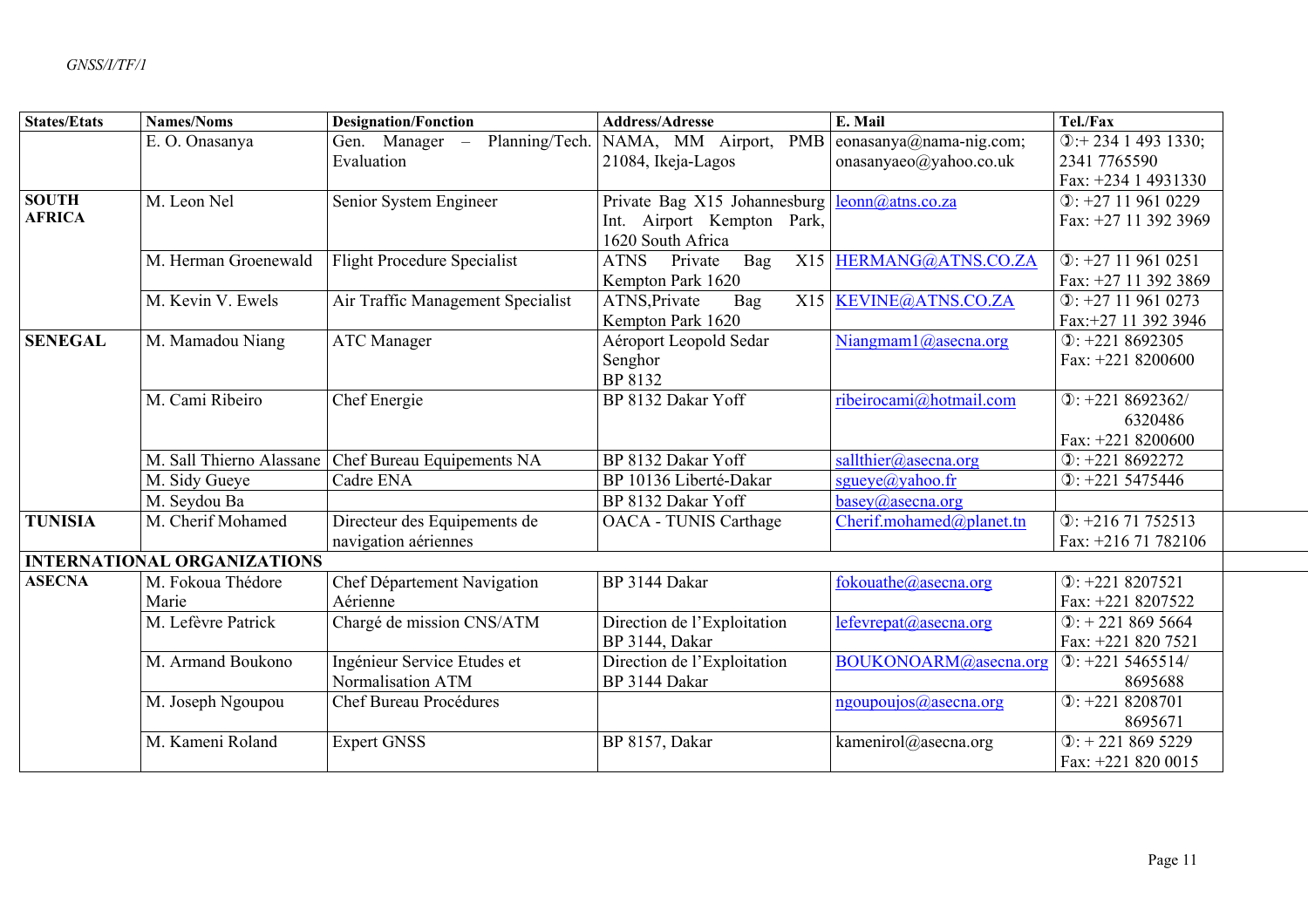| <b>States/Etats</b> | Names/Noms            | <b>Designation/Fonction</b>         | <b>Address/Adresse</b> | E. Mail                    | Tel./Fax                            |
|---------------------|-----------------------|-------------------------------------|------------------------|----------------------------|-------------------------------------|
| <b>ESA</b>          | M. Secretan Hugues    | Responsable « Test Bed » EGNOS      | ESA – GNSS1 Project    | Hugues.secretan@esa.int    | $① +33561282902$                    |
|                     |                       |                                     | 18 Av Ed. BELIN        |                            | Fax: $+33561282866$                 |
|                     |                       |                                     | 31401 Toulouse CEDEX   |                            |                                     |
|                     | M. Jean-Pierre Dupont | <b>Mission Analyst</b>              | $ESA-GNSS1$            | Jean-Pierre.Dupont@esa.int | $\textcircled{1}: +33561282370$     |
|                     |                       |                                     | 18 Av. Edouard Belin   |                            | Fax: $+33561282866$                 |
|                     |                       |                                     | 31401 Toulouse CEDEX   |                            |                                     |
|                     | M. Salabert Francisco | Technical Division, Galileo Project | 3, Ave Luxemburg 1000  | Francisco.Salabert@esa.int | $\Phi$ : +32 2 5078062              |
|                     |                       |                                     | Bruxelles (Belgique)   |                            |                                     |
| <b>IATA</b>         | M. Meissa Ndiaye      | <b>Assistant Director</b>           | P.O. 47979 Nairobi     | N'DiayeM@iata.org          | $\Phi$ : +254 20 710100             |
|                     |                       |                                     |                        |                            | Fax: +254 20 725 978                |
| <b>ICAO</b>         | M. A. Sène            | RO/CNS, ESAF Office, Nairobi        | P.O. Box 46294         | Amadou.sene@icao.unon.org  | Tel.: +254 20 622367                |
|                     |                       |                                     | Nairobi – Kenya        |                            | Fax: $+25420623028$                 |
|                     | M. Prosper            | RO/CNS, WACAF Office, Dakar         | ICAO Dakar, BP. 2356   | zoomintoo@icao.sn          | $\Phi$ : + 221 839 93 79            |
|                     | $Zo'o$ Minto'o        |                                     | Dakar, Sénégal         |                            | Fax: $+2218236926$                  |
|                     | Mrs. M. A. Obeng      | RO/CNS, WACAF Office,               |                        | maobeng@icao.sn            | $\textcircled{1}$ : + 221 839 93 88 |
|                     |                       | Dakar                               |                        |                            | Fax: $+2218236926$                  |

| Participants:               | 28 |
|-----------------------------|----|
| <b>States/Etats:</b>        |    |
| International organization: |    |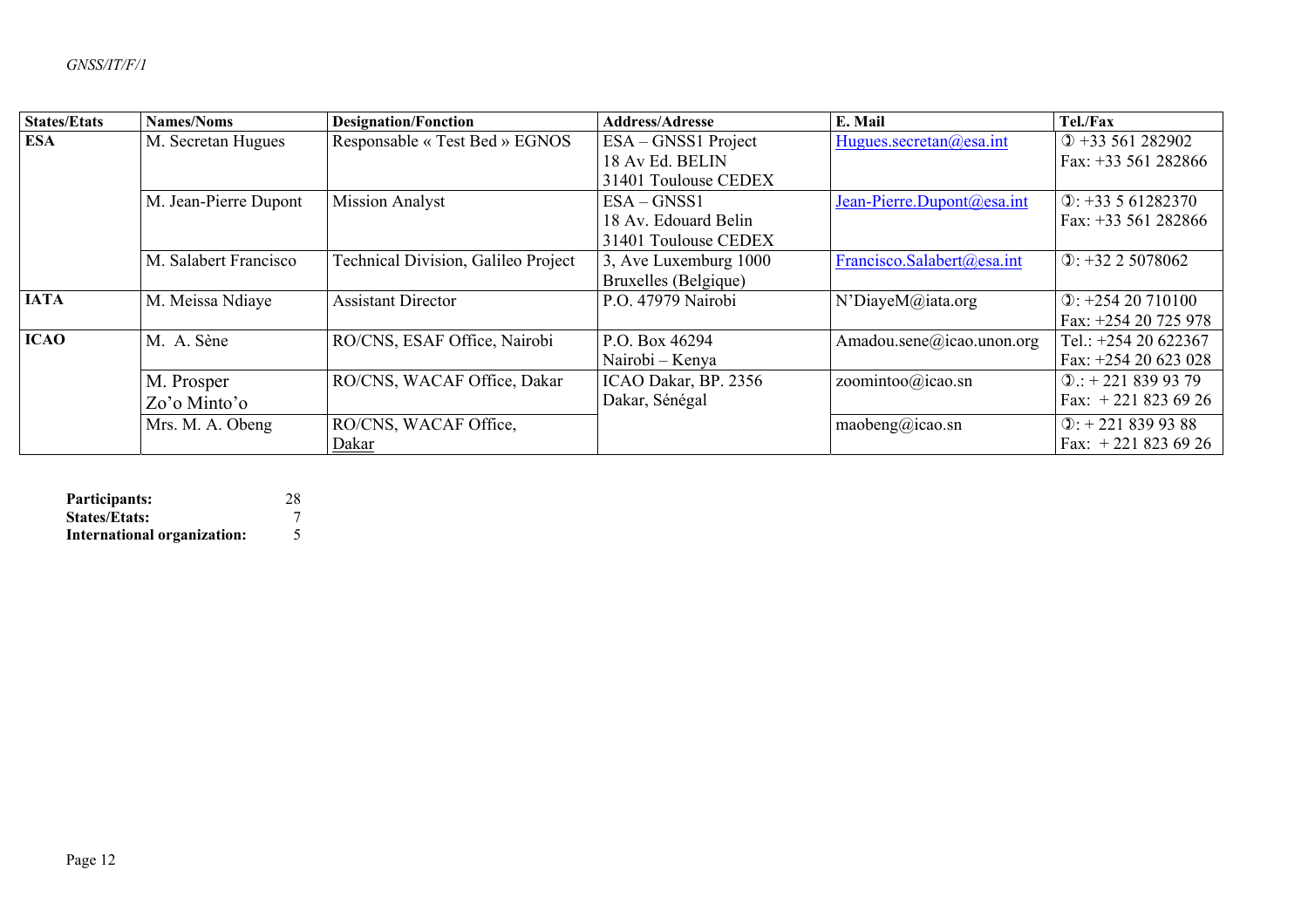## **CIVIL AVIATION PERFORMANCE REQUIREMENTS**

#### **FOR ISA**

### **(INTERREGIONAL SBAS OVER AFI)**

### **AFI GNSS STRATEGY PHASE 2**

**TN01** 

Version 0.3

**Prepared by:**  ASECNA ATNS **Reviewed by:**  AFI/GNSS **Study GroupGNSS** Implementation Task Force **Approved by:**  APIRG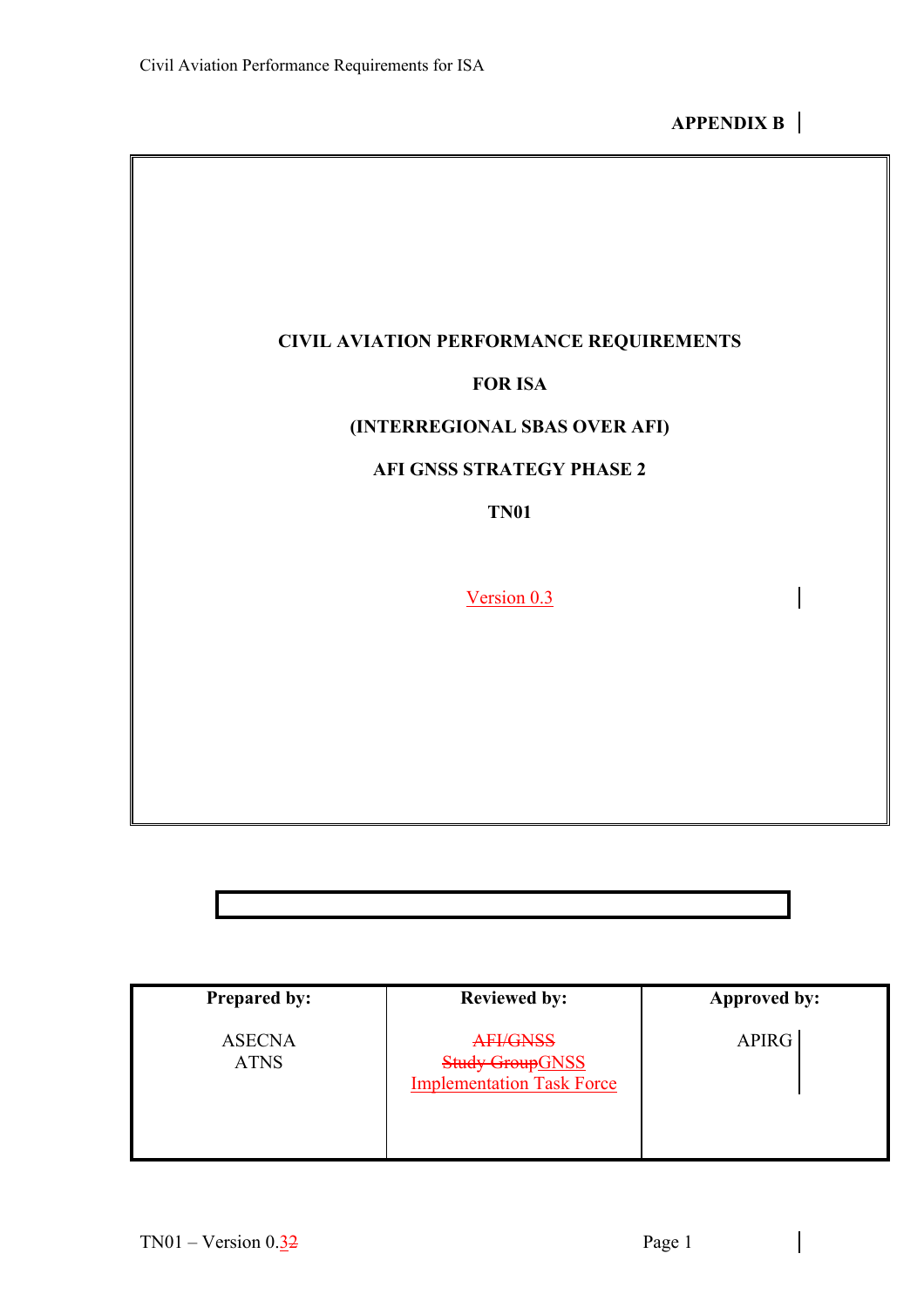# **DISTRIBUTION LIST**

 $\begin{array}{c} \hline \end{array}$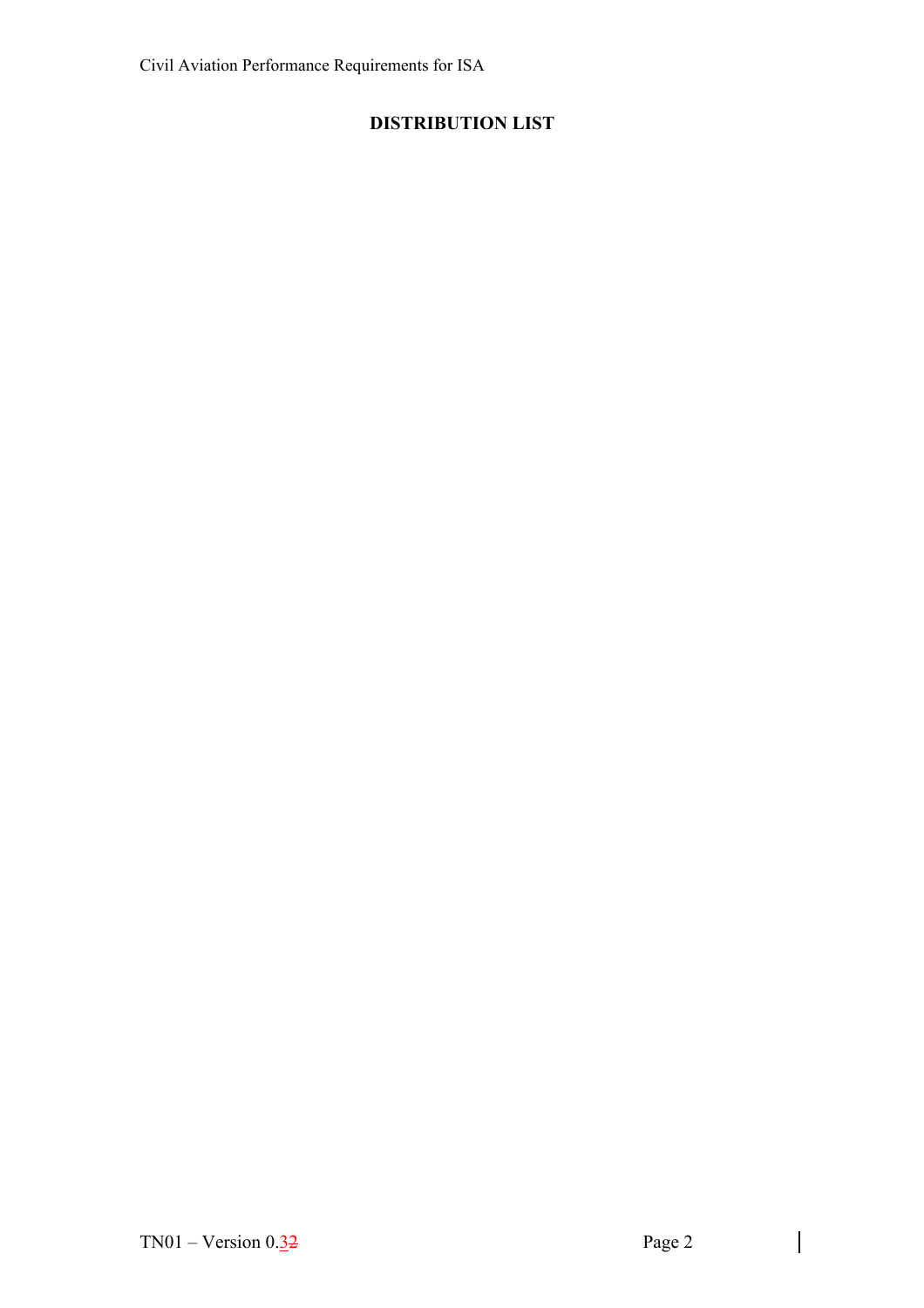# **TABLE OF CONTENTS**

| 2.                |                                                                                                                                                                                                                                                                                                                                               |
|-------------------|-----------------------------------------------------------------------------------------------------------------------------------------------------------------------------------------------------------------------------------------------------------------------------------------------------------------------------------------------|
| $\underline{3}$ . |                                                                                                                                                                                                                                                                                                                                               |
|                   | $\frac{1}{1+\pi}$ $\frac{1}{1+\pi}$ $\frac{1}{1+\pi}$ $\frac{1}{1+\pi}$ $\frac{1}{1+\pi}$ $\frac{1}{1+\pi}$ $\frac{1}{1+\pi}$ $\frac{1}{1+\pi}$ $\frac{1}{1+\pi}$ $\frac{1}{1+\pi}$ $\frac{1}{1+\pi}$ $\frac{1}{1+\pi}$ $\frac{1}{1+\pi}$ $\frac{1}{1+\pi}$ $\frac{1}{1+\pi}$ $\frac{1}{1+\pi}$ $\frac{1}{1+\pi}$ $\frac{1}{1+\pi}$ $\frac{1$ |
| <u>4.</u>         |                                                                                                                                                                                                                                                                                                                                               |
| 5.                |                                                                                                                                                                                                                                                                                                                                               |
| <u>6.</u>         |                                                                                                                                                                                                                                                                                                                                               |
| 7.                |                                                                                                                                                                                                                                                                                                                                               |
| 8.                |                                                                                                                                                                                                                                                                                                                                               |
|                   |                                                                                                                                                                                                                                                                                                                                               |
| 9.                |                                                                                                                                                                                                                                                                                                                                               |
| <u>10.</u>        |                                                                                                                                                                                                                                                                                                                                               |
|                   | the contract of the contract of the contract of the contract of the contract of                                                                                                                                                                                                                                                               |
| 11.               |                                                                                                                                                                                                                                                                                                                                               |
| 12.               |                                                                                                                                                                                                                                                                                                                                               |
| <u>13.</u>        |                                                                                                                                                                                                                                                                                                                                               |
| 14.               |                                                                                                                                                                                                                                                                                                                                               |
|                   |                                                                                                                                                                                                                                                                                                                                               |

 $\begin{array}{c} \hline \end{array}$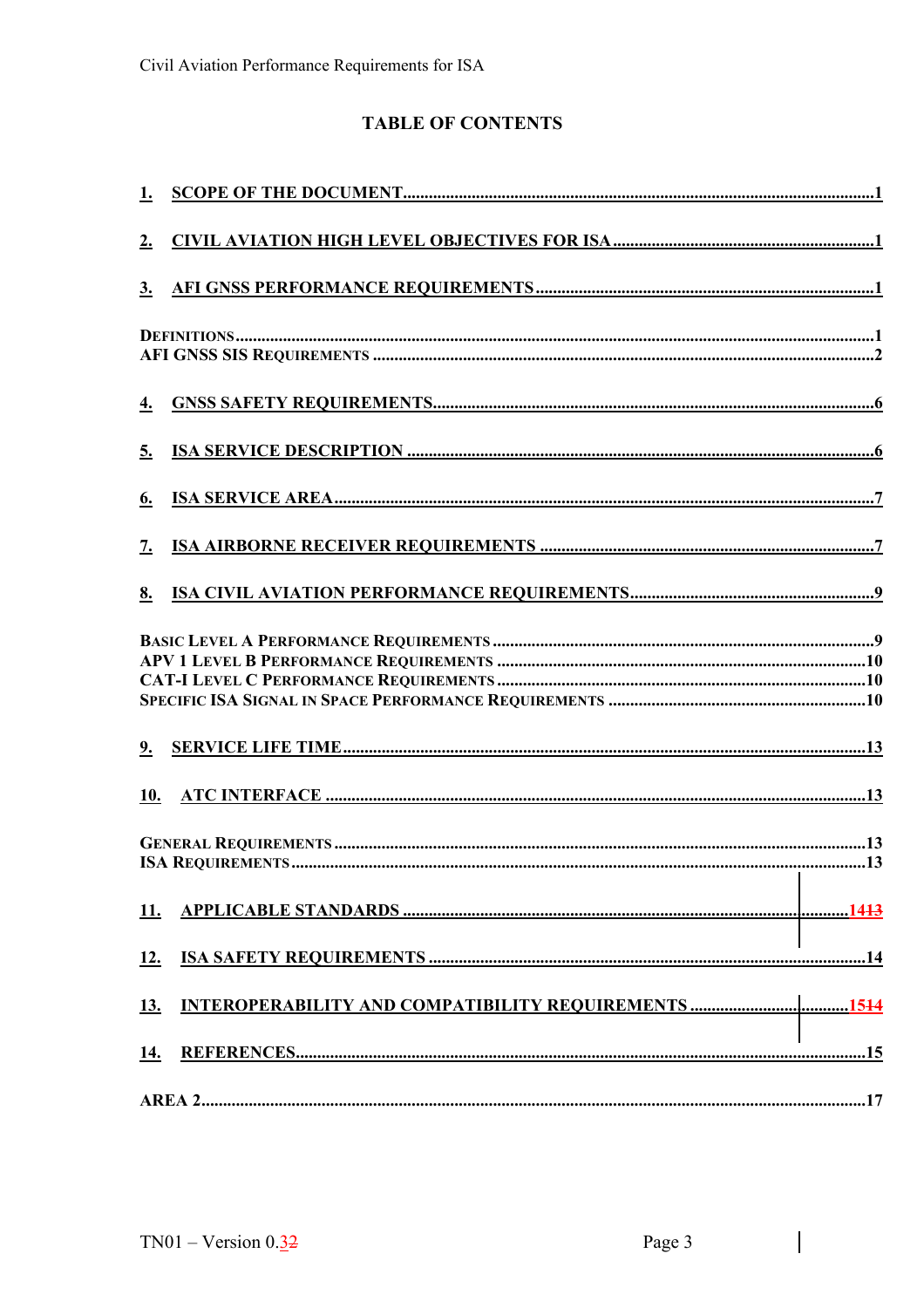# <span id="page-15-0"></span>**1. SCOPE OF THE DOCUMENT**

The present document translates the GNSS Signal-in-Space (S.I.S.) performance requirements, as expressed in SARPs [Ref. 3] and AWOP-16 Report [Ref. 4], into Civil Aviation Performance Requirements for Interregional SBAS over AFI (ISA).

In line with Phase II of the AFI GNSS strategy, ISA will be able to provide, as an augmentation to GPS, primary means operations, from eEn-route to NPA operations over the AFI FIR area , limited to the south at 60° S, for APV1 operations over AFI Land Masses, including adjacent islands.

In line with Phase III as described in the AFI GNSS strategy, CAT-1 would be proposed as an optional service for some selected areas as described in Appendix A. This option has not yet been decided.

# <span id="page-15-1"></span>**2. CIVIL AVIATION HIGH LEVEL OBJECTIVES FOR ISA**

ISA constitutes the Satellite-based Augmentation System (SBAS) to complement GPS over the AFI service area, defined in paragraph 6 of this document. The ultimate goal of ISA, used in conjunction with GPS, is to meet the navigation performance requirements, as required in SARPs, for the following phases of flight:

- from en-route down to  $NPA$ ;
- For APV 1 over the land masses and adjacent islands; and
- Eventually, for CAT-1 Precision Approach over selected areas) as defined in Appendix A.

# <span id="page-15-2"></span>**3. AFI GNSS PERFORMANCE REQUIREMENTS**

The scope of this chapter is to propose GNSS civil aviation performance requirements over AFI region. The basis for these requirements are expressed in the three following documents:

- AFI Operational requirements: AFI Basic Air Navigation Plan and FASID [Ref. 1]
- AFI GNSS strategy: AFI FASID, Appendix B to Table CNS-3.[Ref. 2]
- ICAO SARPs for GNSS Signal in Space: Annex 10, Volume I [Ref. 3]

#### <span id="page-15-3"></span>**Definitions**

In line with ICAO definitions the GNSS accuracy, integrity, continuity and availability are interpreted as follows:

#### **Accuracy**

Accuracy is defined as the position error that will be experienced by a user - equipped with a "fault-free" receiver - with a certain probability at any instant in time and at any location in the coverage area. In general, the probability is 95%.

#### **Integrity**

The integrity risk is defined as the probability that a user - equipped with a "fault-free" receiver – will experience a horizontal position error larger than the horizontal alert limit (HAL) and a vertical position error larger than the vertical alert limit (VAL) without an alarm being raised within the specified Time-to-alarm (TTA) at any instant in time and at any location in the coverage area.

#### **Continuity**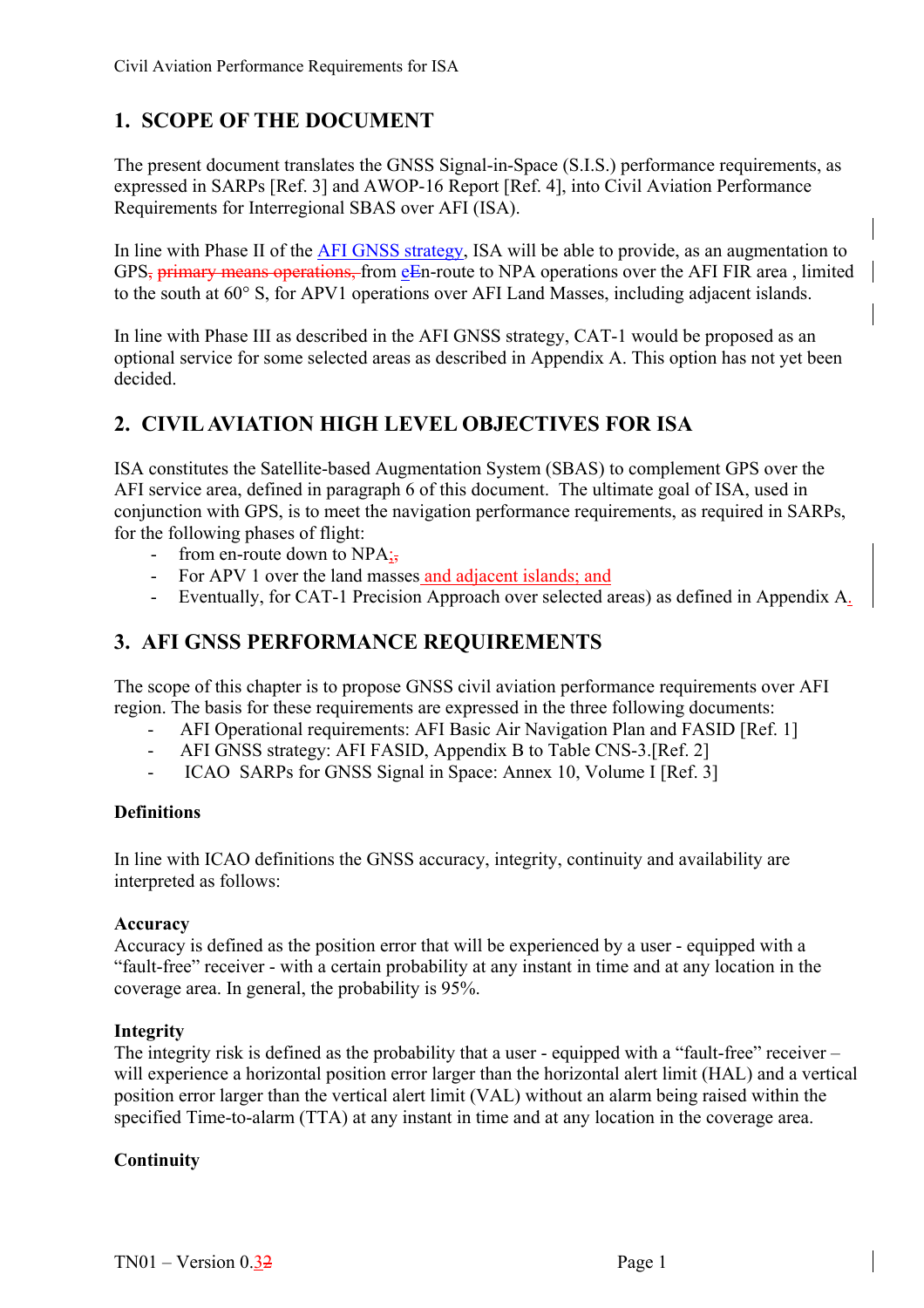Continuity is defined as the probability that a user equipped with a "fault-free" receiver is able to determine its position with the specified accuracy and is able to monitor the integrity of its determined position over the time interval applicable for the corresponding phase of flight at any location in the coverage area.

#### **Availability**

Availability is defined (for En-Route, Terminal, NPA, APV1, APV2, CAT-I and departure) as the probability that a user equipped with a "fault-free" receiver is able to determine its position with the specified accuracy and is able to monitor the integrity of its determined position at the initiation of a certain phase of flight at any location in the coverage area. For the precision approach phase of flight the system is defined to be available when the associated accuracy, integrity **and continuity** requirements are met.

### <span id="page-16-0"></span>**AFI GNSS SIS Requirements**

The following GNSS Performance Requirements, as expressed in Tables 1, 2 and 3, represent the APIRG translation of SARPs for application to ISA in the AFI Region.

Accuracy and Alert Limit, being expressed at the output of the user receiver, are presented in Table1 as Navigation System Requirements.

Integrity Risk, Continuity Risk and Availability are presented in Tables 2 and 3 as Signal-in-Space requirements.

The Alert Limit, which defines the non-integrity event, is also expressed in Table 2 with the Signal in Space Integrity Risk requirements.

It has to be noticed that the ICAO GNSS SARPs propose ranges of requirements for continuity and availability as these requirements are depending on the ATS specificity of each region.

Therefore the AFI Region has selected its own requirements as expressed in Table 3.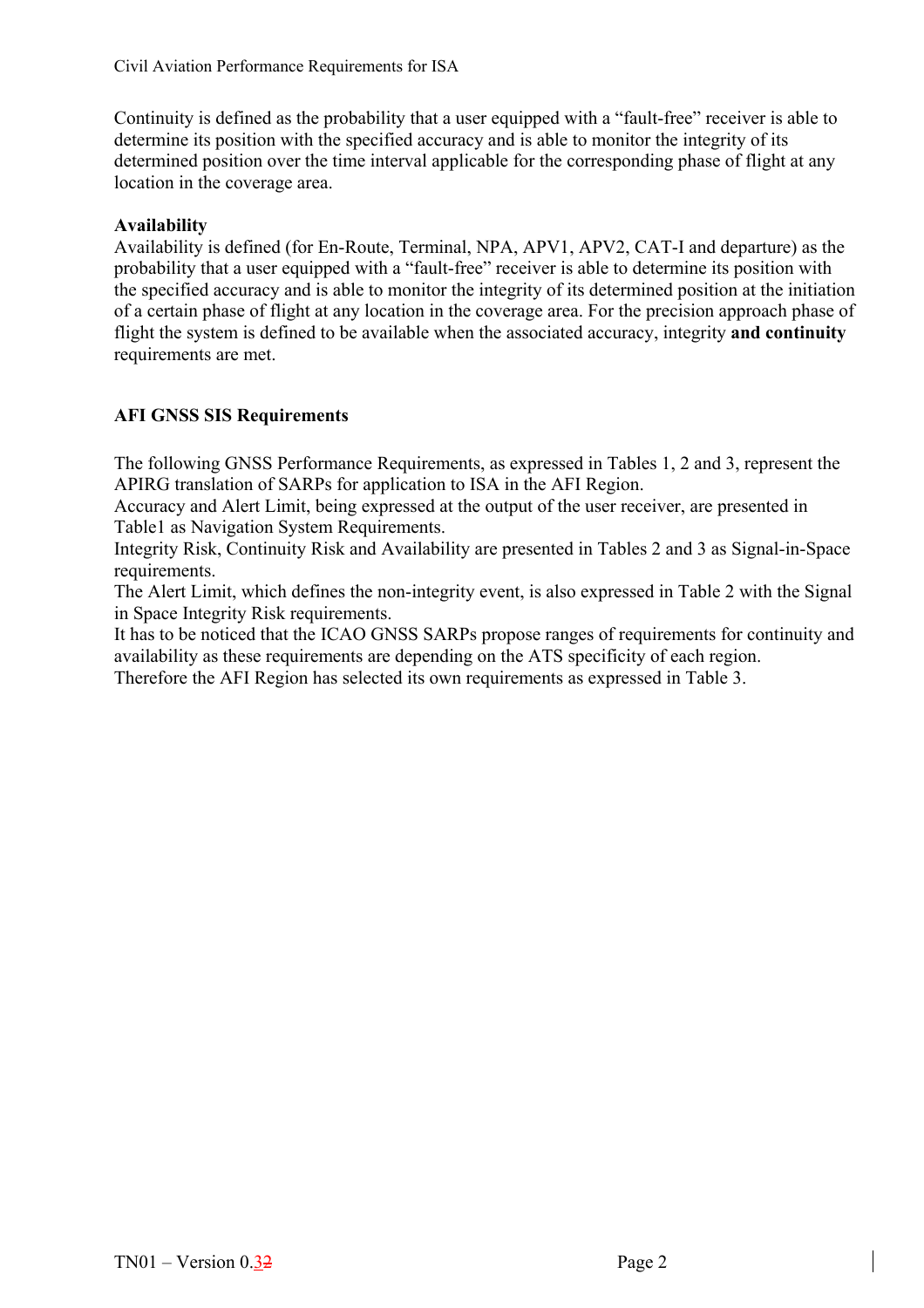| <b>Phase of Flight</b>           | <b>En-route</b><br>oceanic            | En-route<br>continental/Terminal      |                                        | <b>Initial</b><br>Appr/NPA    | APV1                                  | APV <sub>2</sub>                                      | CAT-1                                                                   |
|----------------------------------|---------------------------------------|---------------------------------------|----------------------------------------|-------------------------------|---------------------------------------|-------------------------------------------------------|-------------------------------------------------------------------------|
| <b>Associated RNP</b>            | RNP 10                                | RNP <sub>5</sub>                      | $RNP+$                                 | RNP <sub>0.3</sub>            | RNP 0.3/125                           | <b>RNP</b><br>0.03/50                                 | RNP 0.02/40                                                             |
| Horizontal<br>$(95\%)$           | 2 <sub>NM</sub><br>$(3.7 \text{ Km})$ |                                       | $0.4\text{ NM}$<br>$(0.74 \text{ Km})$ |                               | 16 <sub>m</sub><br>$(52 \text{ ft})$  |                                                       |                                                                         |
| <b>Vertical</b><br>$(95\%)$      | N.A.                                  |                                       |                                        |                               | 20 <sub>m</sub><br>$(66 \text{ ft})$  | 8 m<br>$(26 \text{ ft})$                              | 6 m to 4.0 m<br>$(20 \text{ ft to } 13 \text{ ft})$                     |
| <b>HAL</b><br><b>Alert Limit</b> | 4 NM<br>$(7.4 \text{ Km})$            | 2 <sub>NM</sub><br>$(3.7 \text{ Km})$ | 1 NM<br>$(1.85 \text{ Km})$            | $0.3$ NM<br>$(556 \text{ m})$ |                                       | $\frac{40 \text{ m} (130 \text{ ft})}{20 \text{ ft}}$ |                                                                         |
| <b>VAL</b>                       | NA.                                   |                                       |                                        |                               | 50 <sub>m</sub><br>$(164 \text{ ft})$ | 20 <sub>m</sub><br>$(66 \text{ ft})$                  | $15 \text{ m}$ to $10 \text{ m}$<br>$(50 \text{ ft to } 33 \text{ ft})$ |

**Table 1: Navigation System Accuracy Requirements (SARPs)**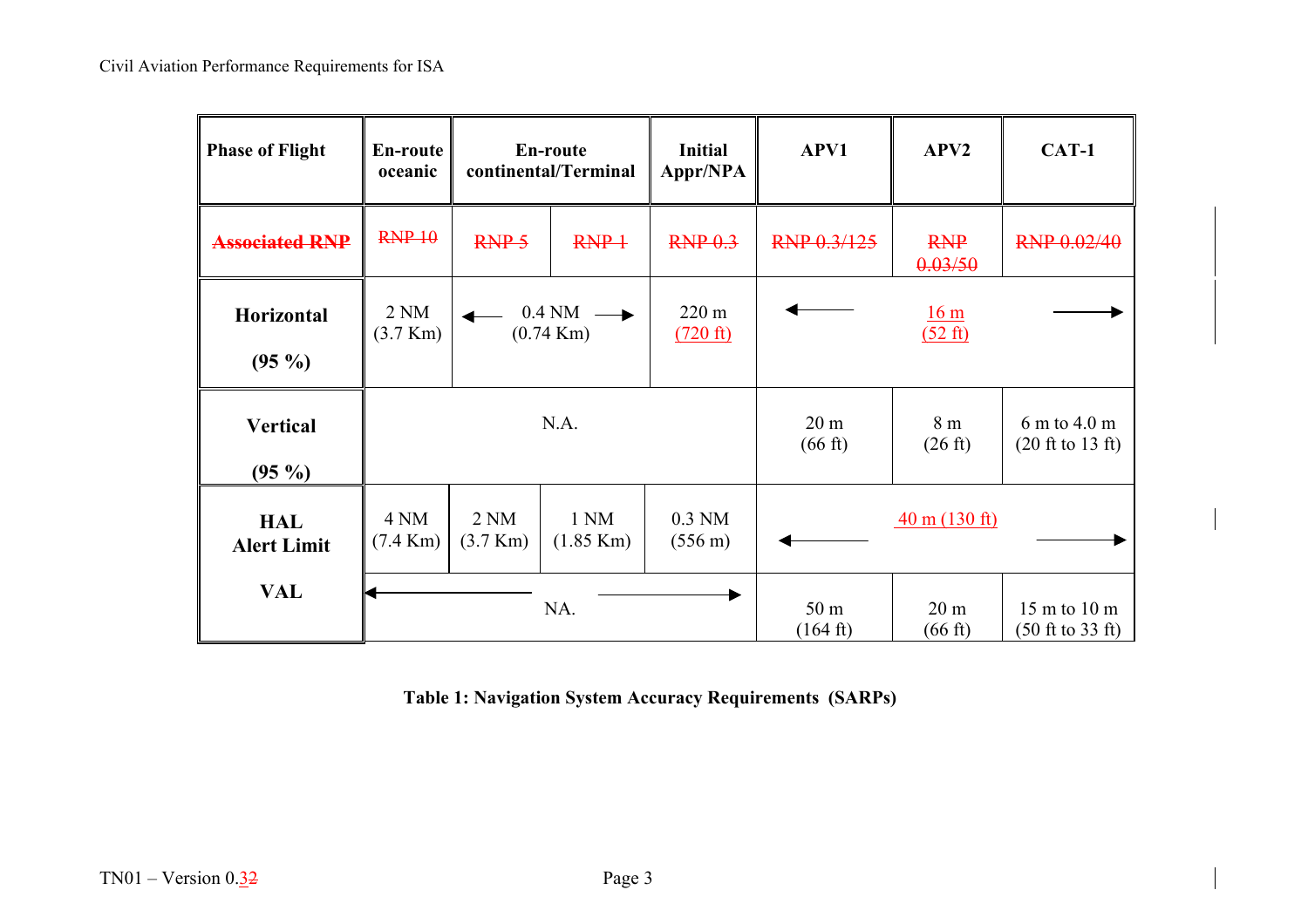| <b>Phase of Flight</b>           | En-route                   | <b>En-route/Terminal</b>              |                             | <b>Initial</b><br>Appr./NPA   | APV1                                  | APV <sub>2</sub>                      | CAT-1                                                                   |  |
|----------------------------------|----------------------------|---------------------------------------|-----------------------------|-------------------------------|---------------------------------------|---------------------------------------|-------------------------------------------------------------------------|--|
| <b>Associated RNP</b>            | RNP 10                     | RNP <sub>5</sub>                      | $RNP+$                      | RNP <sub>0.3</sub>            | RNP 0.3/125                           | <b>RNP</b><br>0.03/50                 | RNP 0.02/40                                                             |  |
| <b>Integrity Risk</b>            |                            | $- 10^{-7}/hr -$                      |                             |                               |                                       | $2x10^{-7}$ /Appr. –<br>▶             |                                                                         |  |
| <b>HAL</b><br><b>Alert Limit</b> | 4 NM<br>$(7.4 \text{ Km})$ | 2 <sub>NM</sub><br>$(3.7 \text{ Km})$ | 1 NM<br>$(1.85 \text{ Km})$ | $0.3$ NM<br>$(556 \text{ m})$ | 40 <sub>m</sub><br>$(130 \text{ ft})$ | 40 <sub>m</sub><br>$(130 \text{ ft})$ | 40 m<br>$(130 \text{ ft})$                                              |  |
| <b>VAL</b>                       |                            | N.A.                                  |                             |                               | 50 <sub>m</sub><br>$(164 \text{ ft})$ | 20 <sub>m</sub><br>$(66 \text{ ft})$  | $15 \text{ m}$ to $10 \text{ m}$<br>$(50 \text{ ft to } 33 \text{ ft})$ |  |
| <b>Time to Alert</b>             | 5 min                      |                                       | 15 sec $\longrightarrow$    |                               | $10 \sec \longrightarrow$             |                                       | $6 \text{ sec}$ $\longrightarrow$                                       |  |

**Table 2: Signal in Space Integrity Requirements (SARPs)**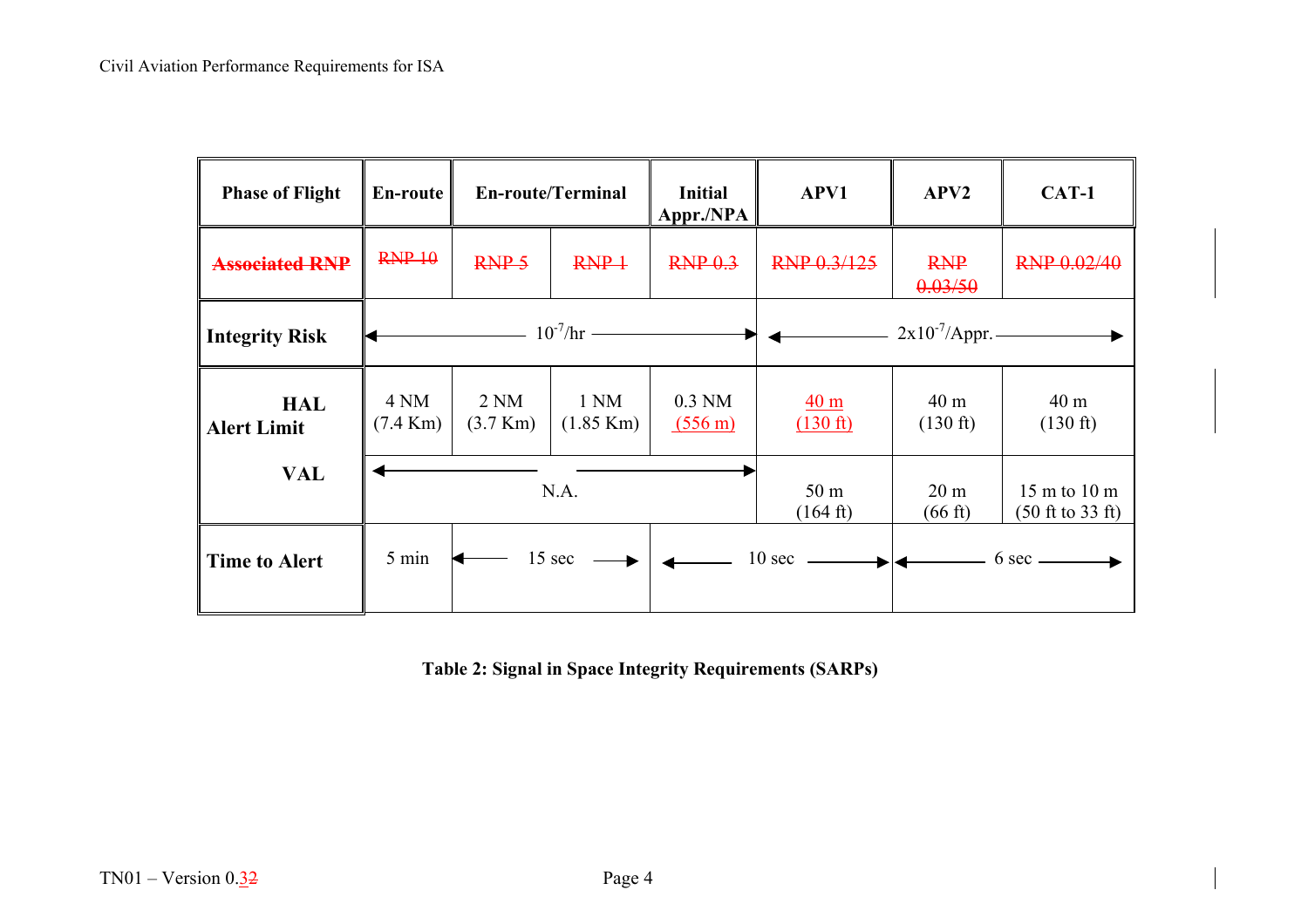| <b>Phase of Flight</b>                            | En-route<br>oceanic | En-route<br>continental/Terminal |                    | <b>Initial</b><br>Appr./NPA | APV1        | APV <sub>2</sub>                  | Cat.1       |
|---------------------------------------------------|---------------------|----------------------------------|--------------------|-----------------------------|-------------|-----------------------------------|-------------|
| <b>Associated RNP</b>                             | RNP 10              | RNP <sub>5</sub>                 | $RNP+$             | RNP <sub>0.3</sub>          | RNP 0.3/125 | <b>RNP</b><br>0.03/50             | RNP 0.02/40 |
| <b>Continuity Risk</b>                            | $10^{-6}$ /hr       |                                  | $- 10^{-6}/hr$ $-$ | $10^{-5}$ /hr               |             | $-8x10^{-6}$<br>in any 15 s $(2)$ |             |
| Global<br><b>Availability</b><br>$\left(1\right)$ | 0.999               | 0.9999                           | 0.9999             |                             | 0.9999      |                                   | 0.99999     |
| <b>Local Availability</b>                         |                     |                                  | N.A.               |                             |             | 0.9975(3)                         |             |

(1) As required in [Ref. 3] for GNSS SARPs

 $(2)$  As required in [Ref. 3] for ILS CAT 1

(3) Insert See Nnote 5 of Table  $3.7.2.4$ -1 in SARPs (Annex 10, Volume I, page 42G)

**Table 3: AFI Continuity, Availability Signal in Space Requirements**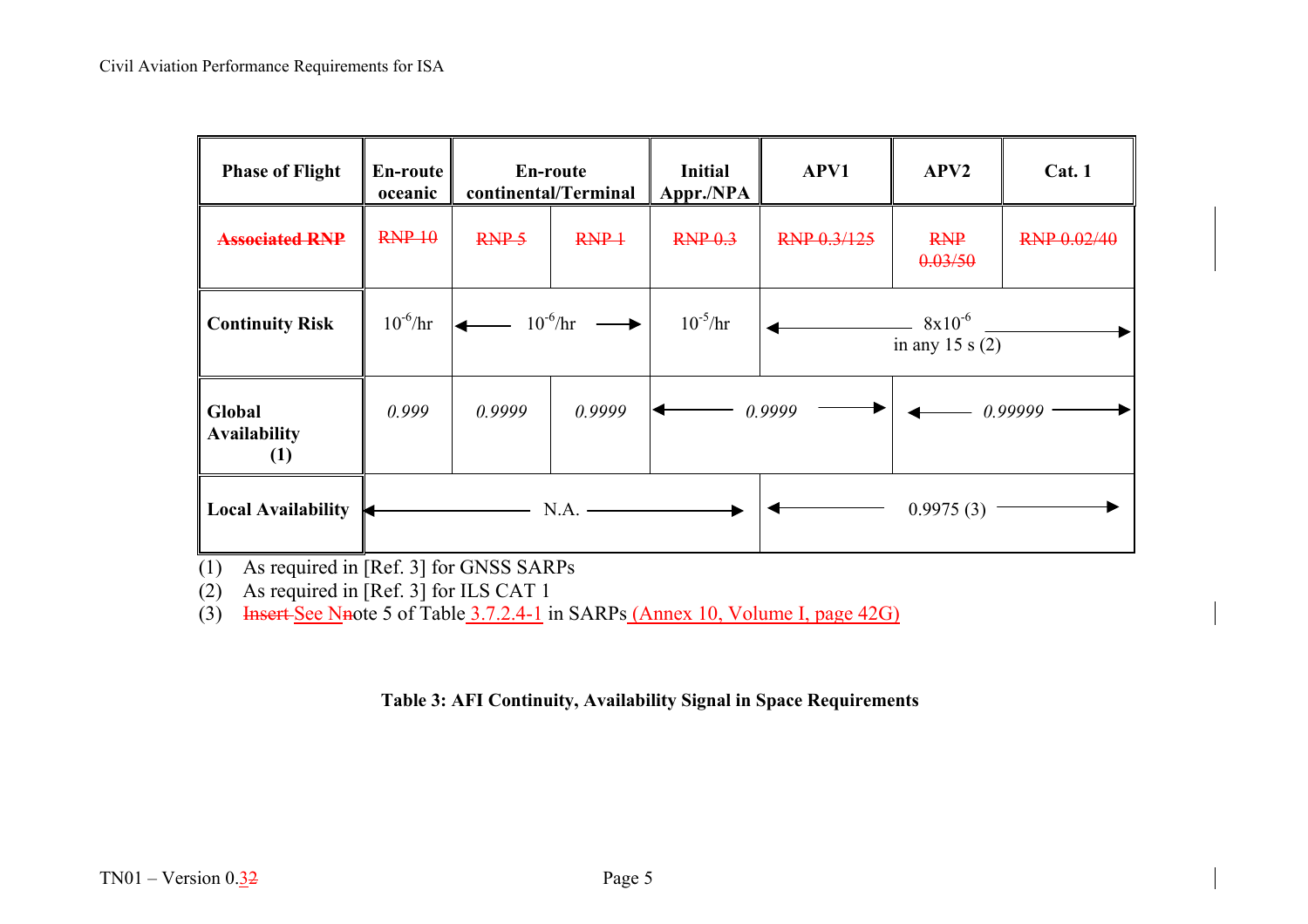# <span id="page-20-0"></span>**4. GNSS SAFETY REQUIREMENTS**

Taking into account:

- The GNSS integrity and continuity performance requirements as they are expressed in Tables 1, 2 and 3,
- The feared event classification and the associated relationship with the probability of occurrence as expressed in AWOP 16 Report [Ref. 4],

the following event classification shall be used as a reference for the ISA system safety analysis,

### • **Non Integrity Event**

In every operational configuration (Primary or Sole Means), any event which may induce a loss of the GNSS Integrity at user level, should be considered as having the capability to lead to a an **hazardous event.** 

#### • **Non Continuity Event**

#### In a Sole Means operational configuration:

From RNP 5 En-route to RNP 4 Terminal, any event which may induce at user level a loss of Continuity shall be considered as having the capability to lead to a **hazardous event**, provided the duration of the non-continuity event is greater than a certain duration. As the Air Traffic Services requirements on the duration of this event are not yet defined, it is proposed, as a starting point, to consider that a non-continuity event duration greater than 15 minutes could lead to an hazardous event.

For **RNP 0.3** NPA, a non-continuity event, within the duration conditions as described above, will be considered as having the capability to lead to a **major event.** 

For RNP 0.03/50 APV-II and RNP 0.02/40Cat I, a non-continuity event shall be considered as having the capability to lead to a **major event**, whatever the duration of the event.

# <span id="page-20-1"></span>**5. ISA SERVICE DESCRIPTION**

ISA system will provide three levels of navigation service:

- **ISA basic level A** consists of the broadcasting of ranging, basic differential corrections (cf. Annex 10, para. 3.7.3.4.2 c)) and integrity information from the GEO channels in order to provide a navigation service, in association with GPS and a RAIM having a FDE capability, with the objective to improve the availability and continuity of the GNSS integrity monitoring function.
- **ISA APV 1 level B** provides the basic service level A2 with in addition the capability to broadcast ionospheric corrections needed to provide a vertical guidance according to APV 1 performance requirements.
- **ISA CAT-I level C** consists of the broadcasting of differential corrections and ionospheric corrections in order to provide CAT-I precision approach performance requirements in selected areas.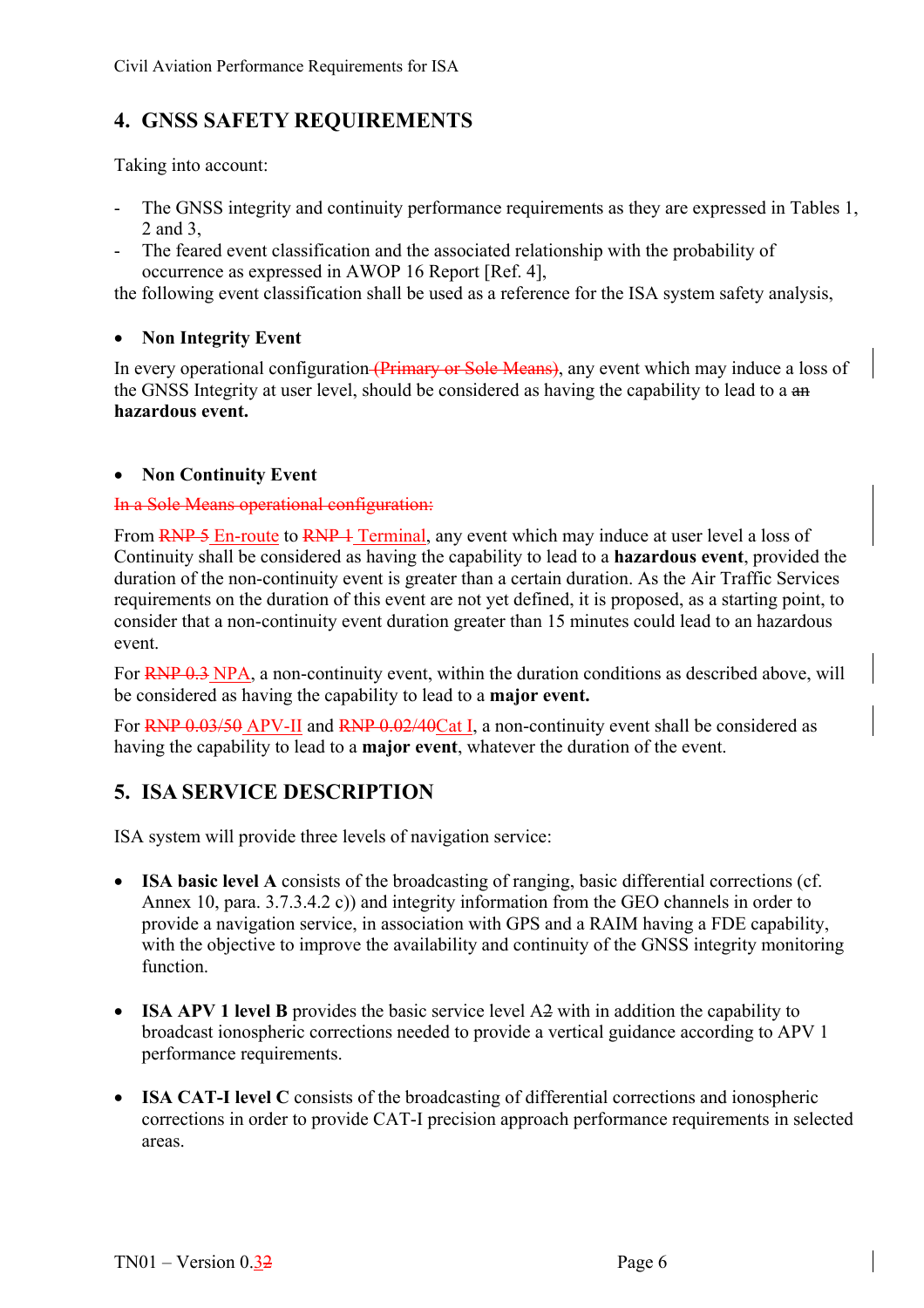In accordance with the AFI GNSS strategy, ISA will initially implement the Basic Level A and the APV1 Level B. It is assumed that, for operations from en-route to  $NPA$  (RNP  $0.3$ ), the Integrity Monitoring function of ISA will be used in combination with RAIM (Receiver Autonomous Integrity Monitoring as defined in DO 229 [Ref. 5]), ISA being given priority.

# **6. ISA SERVICE AREA**

The shaded area in Figure1 comprises the footprint of all flight information regions (FIR) of AFI States.

ISA Basic Service Level A shall be provided in the entire AFI FIR coverage volume (shaded area in Fig.1), down to  $60^{\circ}$  S.

- ISA APV 1 Level B shall be provided over the entire AFI Land Masses and adjacent islands as defined in Appendix A

- ISA CAT-I Level C shall be provided, as an option, over selected AFI FIR land masses (see Appendix A for definition of these specific regions)

# <span id="page-21-0"></span>**7. ISA AIRBORNE RECEIVER REQUIREMENTS**

For ISA level A, Level B and Level C, ISA receiver shall comply with DO 229 RTCA MOPS [Ref. 5].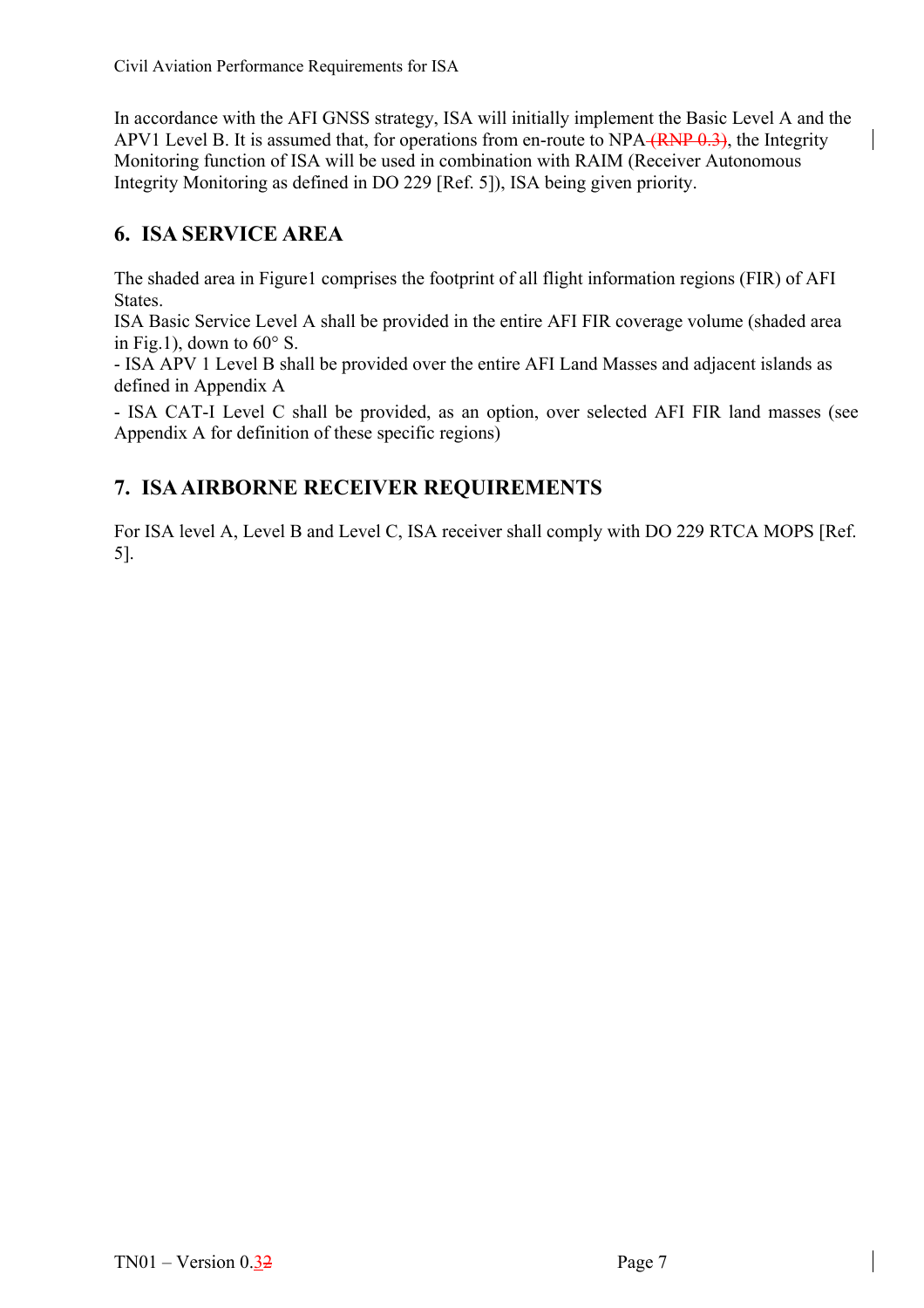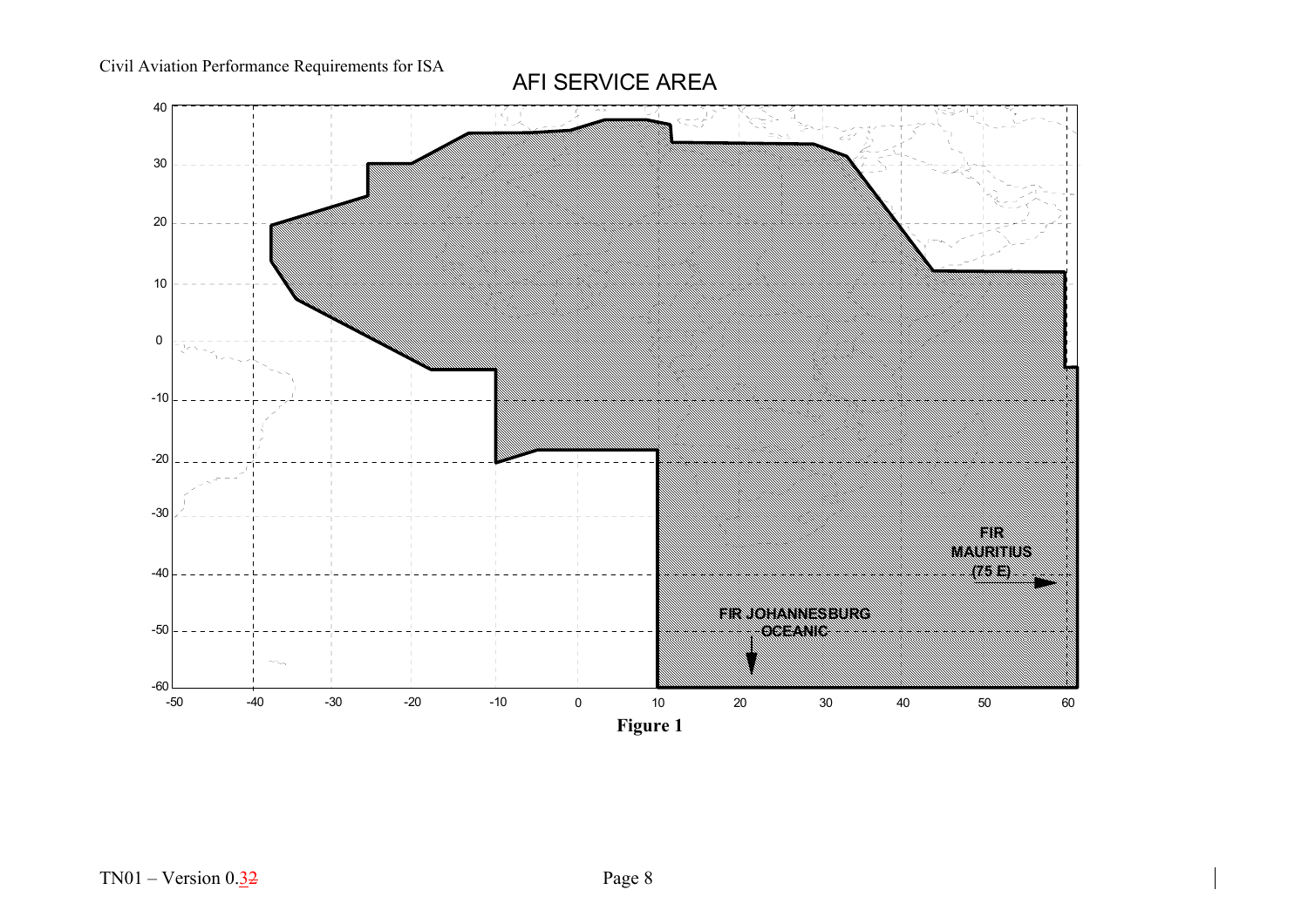# <span id="page-23-0"></span>**8. ISA CIVIL AVIATION PERFORMANCE REQUIREMENTS**

ISA is intended to provide a **primary means** radio-navigation capability for civil aviation. However, whether in primary or sole means configuration, tThe full integrity and accuracy requirements must be met throughout the service area for the system to be declared available. These requirements are expressed in Tables 4 and 5.

For the En-route to NPA phases of flight these requirements shall be met throughout the AFI FIR area as shown in Figure 1.

For APV 1 approach these requirements shall be met throughout the AFI land masses area, including adjacent islands.

For CAT-I precision approach these requirements shall be met throughout AFI selected land masses area or over specific locations as presented in Figure 2 (TBD).

The duration of APV 1, CAT-I approaches, taken into account for the non-continuity risk, has been set to 150 seconds.

. **The continuity and availability requirements to be applied to the ISA system shall be those shown in Table 4.** 

#### <span id="page-23-1"></span>**Basic Level A Performance Requirements**

ISA Level A service shall provide the following capability: Compliance, from en-route to NPA, within the AFI FIR area, with the accuracy and integrity requirements, as shown in Table 5.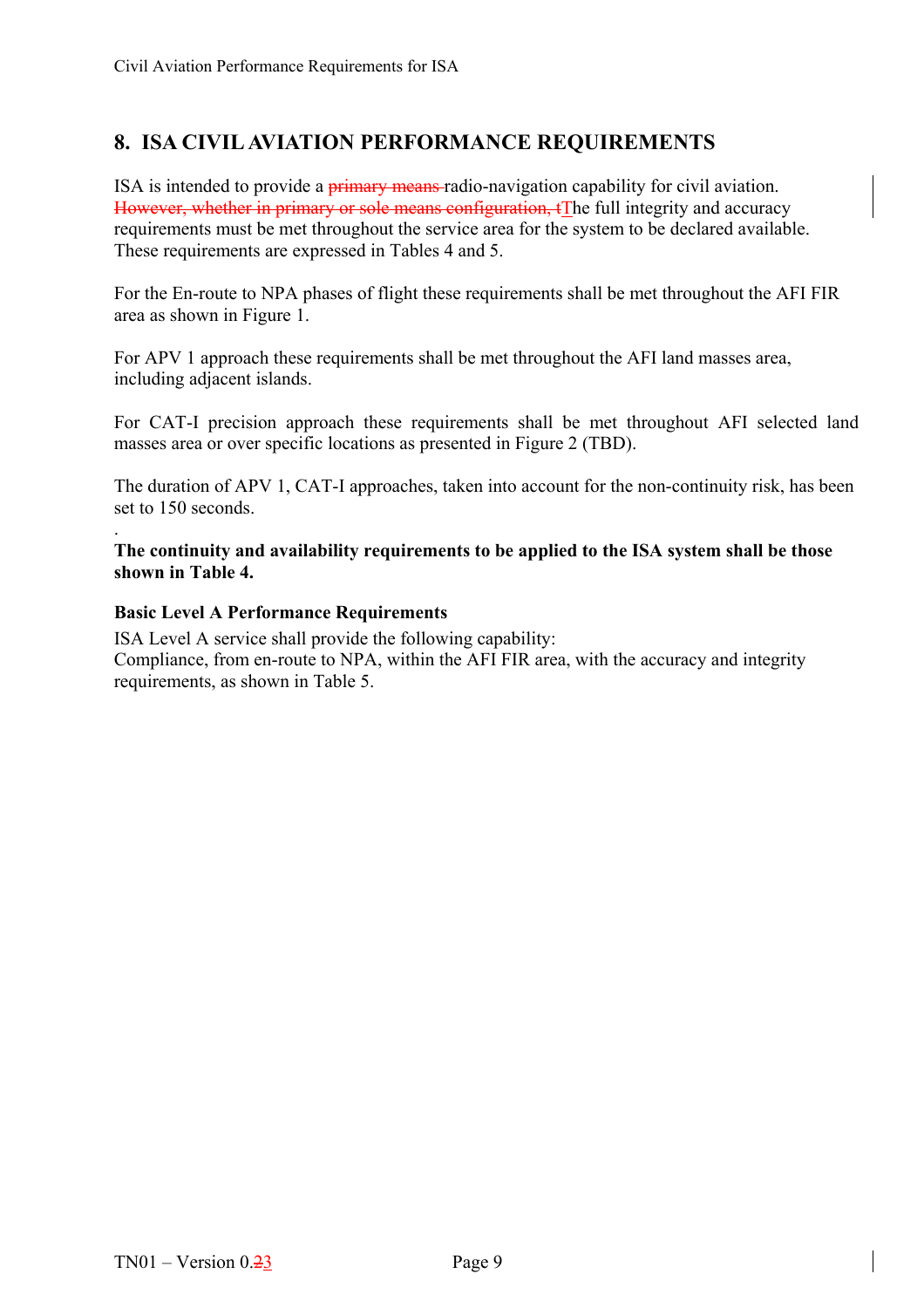#### <span id="page-24-0"></span>**APV 1 Level B Performance Requirements**

ISA APV 1 level B service shall provide the following capabilities:

- a) Compliance with the basic Level A operational capability,
- b) Compliance, for APV 1, within the AFI land masses and adjacent islands, with accuracy and integrity requirements, as shown in Table 6.

### <span id="page-24-1"></span>**CAT-I Level C Performance Requirements**

The ISA CAT-I Level C service shall provide the following capabilities:

- a) Compliance with the basic Level A and APV 1 Level B operational capability.
- b) Compliance, for CAT-I Precision approach within the AFI selected Land Masses areas, with the accuracy and integrity requirements as shown in Table 7.

#### <span id="page-24-2"></span>**Specific ISA Signal in Space Performance Requirements**

The ISA signal-in-space shall be required to comply with the following minimum continuity and availability requirements.

|              | From En-route to NPA<br>(Level A) | For APV1 and CAT-I<br>(Level B and Level C) |
|--------------|-----------------------------------|---------------------------------------------|
| Continuity   | $10-5/h$                          | $8 \times 10 - \frac{5}{\text{appr}}$       |
| Availability | Global: 0.999                     | Local: 0.99<br>$\equiv$<br>-                |

#### **Table 4**

*Note:* The above ISA system En-Route/NPA requirements shall be met by implementing the ISA ground integrity monitoring function independent from any additional benefit achieved by use of RAIM.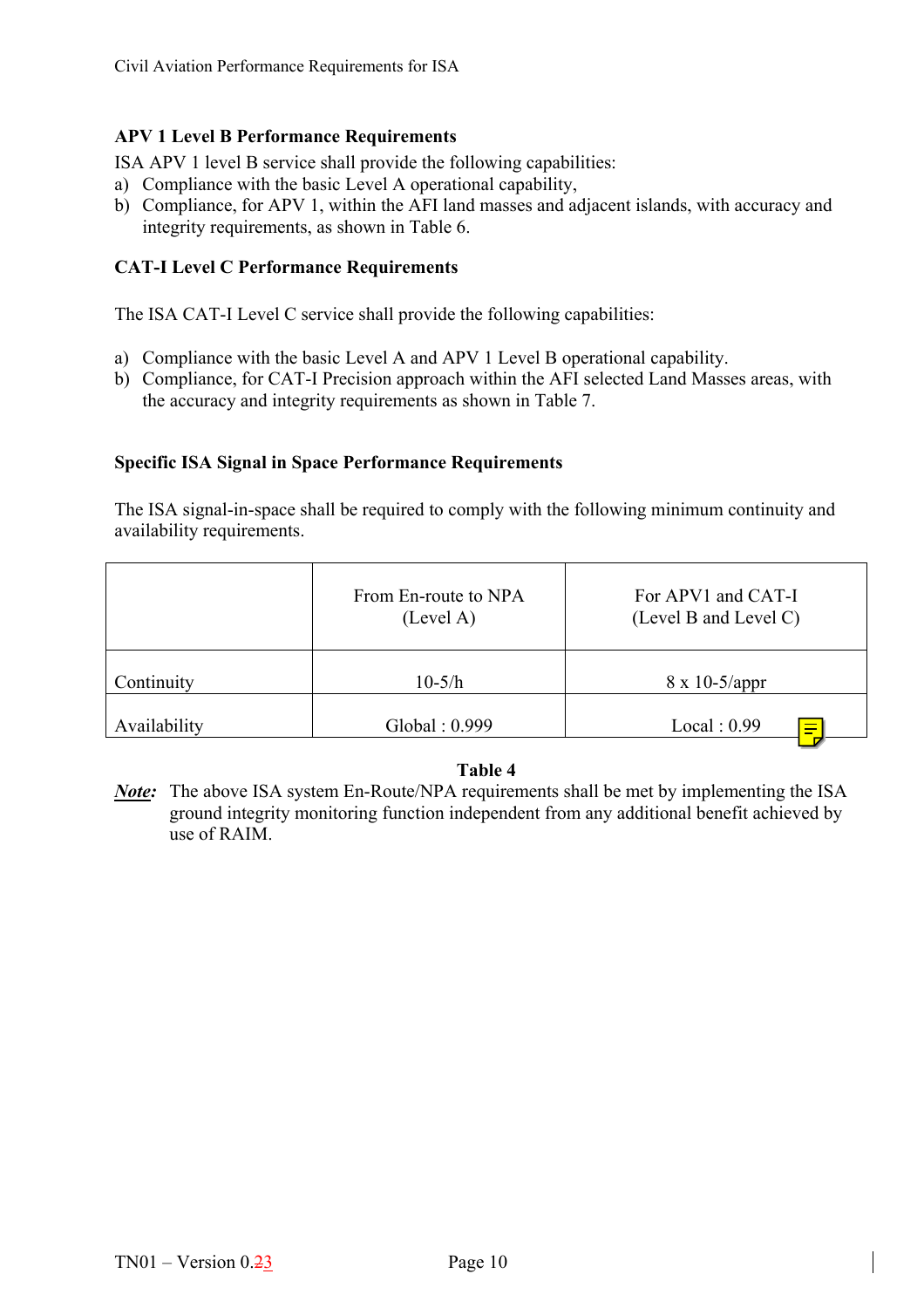| <b>BASIC LEVEL A</b>  | RNP 10En-<br><u>route</u> oceanic     | RNP <sub>5En-</sub><br>route<br>continental | <b>RNP1</b> Terminal            | RNP 0.3 NPA                 |  |
|-----------------------|---------------------------------------|---------------------------------------------|---------------------------------|-----------------------------|--|
| Accuracy 95%<br>∗     | 2 <sub>NM</sub><br>$(3.7 \text{ Km})$ |                                             | $0.4$ NM<br>$(0.74 \text{ Km})$ | $220 \text{ m}$<br>(720 ft) |  |
| Integrity Risk<br>**  | $10^{-7}$ /hr                         |                                             |                                 |                             |  |
| Alert Limit<br>$\ast$ | 4 NM<br>$(7.4 \text{ Km})$            | 2 <sub>NM</sub><br>$(3.7 \text{ Km})$       | 1 NM<br>$(1.85 \text{ Km})$     | 556 m<br>$(0.3 \text{ NM})$ |  |
| Time to Alert         | 5 min                                 |                                             | 15 s                            | 10 <sub>s</sub>             |  |

\* Accuracy and Alert Limit Requirements are Navigation System Requirements.<br>\*\* Integrity Risk Requirements are Signal in Space Requirements

Integrity Risk Requirements are Signal in Space Requirements.

# **Table 5: ISA Basic Level A Requirements**

| APV <sub>1</sub><br><b>LEVEL B</b> | En-route<br>RNP 10<br>oceanic         | En-route<br>RNP <sub>5</sub><br>continental                          | Terminal<br>RNP <sub>1</sub>    | Initial Appr./<br>RNP <sub>0.3</sub><br><b>NPA</b> | <b>APV I</b><br>RNP 0.3/125 |
|------------------------------------|---------------------------------------|----------------------------------------------------------------------|---------------------------------|----------------------------------------------------|-----------------------------|
| Accuracy 95%<br>ж                  | 2 <sub>NM</sub><br>$(3.7 \text{ Km})$ |                                                                      | $0.4$ NM<br>$(0.74 \text{ Km})$ | $220 \text{ m}$<br>(720 ft)                        | $H: 220 - 16$ m<br>V: 20 m  |
| <b>Integrity Risk</b><br>**        |                                       | $2x10^{-7}$ /Appr                                                    |                                 |                                                    |                             |
| Alert Limit<br>$\ast$              | 4 NM<br>$(7.4 \text{ Km})$            | 2 <sub>NM</sub><br>1 NM<br>$(3.7 \text{ Km})$<br>$(1.85 \text{ Km})$ |                                 | 556 m<br>$(0.3 \text{ NM})$                        | $H: 556 - 40$ m<br>V:50 m   |
| Time to Alert                      | 5 min                                 | 15s                                                                  |                                 | 10 <sub>s</sub>                                    | 10 <sub>s</sub>             |

## **Table 6: ISA APV 1 Level B Requirements**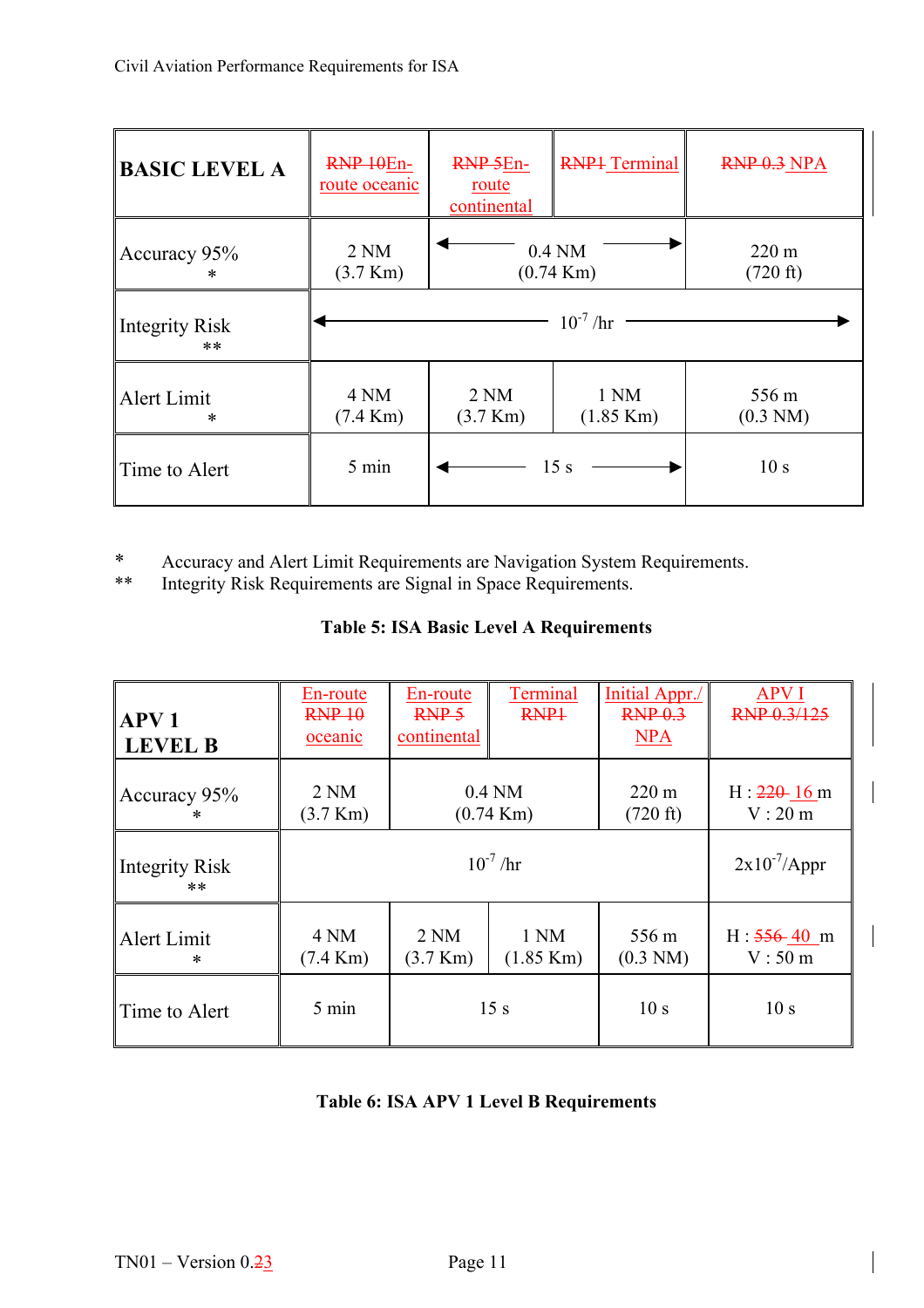| <b>CAT-I LEVEL C</b><br>(for reference) | En-route<br>RNP 10<br>oceanic | En-route<br>continental<br>RNP <sub>5</sub><br>$\overline{40}$<br>$RNP-2$ | <b>Terminal</b><br>RNP <sub>1</sub> | Initial<br>Appr./NPA<br>RNP <sub>0.3</sub> | APV-I<br>RNP 0.3/125                         | <b>APV-II</b><br>RNP 0.03/50             | CAT-I<br><b>RNP 0.02/40</b>              |
|-----------------------------------------|-------------------------------|---------------------------------------------------------------------------|-------------------------------------|--------------------------------------------|----------------------------------------------|------------------------------------------|------------------------------------------|
| $\mathbf H$                             | 2NM                           | $0.4$ NM                                                                  |                                     | $220 \text{ m}$                            | $220 - 16$ m                                 |                                          | $16 \text{ m}$ (H)                       |
| <b>Accuracy 95%</b><br>V<br>$\star$     |                               |                                                                           | N.A.                                |                                            | 20 <sub>m</sub>                              | $8 \text{ m}$ (V)                        | $4 \text{ m}$ (V)                        |
| <b>Integrity Risk</b><br>$***$          |                               |                                                                           | $10^{-7}$ /hr <sup>-1</sup>         |                                            | $2x10^{-7}$ /Appr                            |                                          | $2x10^{-7}$ /Appr                        |
| <b>Alert Limit</b><br>$\ast$            | 4 NM                          | 2 <sub>NM</sub>                                                           | 1 NM                                | 556 m                                      | $\frac{556}{40}$ m (H)<br>$50 \text{ m}$ (V) | $40 \text{ m}$ (H)<br>$20 \text{ m}$ (V) | $40 \text{ m}$ (H)<br>$10 \text{ m}$ (V) |
| <b>Time to Alert</b>                    | 5 min                         | 15 <sub>s</sub>                                                           |                                     | 10 <sub>s</sub>                            | 10 <sub>s</sub>                              |                                          | 6 s                                      |

\* Accuracy and Alert Limit Requirements are Navigation System Requirements.<br>\*\* Integrity Risk Requirements are Signal in Space Requirements

Integrity Risk Requirements are Signal in Space Requirements.

# **Table 7: ISA Level C Requirements**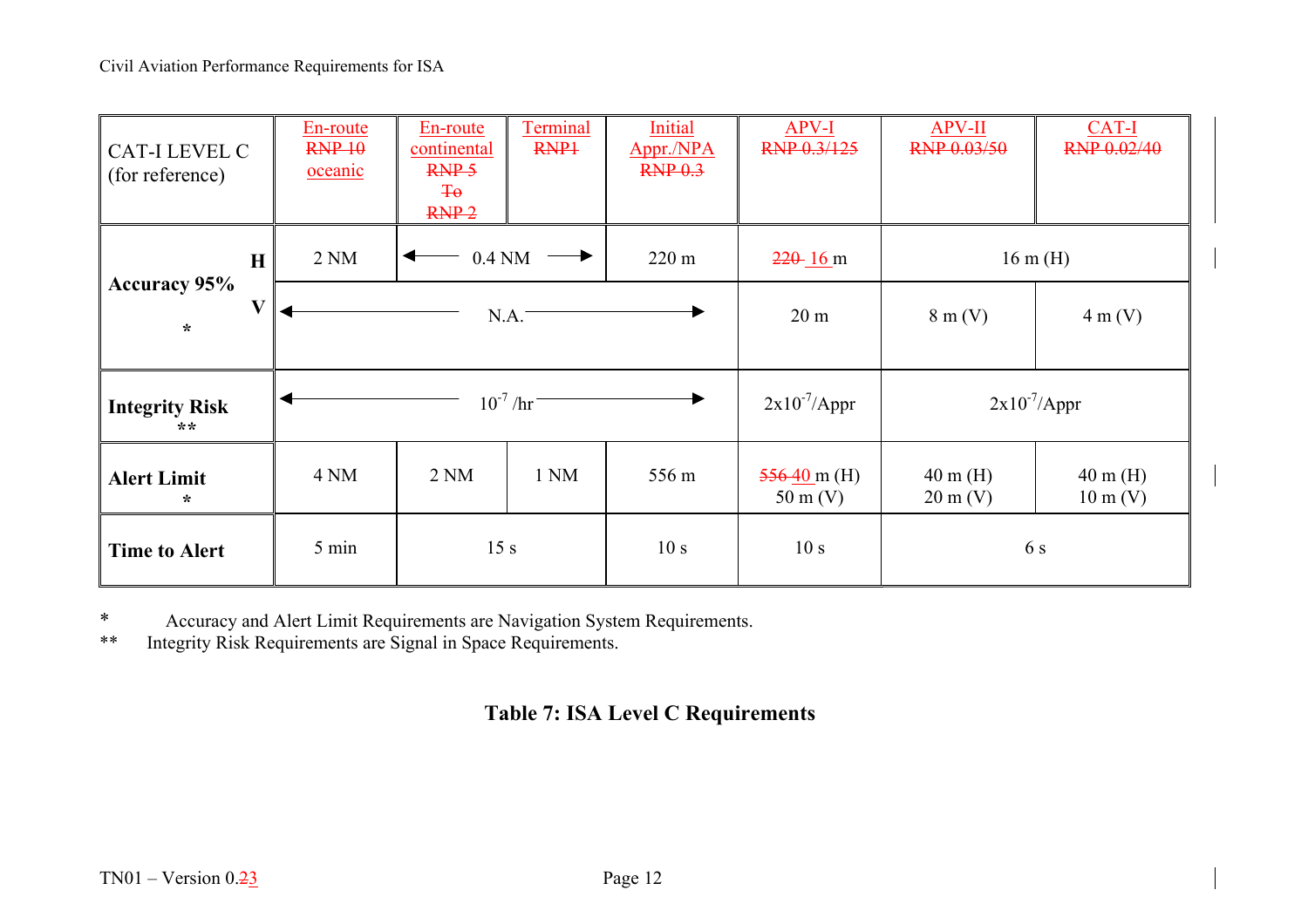# <span id="page-27-0"></span>**9. SERVICE LIFE TIME**

The ISA Navigation Service shall be provided in compliance with the performance requirements for a minimum lifetime of 15 years.

# <span id="page-27-1"></span>**10. ATC INTERFACE**

#### <span id="page-27-2"></span>**General Requirements**

In order to be compliant with the ICAO provisions, Air Traffic Services should be aware of all the events which could lead to ATC operating limitations, implementation of alternative ATC procedures, or increase of the procedural risk.

It would be the responsibility of the Air Traffic Services provider, in any State, to be aware of the status information for GNSS. Therefore, ISA Provider will have to make the operational status of the system available to the ATS providers.

Three general status information have been identified so far, as a minimum:

- the current system status
- notice of changes to the system status in the near future (the next 20 minutes)
- longer term prediction for flow control management (at least 24 hours in advance)

The update rate of this information is still under consideration. A 15 minutes update rate is proposed as a working assumption.

The content of the ISA ATC interface shall comply with these high level requirements.

#### <span id="page-27-3"></span>**ISA Requirements**

The ATC interface data required as an output from the ISA system will be for the provision of advisory information only, and failure to provide it will have minor consequences in terms of safety.

ISA operational status of the system will need to be made available to ATS providers. ISA shall make the following data sets available:

- GPS/GLONASS/ GEO Almanacs
- GPS /GLONASS/GEO Satellite Status
- EGNOS System Status
- GPS /GLONASS/GEO Satellite Unavailability Notice
- ISA Ground Segment Unavailability Notice.

The data shall be provided under the responsibility of the States.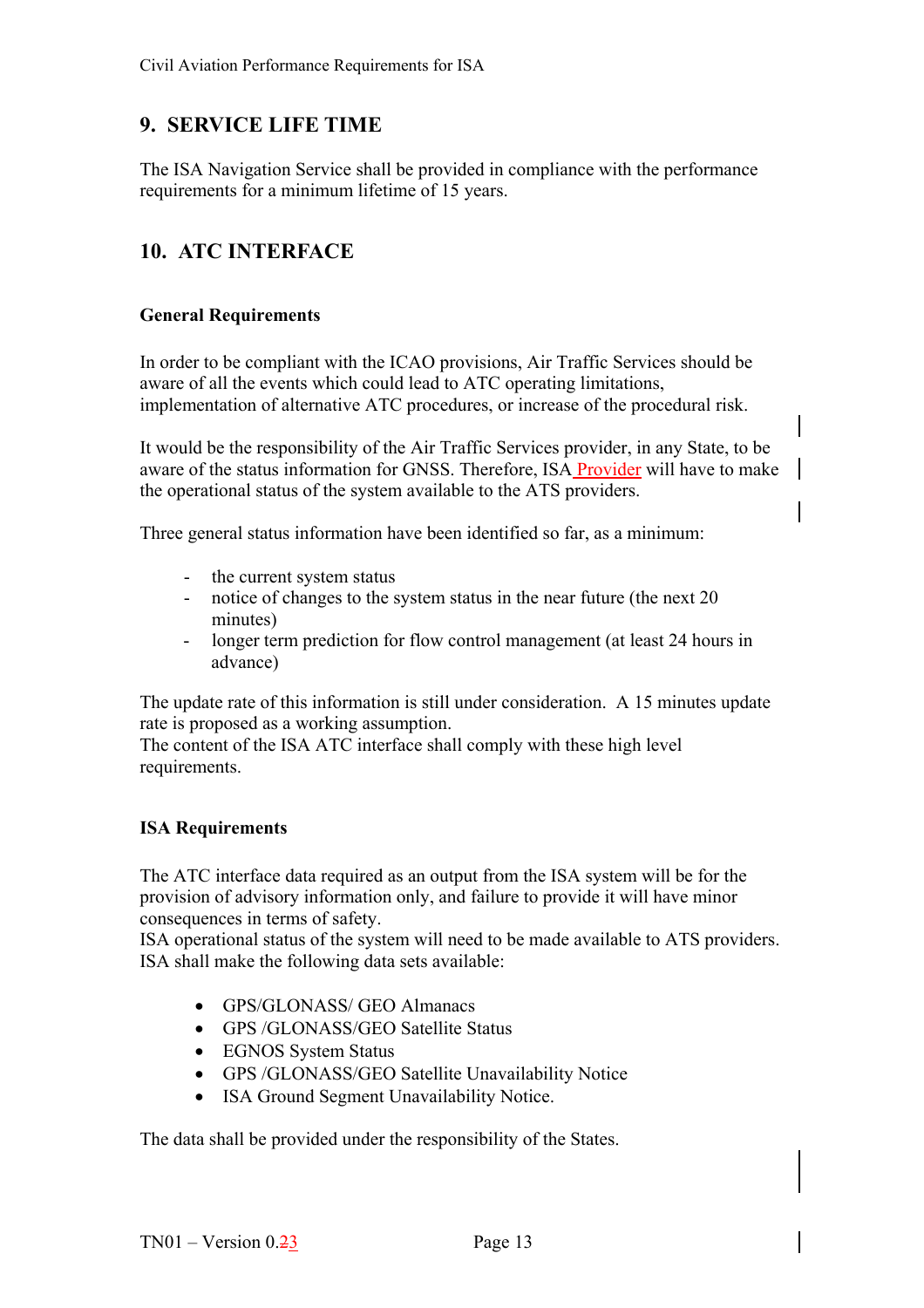### **Recording of ISA and GNSS core systems signals**

The signals of ISA and the GNSS core systems will be recorded at representative locations in the service area for purposes of post-incident/accident investigations. The locations will be defined by agreement between the ISA provider and the ATS providers.

# <span id="page-28-0"></span>**11. APPLICABLE STANDARDS**

ISA will be required, whatever the regulation process, to demonstrate the compliance with the following standards.

 The ISA system shall comply with the ICAO GNSS SARPs for SBAS, as amended.

The ISA user segment shall comply with the DO 229-BC RTCA MOPS, as amended.

This ISA requirements document will need to be updated as and when these applicable references are reissued.

# <span id="page-28-1"></span>**12. ISA SAFETY REQUIREMENTS**

The GNSS SARPs SIS requirements will be applied to ISA according to the following derivation, taking into account that ISA safety requirements shall have to meet safety requirements designed in the view of a sole-means application.

#### • **Non Integrity Event**

The GNSS safety event classification is fully translated to ISA and therefore an EGNOS non-integrity event shall be considered as a **hazardous event.** 

• **Non Continuity event** 

#### En Route to **RNP** 1 Terminal

Following the combined use of ISA and RAIM/FDE, ISA being given the priority, a loss of ISA continuity shall be considered as a **major event** provided the duration of the event is greater than 15 minutes.

If the duration of the non-continuity is lower than 15 minutes it will be considered as a minor event.

#### RNP 0.3 and RNP 0.3/125 NPA and APV-I

As an ISA non-continuity event should cover a wide area, and as the RAIM continuity and availability performances are limited in the NPA and APV 1 approach configuration, ISA non-continuity event shall be considered as a **major event**, provided the duration of the non continuity is greater than 15 minutes. If the duration of the non-continuity is lower than 15 minutes, it will be considered as a minor event.

#### RNP 0.02/40 Cat I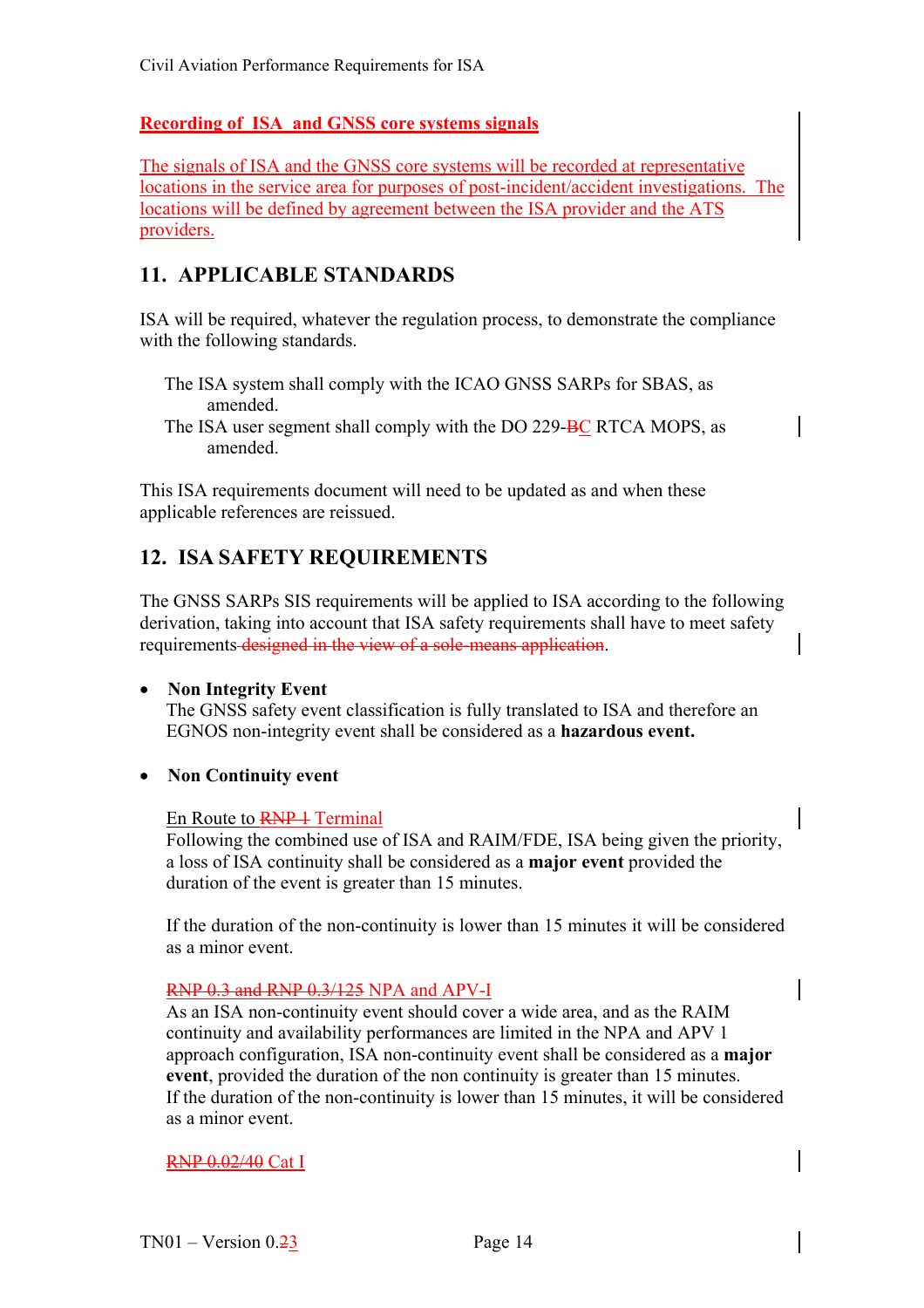The GNSS safety event classification is fully translated to ISA and therefore an ISA non continuity, whatever the duration of the event, shall be considered as a **major event**.

# <span id="page-29-0"></span>**13. INTEROPERABILITY AND COMPATIBILITY REQUIREMENTS**

(to be updated with EGNOS provisions)

ISA shall ensure interoperability with other SBAS. The following levels of interoperability shall be distinguished:

- a- ISA shall be compatible with other SBAS from the user perspective. This level of interoperability is ensured through the ICAO SARPs [Ref. 3].
- b- Outside the specified ISA coverage area, the level of performance has to be declared.
- c- ISA shall allow the inclusion of data from other SBAS to enable service performance improvement.
- d- ISA shall allow the inclusion of data from other SBAS to enable service prediction improvement.

## **14. REFERENCES**

- **[Ref. 1]:** AFI Basic Air Navigation Plan and FASID, Document 7474
- **[Ref. 2]**: AFI/GNSS strategy
- **[Ref. 3]:** ICAO GNSS SARPs, Annex 10, Volume I
- **[Ref. 4]:** AWOP 16 Report, Montreal (June/July 97)
- **[Ref. 5]:** DO 229BC RTCA MOPS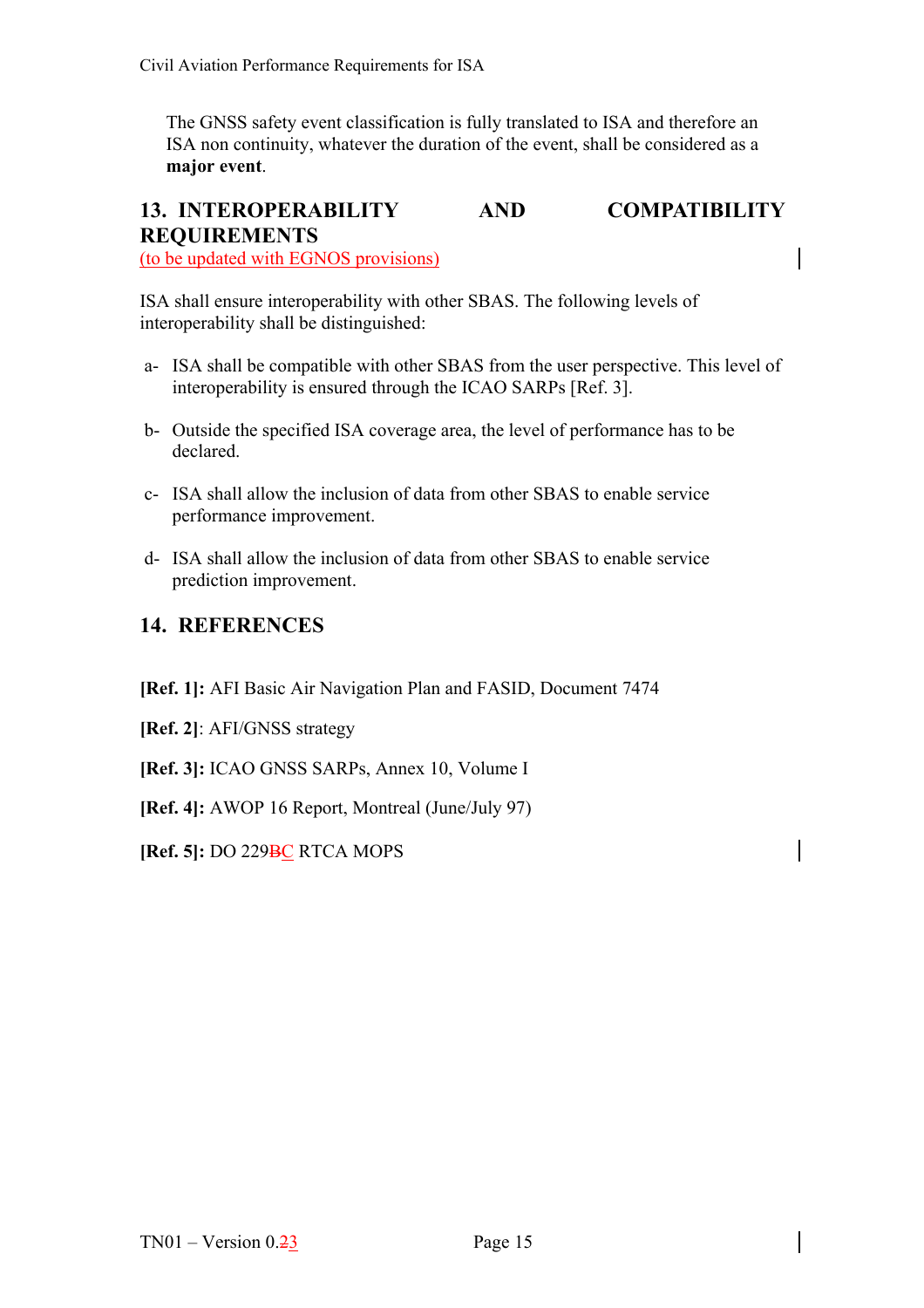# **APPENDIX A**

#### **AFI APV 1 and CAT-I Coverage service aAreas**

 APV1 service area: Area1 CAT-I service area: Areas 2A, 2B and 2C

#### **AREA 1:**

The area including land masses in the AFI region and adjacent islands is the area bounded by lines joining the following points (see Figure 1, bold line and Table 1):



**Figure 1: AFI Land masses and adjacent islands** 

| No.            | Latitude      | Longitude  | No. | Latitude         | Longitude    |
|----------------|---------------|------------|-----|------------------|--------------|
| 1              | 35N           | <b>27W</b> | 7   | <b>10N</b>       | 60E          |
| $\overline{2}$ | 38N           | 7W         | 8   | <b>27S</b>       | 60E          |
| 3              | 38N           | 10E        | 9   | 35S              | 31E          |
| 4              | 35N           | 14E        | 10  | 36S              | 14E          |
| 5              | 35N           | 31E        | 11  | 6N <sub>ON</sub> | <b>7W10W</b> |
| 6              | <b>42N15N</b> | 43E        | 12  | <b>6N10N</b>     | 27 25 W      |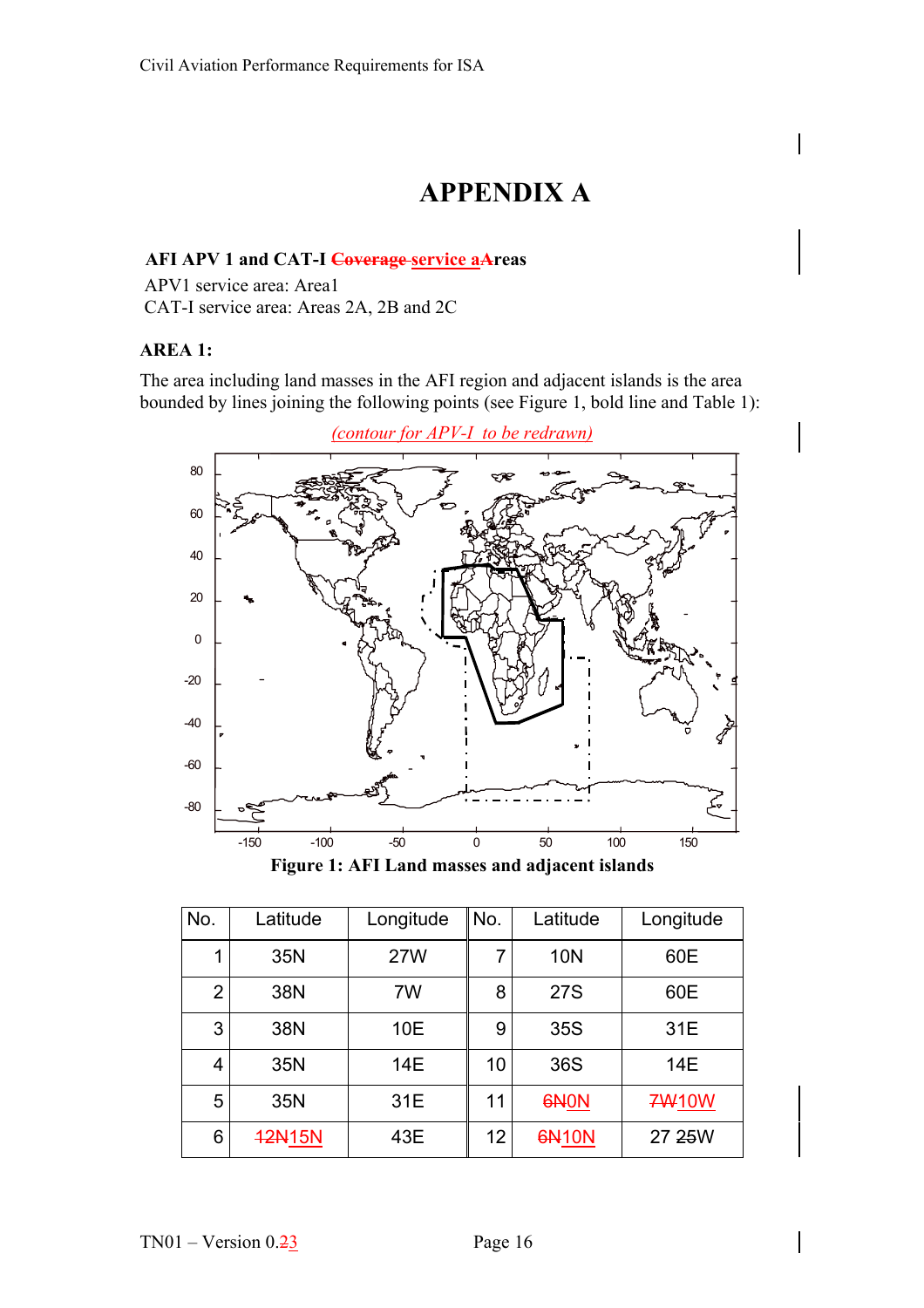#### TABLE 1

### <span id="page-31-0"></span>**AREA 2**

Table 2 describes proposed (TBC) CAT-I service areas (for future expansion; not fully analyzed)

|    | Lat. min           | Lat. max           | Long. min         | Long. max         |
|----|--------------------|--------------------|-------------------|-------------------|
| 2A | $5^\circ$ North    | $20^{\circ}$ North | $20^{\circ}$ West | $20^{\circ}$ East |
| 2B | $15^{\circ}$ South |                    | $30^\circ$ East   | $45^\circ$ East   |
| 2C | $35^\circ$ South   | $20^\circ$ South   | $15^{\circ}$ East | $35^\circ$ East   |

**Table 2: CAT-I service areas (TBC)**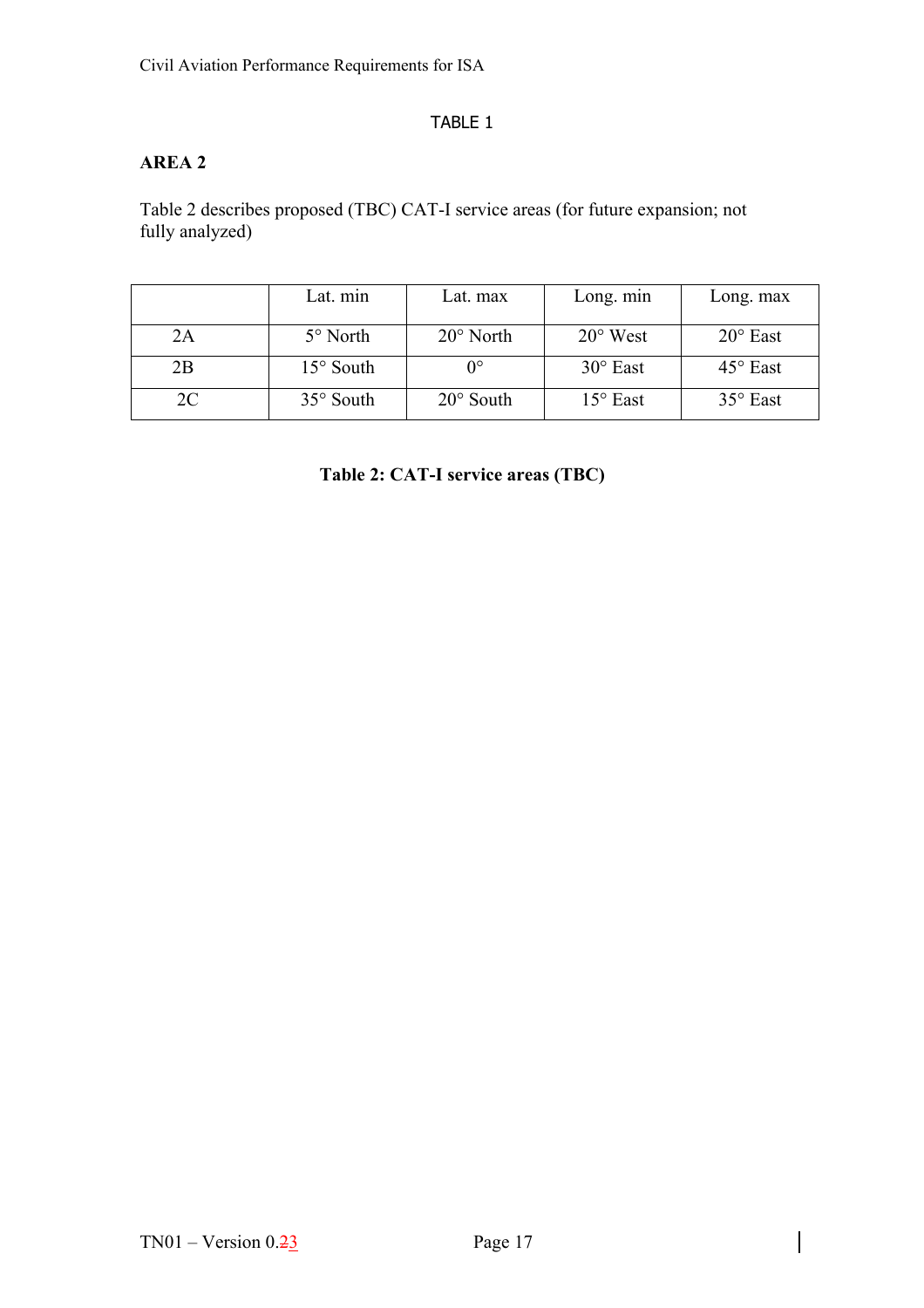|                                  | AFI AIR TRAFFIC MANAGEMENT SYSTEM IMPLEMENTATION BY STATE - (NAVIGATION COMPONENTS) |                          |      |    |    |    |    |    |      |                |   |   |   |                |   |   |      |
|----------------------------------|-------------------------------------------------------------------------------------|--------------------------|------|----|----|----|----|----|------|----------------|---|---|---|----------------|---|---|------|
| <b>AREA OF</b><br><b>ROUTING</b> | <b>REGIONS/STATES AFFECTED</b>                                                      | <b>SYSTEM COMPONENTS</b> | 1994 | 95 | 96 | 97 | 98 | 99 | 2000 | $\overline{2}$ | 3 | 5 | 6 | $\overline{7}$ | 8 | 9 | 2010 |
|                                  | <b>AFI Region</b>                                                                   | GNSS en-route            |      |    |    |    |    |    |      |                |   |   |   |                |   |   |      |
|                                  | Cape Verde                                                                          |                          |      |    |    |    |    |    |      |                |   |   |   |                |   |   |      |
| <b>AR-1</b>                      | Morocco                                                                             |                          |      |    |    |    |    |    |      |                |   |   |   |                |   |   |      |
|                                  | Senegal                                                                             |                          |      |    |    |    |    |    |      |                |   |   |   |                |   |   |      |
|                                  | Spain                                                                               |                          |      |    |    |    |    |    |      |                |   |   |   |                |   |   |      |
|                                  | <b>AFI Region</b>                                                                   | <b>GNSS TMA/NPA</b>      |      |    |    |    |    |    |      |                |   |   |   |                |   |   |      |
|                                  | Cape Verde*                                                                         |                          |      |    |    |    |    |    |      |                |   |   |   |                |   |   |      |
| $AR-1$                           | Morocco                                                                             |                          |      |    |    |    |    |    |      |                |   |   |   |                |   |   |      |
|                                  | Senegal*                                                                            |                          |      |    |    |    |    |    |      |                |   |   |   |                |   |   |      |
|                                  | Spain                                                                               |                          |      |    |    |    |    |    |      |                |   |   |   |                |   |   |      |

\* : not approved and published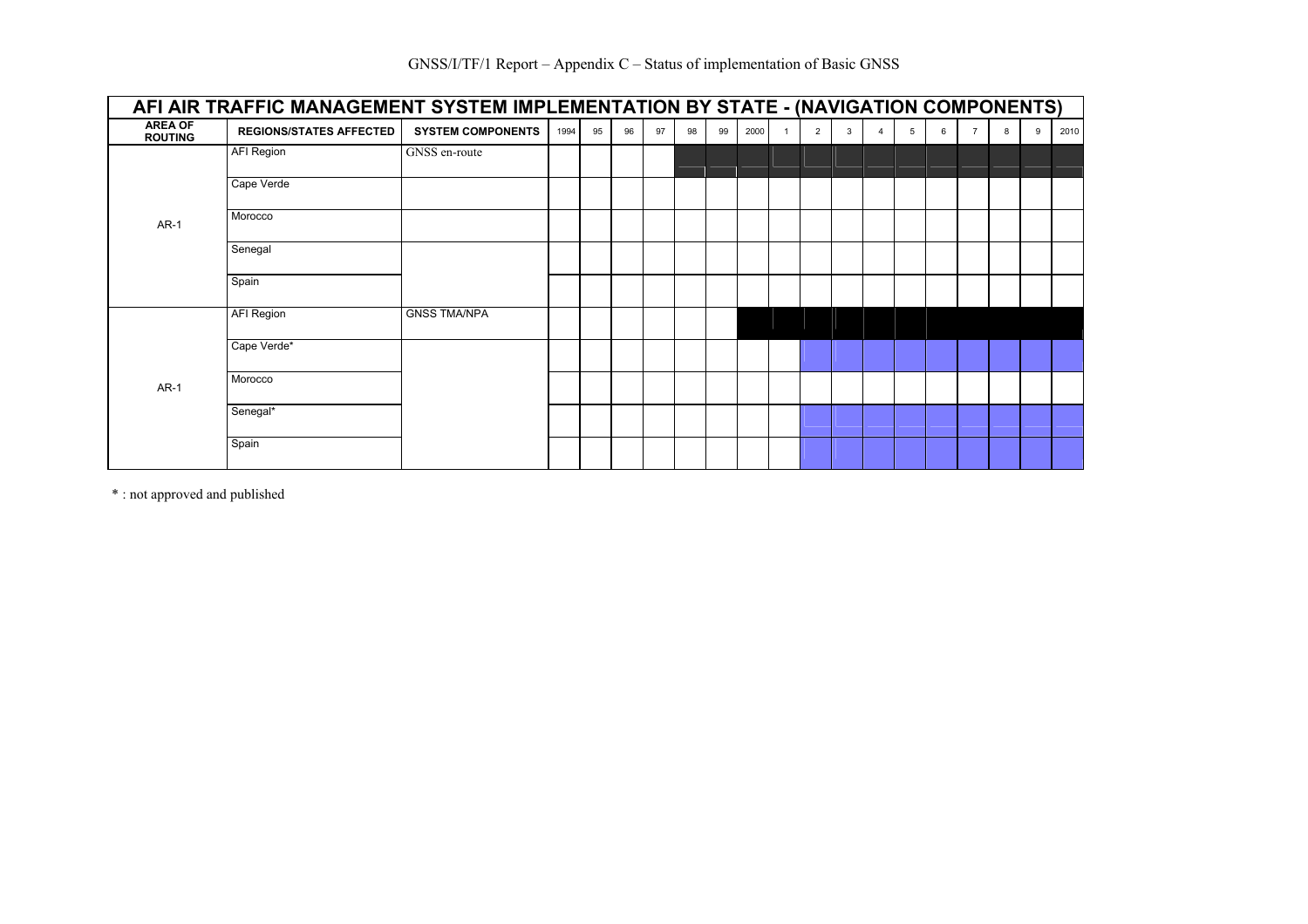|                                  | AFI AIR TRAFFIC MANAGEMENT SYSTEM IMPLEMENTATION BY STATE - (NAVIGATION) |                          |      |    |    |    |    |    |      |                |   |                |   |   |   |   |      |
|----------------------------------|--------------------------------------------------------------------------|--------------------------|------|----|----|----|----|----|------|----------------|---|----------------|---|---|---|---|------|
| <b>AREA OF</b><br><b>ROUTING</b> | <b>REGIONS/STATES AFFECTED</b>                                           | <b>SYSTEM COMPONENTS</b> | 1994 | 95 | 96 | 97 | 98 | 99 | 2000 | $\overline{2}$ | 3 | $\overline{4}$ | 5 | 6 | 8 | 9 | 2010 |
|                                  | AFI Region                                                               | GNSS en-route            |      |    |    |    |    |    |      |                |   |                |   |   |   |   |      |
|                                  | Angola                                                                   |                          |      |    |    |    |    |    |      |                |   |                |   |   |   |   |      |
| $AR-2$                           | Ghana                                                                    |                          |      |    |    |    |    |    |      |                |   |                |   |   |   |   |      |
|                                  | Senegal                                                                  |                          |      |    |    |    |    |    |      |                |   |                |   |   |   |   |      |
|                                  | South Africa                                                             |                          |      |    |    |    |    |    |      |                |   |                |   |   |   |   |      |
|                                  | AFI Region                                                               | <b>GNSS TMA/NPA</b>      |      |    |    |    |    |    |      |                |   |                |   |   |   |   |      |
|                                  | Angola*                                                                  |                          |      |    |    |    |    |    |      |                |   |                |   |   |   |   |      |
| $AR-2$                           | Ghana                                                                    |                          |      |    |    |    |    |    |      |                |   |                |   |   |   |   |      |
|                                  | Senegal*                                                                 |                          |      |    |    |    |    |    |      |                |   |                |   |   |   |   |      |
|                                  | South Africa*                                                            |                          |      |    |    |    |    |    |      |                |   |                |   |   |   |   |      |

\* : not approved and published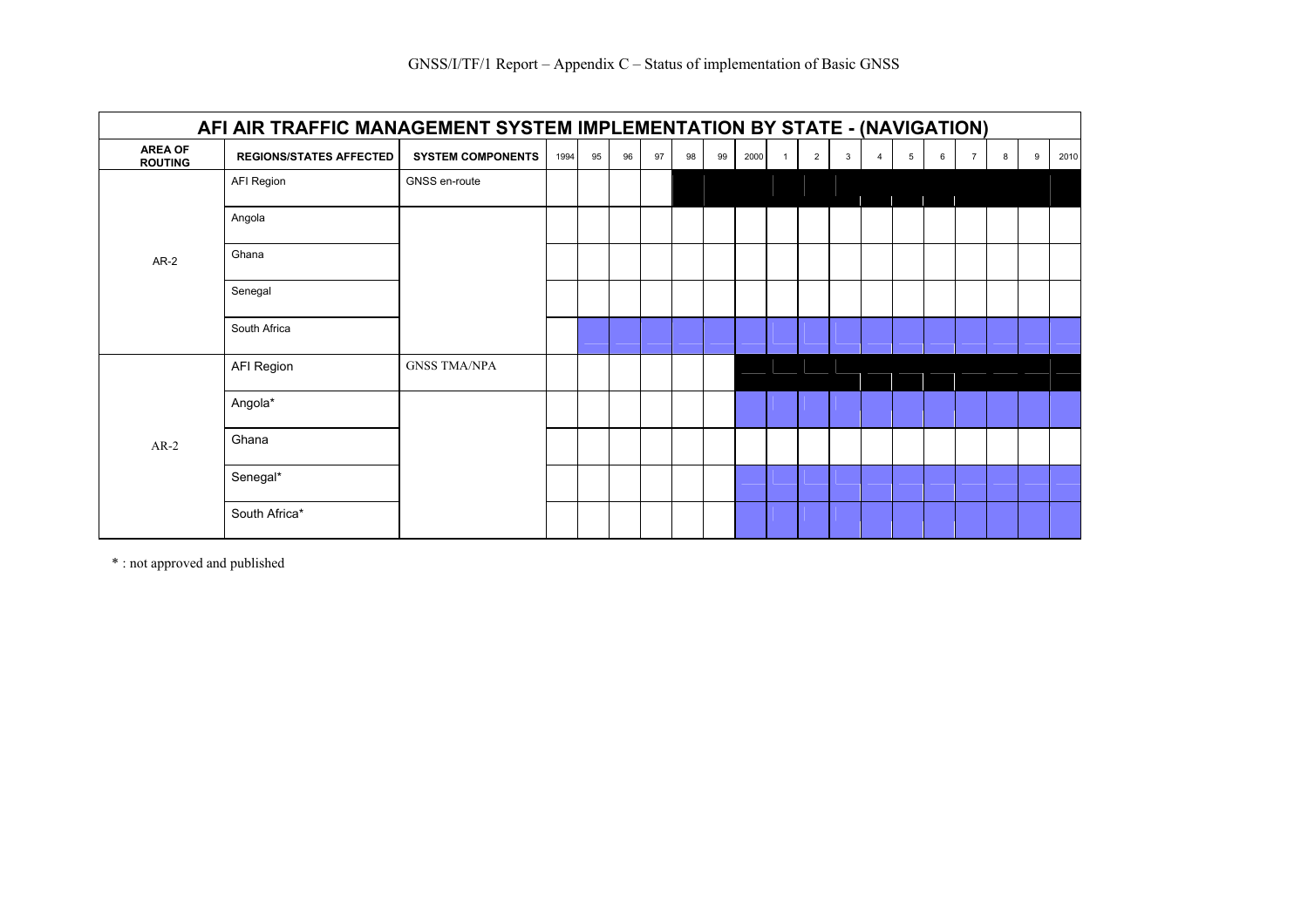|                    |                                | AFI AIR TRAFFIC MANAGEMENT SYSTEM IMPLEMENTATION BY STATE - (NAVIGATION COMPONENTS) |      |    |    |    |    |    |      |              |                |              |                |                 |   |                |   |   |      |
|--------------------|--------------------------------|-------------------------------------------------------------------------------------|------|----|----|----|----|----|------|--------------|----------------|--------------|----------------|-----------------|---|----------------|---|---|------|
| AREA OF<br>ROUTING | <b>REGIONS/STATES AFFECTED</b> | <b>SYSTEM COMPONENTS</b>                                                            | 1994 | 95 | 96 | 97 | 98 | 99 | 2000 | $\mathbf{1}$ | $\overline{2}$ | $\mathbf{3}$ | $\overline{4}$ | $5\overline{)}$ | 6 | $\overline{7}$ | 8 | 9 | 2010 |
|                    | <b>AFI Region</b>              | GNSS en-route                                                                       |      |    |    |    |    |    |      |              |                |              |                |                 |   |                |   |   |      |
|                    | Burundi                        |                                                                                     |      |    |    |    |    |    |      |              |                |              |                |                 |   |                |   |   |      |
|                    | Comoros                        |                                                                                     |      |    |    |    |    |    |      |              |                |              |                |                 |   |                |   |   |      |
|                    | Djibouti                       |                                                                                     |      |    |    |    |    |    |      |              |                |              |                |                 |   |                |   |   |      |
|                    | Egypt                          |                                                                                     |      |    |    |    |    |    |      |              |                |              |                |                 |   |                |   |   |      |
|                    | Eritrea                        |                                                                                     |      |    |    |    |    |    |      |              |                |              |                |                 |   |                |   |   |      |
|                    | Ethiopia                       |                                                                                     |      |    |    |    |    |    |      |              |                |              |                |                 |   |                |   |   |      |
|                    | France (Reunion)               |                                                                                     |      |    |    |    |    |    |      |              |                |              |                |                 |   |                |   |   |      |
|                    | Kenya                          |                                                                                     |      |    |    |    |    |    |      |              |                |              |                |                 |   |                |   |   |      |
| $AR-3$             | Libya                          |                                                                                     |      |    |    |    |    |    |      |              |                |              |                |                 |   |                |   |   |      |
|                    | Madagascar                     |                                                                                     |      |    |    |    |    |    |      |              |                |              |                |                 |   |                |   |   |      |
|                    | <b>Mauritius</b>               |                                                                                     |      |    |    |    |    |    |      |              |                |              |                |                 |   |                |   |   |      |
|                    | Rwanda                         |                                                                                     |      |    |    |    |    |    |      |              |                |              |                |                 |   |                |   |   |      |
|                    | Seychelles                     |                                                                                     |      |    |    |    |    |    |      |              |                |              |                |                 |   |                |   |   |      |
|                    | Somalia                        |                                                                                     |      |    |    |    |    |    |      |              |                |              |                |                 |   |                |   |   |      |
|                    | Sudan                          |                                                                                     |      |    |    |    |    |    |      |              |                |              |                |                 |   |                |   |   |      |
|                    | Tanzania                       |                                                                                     |      |    |    |    |    |    |      |              |                |              |                |                 |   |                |   |   |      |
|                    | Uganda                         |                                                                                     |      |    |    |    |    |    |      |              |                |              |                |                 |   |                |   |   |      |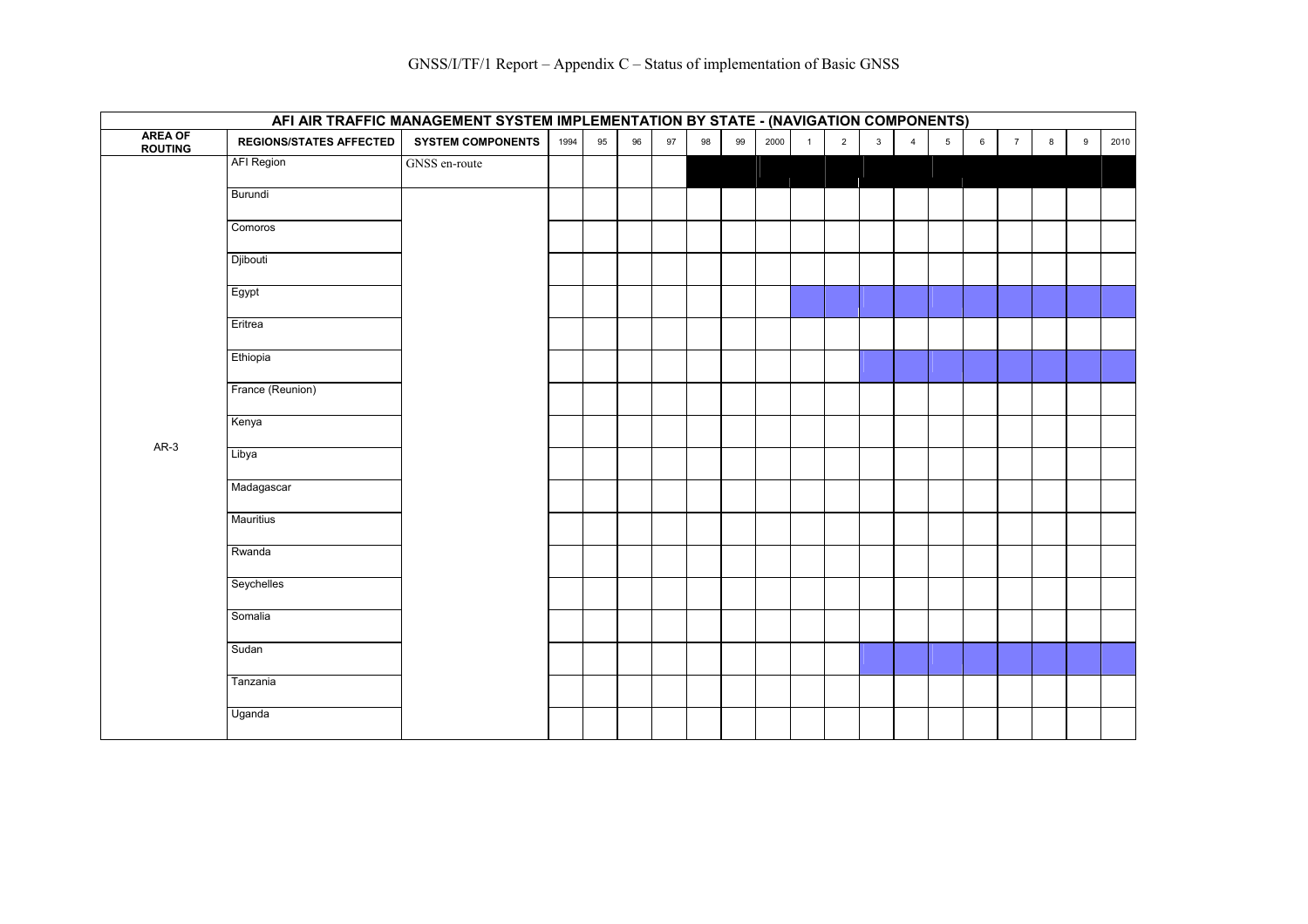|                            |                                | AFI AIR TRAFFIC MANAGEMENT SYSTEM IMPLEMENTATION BY STATE - (NAVIGATION COMPONENTS) |      |    |    |    |    |    |      |              |                |                |                |                 |                 |                 |   |   |      |
|----------------------------|--------------------------------|-------------------------------------------------------------------------------------|------|----|----|----|----|----|------|--------------|----------------|----------------|----------------|-----------------|-----------------|-----------------|---|---|------|
| <b>AREA OF<br/>ROUTING</b> | <b>REGIONS/STATES AFFECTED</b> | <b>SYSTEM COMPONENTS</b>                                                            | 1994 | 95 | 96 | 97 | 98 | 99 | 2000 | $\mathbf{1}$ | $\overline{2}$ | $\overline{3}$ | $\overline{4}$ | $5\phantom{.0}$ | $6\overline{6}$ | $7\overline{ }$ | 8 | 9 | 2010 |
|                            | <b>AFI Region</b>              | <b>GNSS TMA/NPA</b>                                                                 |      |    |    |    |    |    |      |              |                |                |                |                 |                 |                 |   |   |      |
|                            | Burundi                        |                                                                                     |      |    |    |    |    |    |      |              |                |                |                |                 |                 |                 |   |   |      |
|                            | Comoros                        |                                                                                     |      |    |    |    |    |    |      |              |                |                |                |                 |                 |                 |   |   |      |
|                            | Djibouti                       |                                                                                     |      |    |    |    |    |    |      |              |                |                |                |                 |                 |                 |   |   |      |
|                            | Egypt (2005)                   |                                                                                     |      |    |    |    |    |    |      |              |                |                |                |                 |                 |                 |   |   |      |
|                            | Eritrea                        |                                                                                     |      |    |    |    |    |    |      |              |                |                |                |                 |                 |                 |   |   |      |
|                            | Ethiopia                       |                                                                                     |      |    |    |    |    |    |      |              |                |                |                |                 |                 |                 |   |   |      |
|                            | France (Reunion)               |                                                                                     |      |    |    |    |    |    |      |              |                |                |                |                 |                 |                 |   |   |      |
| $AR-3$                     | Kenya*                         |                                                                                     |      |    |    |    |    |    |      |              |                |                |                |                 |                 |                 |   |   |      |
|                            | Libya                          |                                                                                     |      |    |    |    |    |    |      |              |                |                |                |                 |                 |                 |   |   |      |
|                            | Madagascar*                    |                                                                                     |      |    |    |    |    |    |      |              |                |                |                |                 |                 |                 |   |   |      |
|                            | Mauritius*                     |                                                                                     |      |    |    |    |    |    |      |              |                |                |                |                 |                 |                 |   |   |      |
|                            | Rwanda                         |                                                                                     |      |    |    |    |    |    |      |              |                |                |                |                 |                 |                 |   |   |      |
|                            | Seychelles*                    |                                                                                     |      |    |    |    |    |    |      |              |                |                |                |                 |                 |                 |   |   |      |
|                            | Somalia                        |                                                                                     |      |    |    |    |    |    |      |              |                |                |                |                 |                 |                 |   |   |      |
|                            | Sudan                          |                                                                                     |      |    |    |    |    |    |      |              |                |                |                |                 |                 |                 |   |   |      |
|                            | Tanzania                       |                                                                                     |      |    |    |    |    |    |      |              |                |                |                |                 |                 |                 |   |   |      |
|                            | Uganda*                        |                                                                                     |      |    |    |    |    |    |      |              |                |                |                |                 |                 |                 |   |   |      |

\*: not approved and published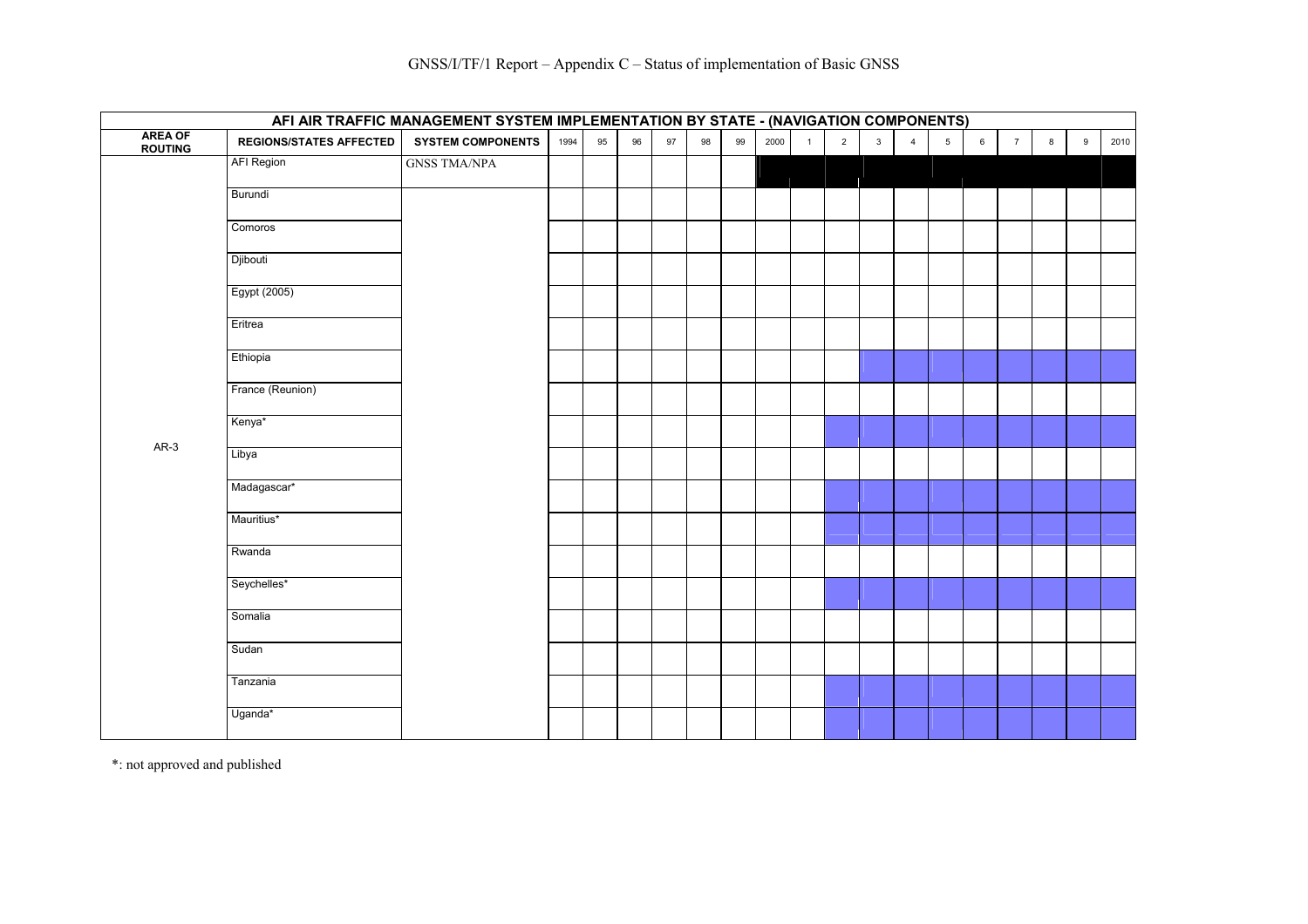|                                  | AFI AIR TRAFFIC MANAGEMENT SYSTEM IMPLEMENTATION BY STATE - (NAVIGATION COMPONENTS) |                          |      |    |    |    |    |    |      |                |                |              |                |   |   |                |   |   |      |
|----------------------------------|-------------------------------------------------------------------------------------|--------------------------|------|----|----|----|----|----|------|----------------|----------------|--------------|----------------|---|---|----------------|---|---|------|
| <b>AREA OF</b><br><b>ROUTING</b> | <b>REGIONS/STATES AFFECTED</b>                                                      | <b>SYSTEM COMPONENTS</b> | 1994 | 95 | 96 | 97 | 98 | 99 | 2000 | $\overline{1}$ | $\overline{2}$ | $\mathbf{3}$ | $\overline{4}$ | 5 | 6 | $\overline{7}$ | 8 | 9 | 2010 |
|                                  | <b>AFI Region</b>                                                                   | GNSS en-route            |      |    |    |    |    |    |      |                |                |              |                |   |   |                |   |   |      |
|                                  | Algeria                                                                             |                          |      |    |    |    |    |    |      |                |                |              |                |   |   |                |   |   |      |
|                                  | Angola                                                                              |                          |      |    |    |    |    |    |      |                |                |              |                |   |   |                |   |   |      |
|                                  | Botswana                                                                            |                          |      |    |    |    |    |    |      |                |                |              |                |   |   |                |   |   |      |
|                                  | Cameroon                                                                            |                          |      |    |    |    |    |    |      |                |                |              |                |   |   |                |   |   |      |
|                                  | Central African Republic                                                            |                          |      |    |    |    |    |    |      |                |                |              |                |   |   |                |   |   |      |
|                                  | Chad                                                                                |                          |      |    |    |    |    |    |      |                |                |              |                |   |   |                |   |   |      |
|                                  | Congo                                                                               |                          |      |    |    |    |    |    |      |                |                |              |                |   |   |                |   |   |      |
|                                  | D.R. of Congo                                                                       |                          |      |    |    |    |    |    |      |                |                |              |                |   |   |                |   |   |      |
|                                  | <b>Equatorial Guinea</b>                                                            |                          |      |    |    |    |    |    |      |                |                |              |                |   |   |                |   |   |      |
|                                  | Gabon                                                                               |                          |      |    |    |    |    |    |      |                |                |              |                |   |   |                |   |   |      |
| AR-4                             | Lesotho                                                                             |                          |      |    |    |    |    |    |      |                |                |              |                |   |   |                |   |   |      |
|                                  | Libya                                                                               |                          |      |    |    |    |    |    |      |                |                |              |                |   |   |                |   |   |      |
|                                  | Malawi                                                                              |                          |      |    |    |    |    |    |      |                |                |              |                |   |   |                |   |   |      |
|                                  | Mozambique                                                                          |                          |      |    |    |    |    |    |      |                |                |              |                |   |   |                |   |   |      |
|                                  | Namibia                                                                             |                          |      |    |    |    |    |    |      |                |                |              |                |   |   |                |   |   |      |
|                                  | Niger                                                                               |                          |      |    |    |    |    |    |      |                |                |              |                |   |   |                |   |   |      |
|                                  | Nigeria                                                                             |                          |      |    |    |    |    |    |      |                |                |              |                |   |   |                |   |   |      |
|                                  | Sao Tome & Principe                                                                 |                          |      |    |    |    |    |    |      |                |                |              |                |   |   |                |   |   |      |
|                                  | South Africa                                                                        |                          |      |    |    |    |    |    |      |                |                |              |                |   |   |                |   |   |      |
|                                  | Swaziland                                                                           |                          |      |    |    |    |    |    |      |                |                |              |                |   |   |                |   |   |      |
|                                  | Tunisia                                                                             |                          |      |    |    |    |    |    |      |                |                |              |                |   |   |                |   |   |      |
|                                  | Zambia                                                                              |                          |      |    |    |    |    |    |      |                |                |              |                |   |   |                |   |   |      |
|                                  | Zimbabwe                                                                            |                          |      |    |    |    |    |    |      |                |                |              |                |   |   |                |   |   |      |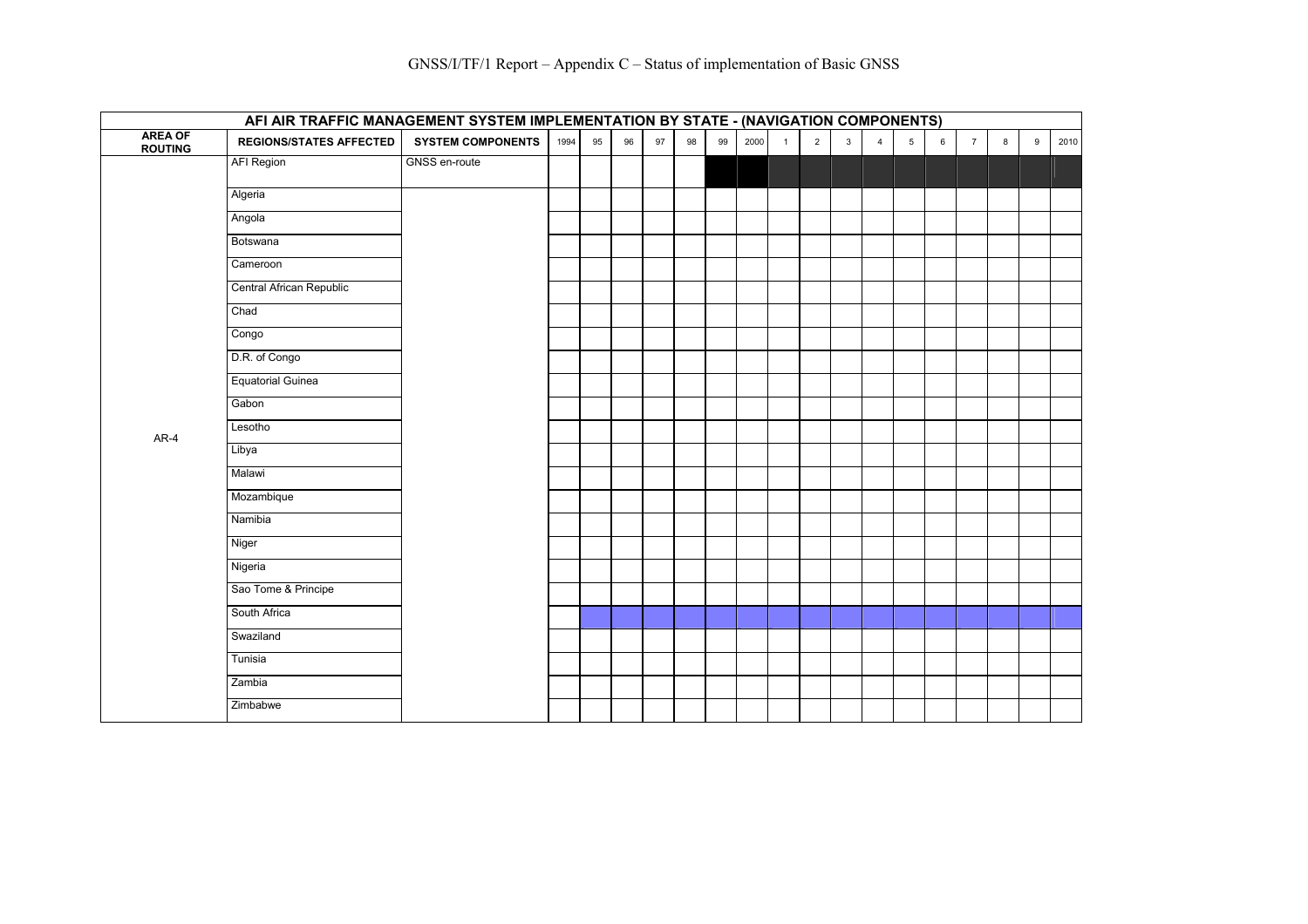|                            | AFI AIR TRAFFIC MANAGEMENT SYSTEM IMPLEMENTATION BY STATE - (NAVIGATION COMPONENTS) |                          |      |    |    |    |    |    |      |                |   |              |                |                |   |                |   |   |      |
|----------------------------|-------------------------------------------------------------------------------------|--------------------------|------|----|----|----|----|----|------|----------------|---|--------------|----------------|----------------|---|----------------|---|---|------|
| <b>AREA OF<br/>ROUTING</b> | <b>REGIONS/STATES AFFECTED</b>                                                      | <b>SYSTEM COMPONENTS</b> | 1994 | 95 | 96 | 97 | 98 | 99 | 2000 | $\overline{1}$ | 2 | $\mathbf{3}$ | $\overline{4}$ | 5 <sub>5</sub> | 6 | $\overline{7}$ | 8 | 9 | 2010 |
|                            | <b>AFI Region</b>                                                                   | <b>GNSS TMA/NPA</b>      |      |    |    |    |    |    |      |                |   |              |                |                |   |                |   |   |      |
|                            | Algeria                                                                             |                          |      |    |    |    |    |    |      |                |   |              |                |                |   |                |   |   |      |
|                            | Angola*                                                                             |                          |      |    |    |    |    |    |      |                |   |              |                |                |   |                |   |   |      |
|                            | Botswana*                                                                           |                          |      |    |    |    |    |    |      |                |   |              |                |                |   |                |   |   |      |
|                            | Cameroon*                                                                           |                          |      |    |    |    |    |    |      |                |   |              |                |                |   |                |   |   |      |
|                            | Central African Republic                                                            |                          |      |    |    |    |    |    |      |                |   |              |                |                |   |                |   |   |      |
|                            | Chad                                                                                |                          |      |    |    |    |    |    |      |                |   |              |                |                |   |                |   |   |      |
|                            | Congo                                                                               |                          |      |    |    |    |    |    |      |                |   |              |                |                |   |                |   |   |      |
|                            | D.R. of Congo*                                                                      |                          |      |    |    |    |    |    |      |                |   |              |                |                |   |                |   |   |      |
|                            | <b>Equatorial Guinea</b>                                                            |                          |      |    |    |    |    |    |      |                |   |              |                |                |   |                |   |   |      |
|                            | Gabon*                                                                              |                          |      |    |    |    |    |    |      |                |   |              |                |                |   |                |   |   |      |
| $AR-4$                     | Lesotho*                                                                            |                          |      |    |    |    |    |    |      |                |   |              |                |                |   |                |   |   |      |
|                            | Libya                                                                               |                          |      |    |    |    |    |    |      |                |   |              |                |                |   |                |   |   |      |
|                            | Malawi*                                                                             |                          |      |    |    |    |    |    |      |                |   |              |                |                |   |                |   |   |      |
|                            | Mozambique*                                                                         |                          |      |    |    |    |    |    |      |                |   |              |                |                |   |                |   |   |      |
|                            | Namibia*                                                                            |                          |      |    |    |    |    |    |      |                |   |              |                |                |   |                |   |   |      |
|                            | Niger                                                                               |                          |      |    |    |    |    |    |      |                |   |              |                |                |   |                |   |   |      |
|                            | Nigeria                                                                             |                          |      |    |    |    |    |    |      |                |   |              |                |                |   |                |   |   |      |
|                            | Sao Tome & Principe                                                                 |                          |      |    |    |    |    |    |      |                |   |              |                |                |   |                |   |   |      |
|                            | South Africa*                                                                       |                          |      |    |    |    |    |    |      |                |   |              |                |                |   |                |   |   |      |
|                            | Swaziland*                                                                          |                          |      |    |    |    |    |    |      |                |   |              |                |                |   |                |   |   |      |
|                            | Tunisia                                                                             |                          |      |    |    |    |    |    |      |                |   |              |                |                |   |                |   |   |      |
|                            | Zambia*                                                                             |                          |      |    |    |    |    |    |      |                |   |              |                |                |   |                |   |   |      |
|                            | Zimbabwe*                                                                           |                          |      |    |    |    |    |    |      |                |   |              |                |                |   |                |   |   |      |

\* : Not approved and published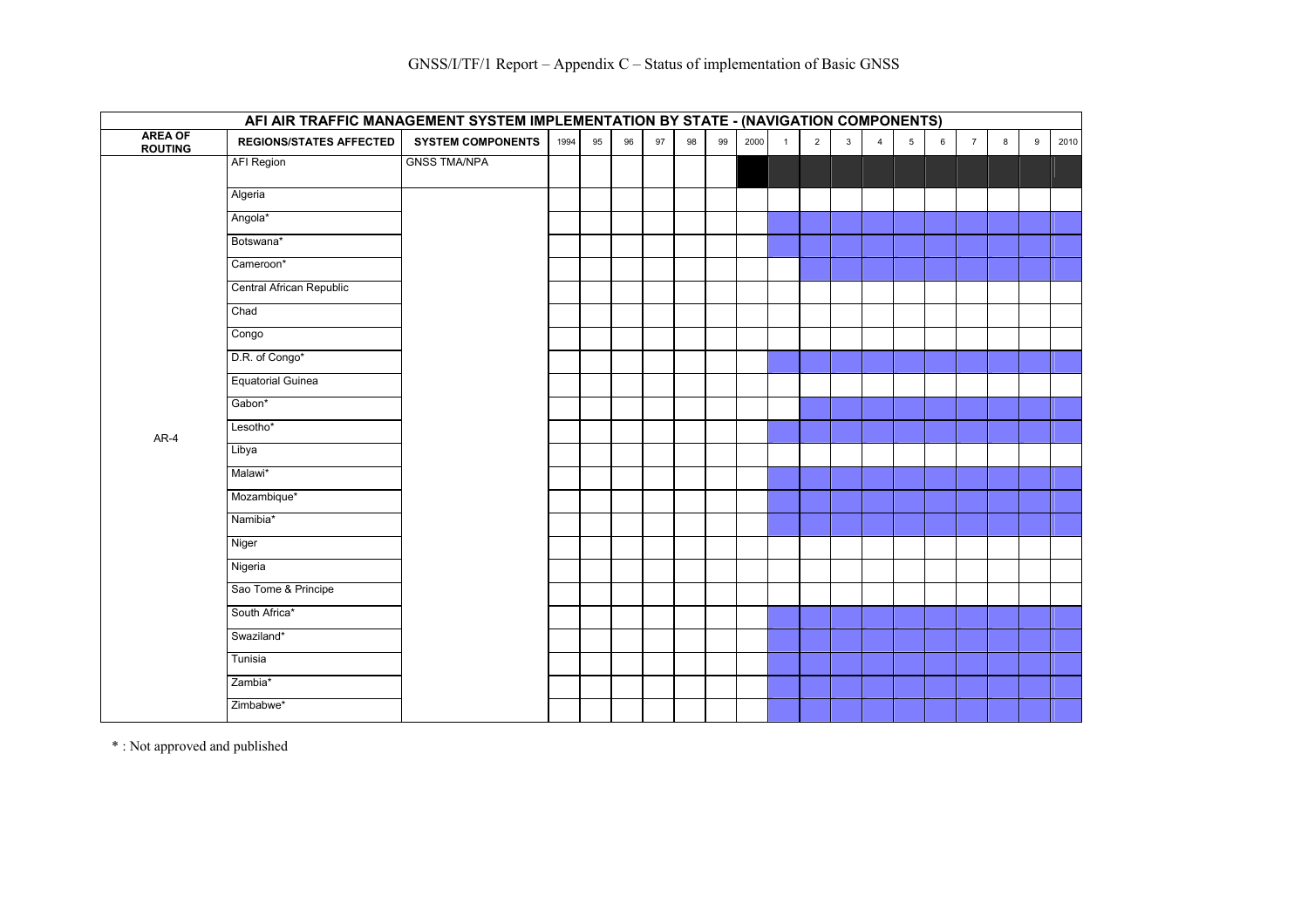| <b>AREA OF</b><br><b>ROUTING</b> | <b>REGIONS/STATES AFFECTED</b> | <b>SYSTEM COMPONENTS</b> | 1994 | 95 | 96 | 97 | 98 | 99 | 2000 | $\mathbf{1}$ | $\overline{2}$ | $\mathbf{3}$ | $\overline{4}$ | 5 | 6 | $\overline{7}$ | 8 | 9 |
|----------------------------------|--------------------------------|--------------------------|------|----|----|----|----|----|------|--------------|----------------|--------------|----------------|---|---|----------------|---|---|
|                                  | AFI Region                     | GNSS en-route            |      |    |    |    |    |    |      |              |                |              |                |   |   |                |   |   |
|                                  | Benin                          |                          |      |    |    |    |    |    |      |              |                |              |                |   |   |                |   |   |
|                                  | <b>Burkina Faso</b>            |                          |      |    |    |    |    |    |      |              |                |              |                |   |   |                |   |   |
|                                  | Chad                           |                          |      |    |    |    |    |    |      |              |                |              |                |   |   |                |   |   |
|                                  | Côte d'Ivoire                  |                          |      |    |    |    |    |    |      |              |                |              |                |   |   |                |   |   |
|                                  | Gambia                         |                          |      |    |    |    |    |    |      |              |                |              |                |   |   |                |   |   |
|                                  | Ghana                          |                          |      |    |    |    |    |    |      |              |                |              |                |   |   |                |   |   |
|                                  | Guinea                         |                          |      |    |    |    |    |    |      |              |                |              |                |   |   |                |   |   |
| <b>AR-5</b>                      | Guinea Bissau                  |                          |      |    |    |    |    |    |      |              |                |              |                |   |   |                |   |   |
|                                  | Liberia                        |                          |      |    |    |    |    |    |      |              |                |              |                |   |   |                |   |   |
|                                  | Mali                           |                          |      |    |    |    |    |    |      |              |                |              |                |   |   |                |   |   |
|                                  | Mauritania                     |                          |      |    |    |    |    |    |      |              |                |              |                |   |   |                |   |   |
|                                  | Niger                          |                          |      |    |    |    |    |    |      |              |                |              |                |   |   |                |   |   |
|                                  | Nigeria                        |                          |      |    |    |    |    |    |      |              |                |              |                |   |   |                |   |   |
|                                  | Senegal                        |                          |      |    |    |    |    |    |      |              |                |              |                |   |   |                |   |   |
|                                  | Sierra Leone                   |                          |      |    |    |    |    |    |      |              |                |              |                |   |   |                |   |   |
|                                  | Togo                           |                          |      |    |    |    |    |    |      |              |                |              |                |   |   |                |   |   |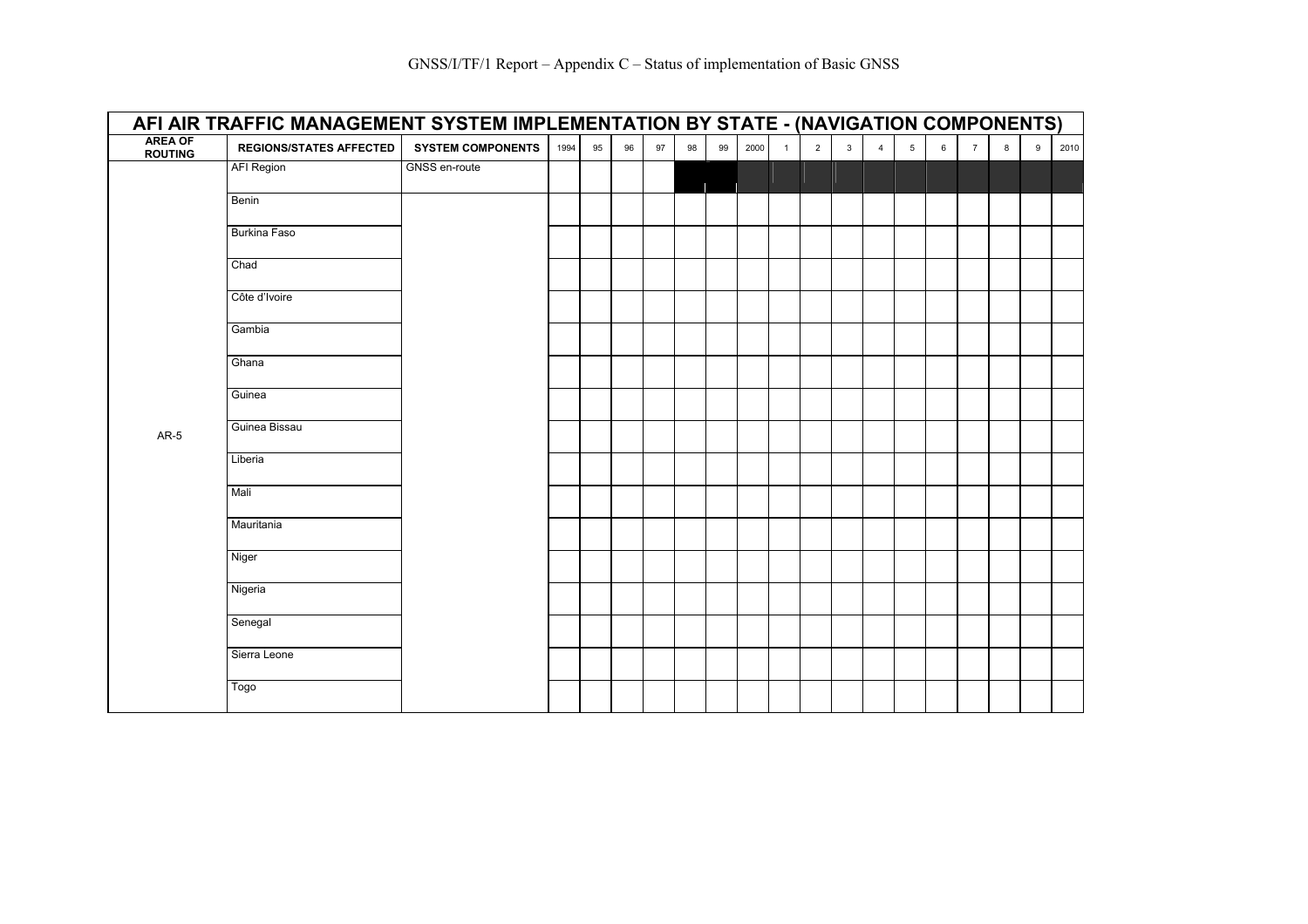|                                  | AFI AIR TRAFFIC MANAGEMENT SYSTEM IMPLEMENTATION BY STATE - (NAVIGATION COMPONENTS) |                          |      |    |    |    |    |    |      |              |                |              |                |                 |   |                |   |   |      |
|----------------------------------|-------------------------------------------------------------------------------------|--------------------------|------|----|----|----|----|----|------|--------------|----------------|--------------|----------------|-----------------|---|----------------|---|---|------|
| <b>AREA OF</b><br><b>ROUTING</b> | <b>REGIONS/STATES AFFECTED</b>                                                      | <b>SYSTEM COMPONENTS</b> | 1994 | 95 | 96 | 97 | 98 | 99 | 2000 | $\mathbf{1}$ | $\overline{2}$ | $\mathbf{3}$ | $\overline{4}$ | $5\phantom{.0}$ | 6 | $\overline{7}$ | 8 | 9 | 2010 |
|                                  | AFI Region                                                                          | <b>GNSS TMA/NPA</b>      |      |    |    |    |    |    |      |              |                |              |                |                 |   |                |   |   |      |
|                                  | Benin*                                                                              |                          |      |    |    |    |    |    |      |              |                |              |                |                 |   |                |   |   |      |
|                                  | Burkina Faso*                                                                       |                          |      |    |    |    |    |    |      |              |                |              |                |                 |   |                |   |   |      |
|                                  | Chad                                                                                |                          |      |    |    |    |    |    |      |              |                |              |                |                 |   |                |   |   |      |
|                                  | Côte d'Ivoire*                                                                      |                          |      |    |    |    |    |    |      |              |                |              |                |                 |   |                |   |   |      |
|                                  | Gambia                                                                              |                          |      |    |    |    |    |    |      |              |                |              |                |                 |   |                |   |   |      |
|                                  | Ghana                                                                               |                          |      |    |    |    |    |    |      |              |                |              |                |                 |   |                |   |   |      |
|                                  | Guinea                                                                              |                          |      |    |    |    |    |    |      |              |                |              |                |                 |   |                |   |   |      |
| $AR-5$                           | Guinea Bissau                                                                       |                          |      |    |    |    |    |    |      |              |                |              |                |                 |   |                |   |   |      |
|                                  | Liberia                                                                             |                          |      |    |    |    |    |    |      |              |                |              |                |                 |   |                |   |   |      |
|                                  | Mali*                                                                               |                          |      |    |    |    |    |    |      |              |                |              |                |                 |   |                |   |   |      |
|                                  | Mauritania                                                                          |                          |      |    |    |    |    |    |      |              |                |              |                |                 |   |                |   |   |      |
|                                  | Niger                                                                               |                          |      |    |    |    |    |    |      |              |                |              |                |                 |   |                |   |   |      |
|                                  | Nigeria                                                                             |                          |      |    |    |    |    |    |      |              |                |              |                |                 |   |                |   |   |      |
|                                  | Senegal*                                                                            |                          |      |    |    |    |    |    |      |              |                |              |                |                 |   |                |   |   |      |
|                                  | Sierra Leone                                                                        |                          |      |    |    |    |    |    |      |              |                |              |                |                 |   |                |   |   |      |
|                                  | Togo                                                                                |                          |      |    |    |    |    |    |      |              |                |              |                |                 |   |                |   |   |      |
|                                  |                                                                                     |                          |      |    |    |    |    |    |      |              |                |              |                |                 |   |                |   |   |      |

\* Not approved and published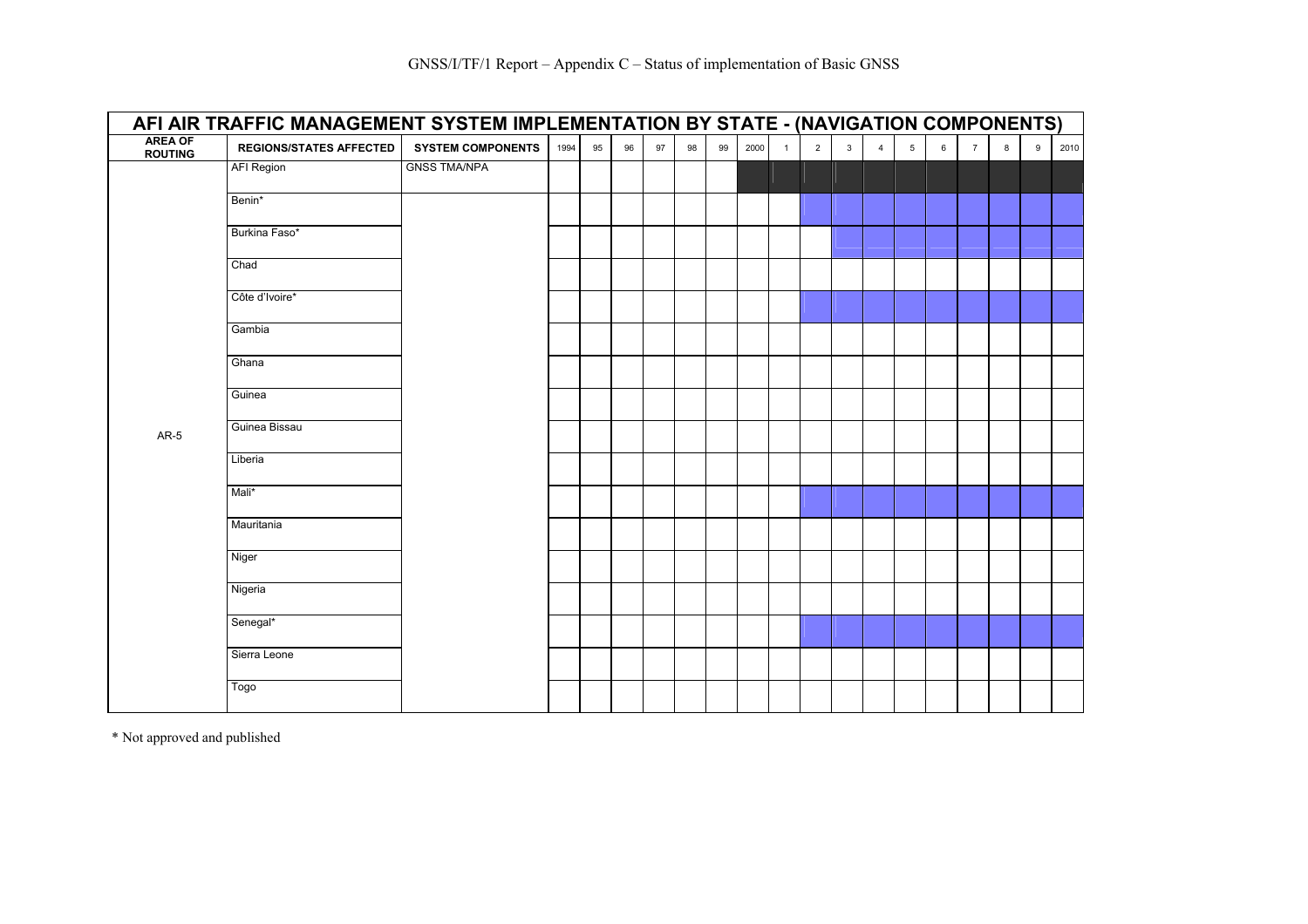|                                  | AFI AIR TRAFFIC MANAGEMENT SYSTEM IMPLEMENTATION BY STATE - (NAVIGATION COMPONENTS) |                          |      |    |    |    |    |    |      |                |   |   |   |                |   |   |      |
|----------------------------------|-------------------------------------------------------------------------------------|--------------------------|------|----|----|----|----|----|------|----------------|---|---|---|----------------|---|---|------|
| <b>AREA OF</b><br><b>ROUTING</b> | <b>REGIONS/STATES AFFECTED</b>                                                      | <b>SYSTEM COMPONENTS</b> | 1994 | 95 | 96 | 97 | 98 | 99 | 2000 | $\overline{2}$ | 3 | 5 | 6 | $\overline{7}$ | 8 | 9 | 2010 |
|                                  | AFI Region                                                                          | GNSS en-route            |      |    |    |    |    |    |      |                |   |   |   |                |   |   |      |
|                                  | Comoros                                                                             |                          |      |    |    |    |    |    |      |                |   |   |   |                |   |   |      |
|                                  | France (Reunion)                                                                    |                          |      |    |    |    |    |    |      |                |   |   |   |                |   |   |      |
| $AR-6$                           | Madagascar                                                                          |                          |      |    |    |    |    |    |      |                |   |   |   |                |   |   |      |
|                                  | <b>Mauritius</b>                                                                    |                          |      |    |    |    |    |    |      |                |   |   |   |                |   |   |      |
|                                  | Seychelles                                                                          |                          |      |    |    |    |    |    |      |                |   |   |   |                |   |   |      |
|                                  | South Africa                                                                        |                          |      |    |    |    |    |    |      |                |   |   |   |                |   |   |      |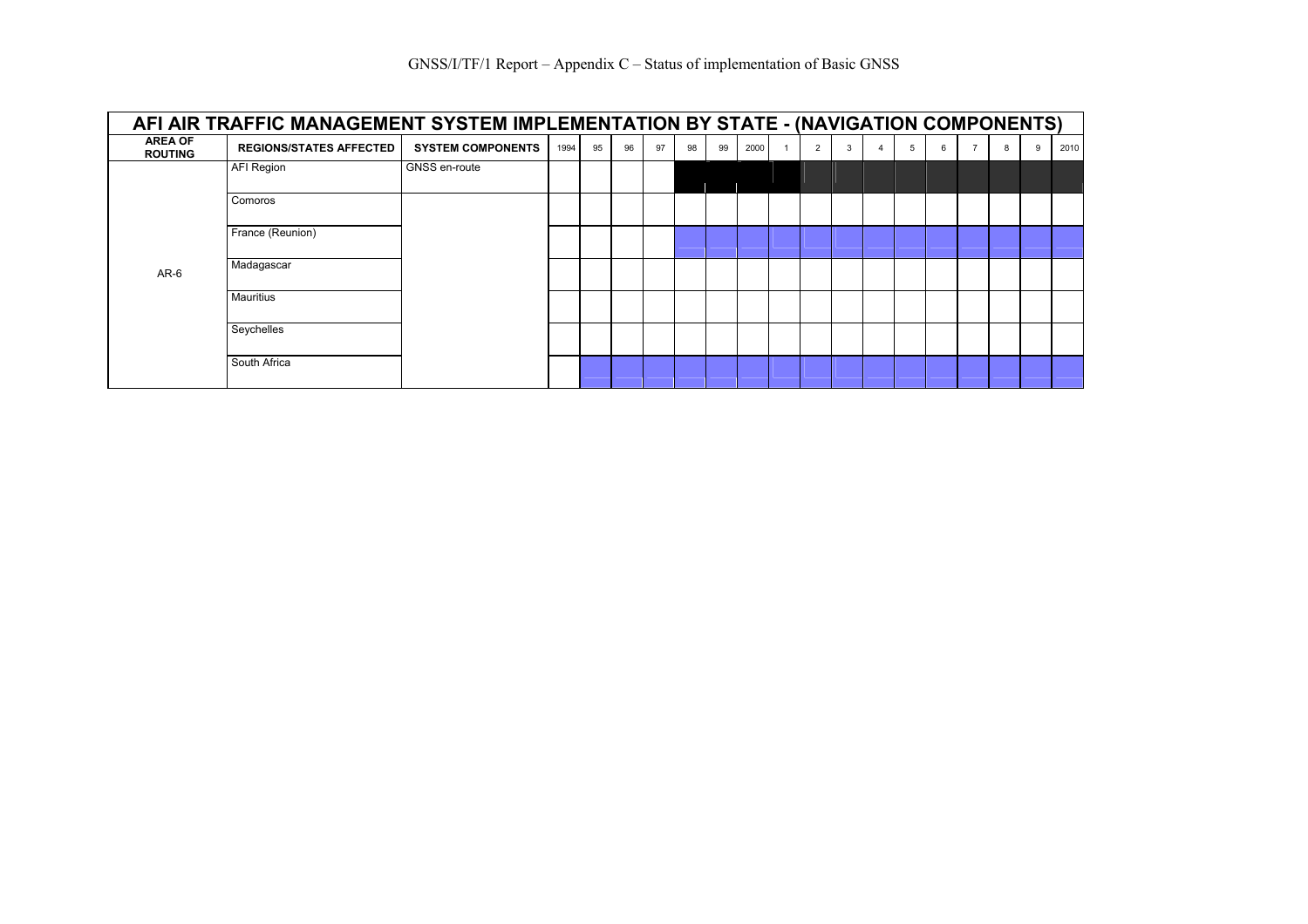| AFI AIR TRAFFIC MANAGEMENT SYSTEM IMPLEMENTATION BY STATE - (NAVIGATION COMPONENTS) |                                |                          |      |    |    |    |    |    |      |  |                |   |   |   |  |   |      |
|-------------------------------------------------------------------------------------|--------------------------------|--------------------------|------|----|----|----|----|----|------|--|----------------|---|---|---|--|---|------|
| <b>AREA OF</b><br><b>ROUTING</b>                                                    | <b>REGIONS/STATES AFFECTED</b> | <b>SYSTEM COMPONENTS</b> | 1994 | 95 | 96 | 97 | 98 | 99 | 2000 |  | $\overline{2}$ | 3 | 5 | 6 |  | 9 | 2010 |
|                                                                                     | AFI Region                     | <b>GNSS TMA/NPA</b>      |      |    |    |    |    |    |      |  |                |   |   |   |  |   |      |
|                                                                                     | Comoros                        |                          |      |    |    |    |    |    |      |  |                |   |   |   |  |   |      |
|                                                                                     | France (Reunion)               |                          |      |    |    |    |    |    |      |  |                |   |   |   |  |   |      |
| $AR-6$                                                                              | Madagascar*                    |                          |      |    |    |    |    |    |      |  |                |   |   |   |  |   |      |
|                                                                                     | Mauritius*                     |                          |      |    |    |    |    |    |      |  |                |   |   |   |  |   |      |
|                                                                                     | Seychelles*                    |                          |      |    |    |    |    |    |      |  |                |   |   |   |  |   |      |
|                                                                                     | South Africa*                  |                          |      |    |    |    |    |    |      |  |                |   |   |   |  |   |      |

\* : Not approved and published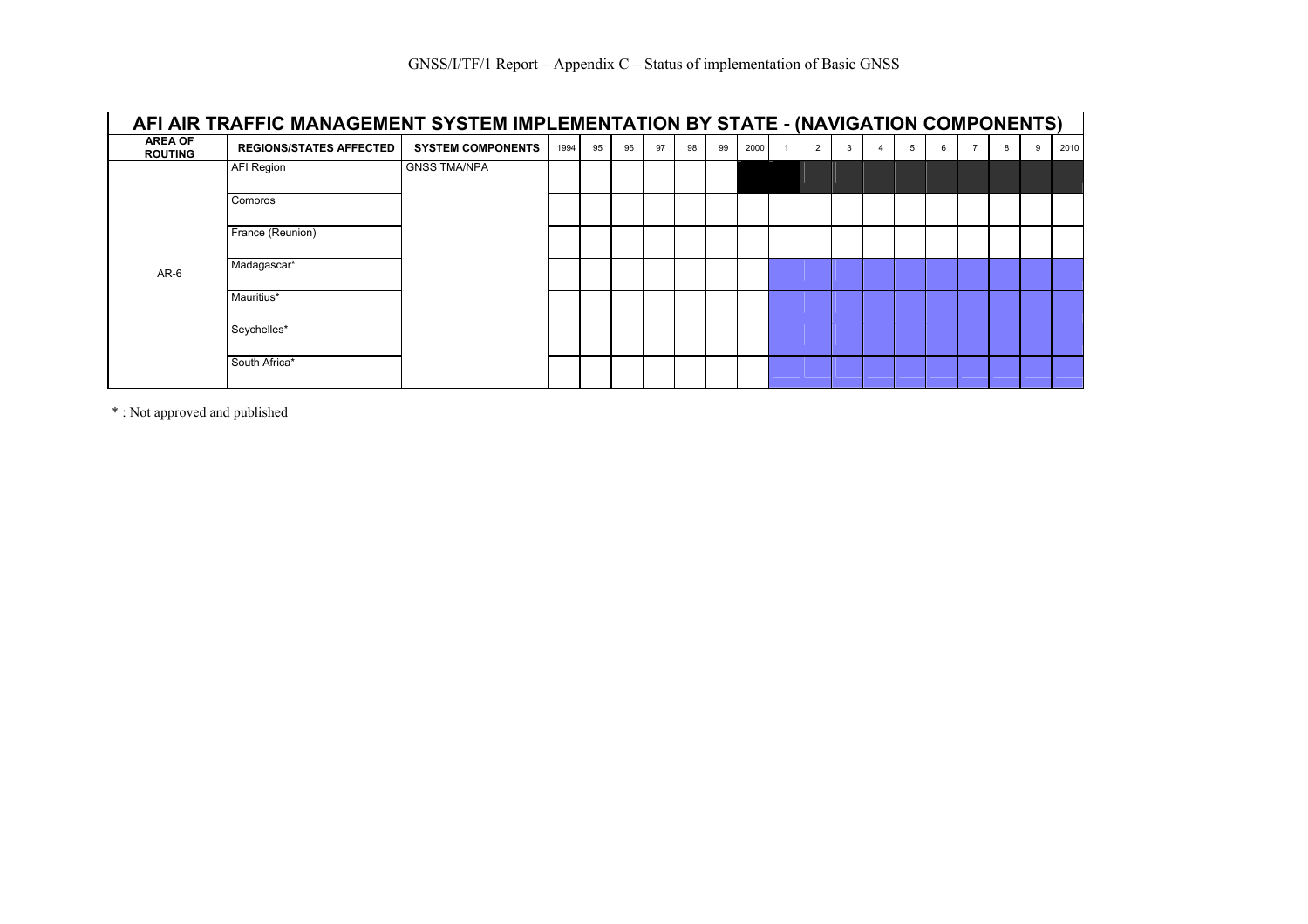## **Draft Action Plan Schedule**

|     |                                                         |           |    | 2004                 |    | 2005            | 2006               | 20)                  |
|-----|---------------------------------------------------------|-----------|----|----------------------|----|-----------------|--------------------|----------------------|
| N°  | Nom de la tâche                                         | Τ4        | Т1 | T2  <br>- T3 I<br>T4 | T1 | T2   T3  <br>T4 | T2   T3   T4<br>T1 | T2<br>T1             |
| 1   | Mobile test bed experimentation                         |           |    |                      |    |                 |                    |                      |
| 2   | Zone A [ASECNA]                                         |           |    |                      |    |                 |                    |                      |
| з   | Zone B [RSA]                                            |           |    |                      |    |                 |                    |                      |
| 4   | ZONE C Simulation [ESA]                                 |           |    |                      |    |                 |                    |                      |
| 5   | Zone C [ICAO]                                           |           |    |                      |    |                 |                    |                      |
| 6   | Programmatic                                            |           |    |                      |    |                 |                    |                      |
| 7   | Dakar 03 AFI GNSS Implementation Task Force Meeting [   |           |    |                      |    |                 |                    |                      |
| 8   | Programmatic (SOW, schedule, partnership,) [ITF/ESA]    |           |    |                      |    |                 |                    |                      |
| 9   | Studies/ASTB funding research and availability [ITF/ESA |           |    |                      |    |                 |                    |                      |
| 10  | STEP 1: ASTB (AFI Satellite Test Bed)                   |           |    |                      |    |                 |                    |                      |
| 11  | <b>ASTB</b> implementation                              |           |    |                      |    |                 |                    |                      |
| 12  | Static Test bed site définitions [ESA]                  |           |    |                      |    |                 |                    |                      |
| 13  | In Kind Delivery definition [States/ANSP]               |           |    |                      |    |                 |                    |                      |
| 14  | End of ESTB operation [ESA]                             |           |    |                      |    |                 |                    |                      |
| 15  | ESTB RIMS refurbishment and test [ESA]                  |           |    |                      |    |                 |                    |                      |
| 16  | ESTB/ASTB CPF modifications [ESA]                       |           |    |                      |    |                 |                    |                      |
| 17  | Transfert of European RIMS to AFI [IATA?]               |           |    |                      |    |                 |                    |                      |
| 18  | Relocation of A/B/C Zones RIMS                          |           |    |                      |    |                 |                    |                      |
| 19  | Installation and training [States/ANSP]                 |           |    |                      |    |                 |                    |                      |
| 20  | ASTB operation [ESA]                                    |           |    |                      |    |                 |                    |                      |
| 21  | <b>ASTB</b> operation                                   |           |    |                      |    |                 |                    |                      |
| 22  | Regional/calibration aircraft equipage                  |           |    |                      |    |                 |                    |                      |
| 23  | Users evaluation                                        |           |    |                      |    |                 |                    |                      |
| 24  | Data collection and analysis                            |           |    |                      |    |                 |                    |                      |
|     |                                                         |           |    | 2004                 |    | 2005            | 2006               | 20                   |
| N°  | Nom de la tâche                                         | <b>T4</b> | T1 | T2   T3   T4   T1    |    | T2 T3 T4        | T1<br>T2 T3 T4     | T <sub>2</sub><br>T1 |
| 25  | STEP 2 : Studies for operational system                 |           |    |                      |    |                 |                    |                      |
| 26  | Definition study (ESA)                                  |           |    |                      |    |                 |                    |                      |
| 27  | Cost benefit studies (ASECNA with IATA & ESA)           |           |    |                      |    |                 |                    |                      |
| 28  | Institutional Studies [RSA/ASECNA]                      |           |    |                      |    |                 |                    |                      |
| 29  | AFI SBAS deployment go decision                         |           |    |                      |    |                 |                    |                      |
| 30  | STEP 3 : operational system implementation              |           |    |                      |    |                 |                    |                      |
| 31  | Funding                                                 |           |    |                      |    |                 |                    |                      |
| 32  | Funding process [States/ANSP/ESA]                       |           |    |                      |    |                 |                    |                      |
| 33  | AGNOS implementation contract(s) [ESA]                  |           |    |                      |    |                 |                    |                      |
| 34  | Implementation                                          |           |    |                      |    |                 |                    |                      |
| 35  | AFI RIMS production [ESA follow-on]                     |           |    |                      |    |                 |                    |                      |
| 36  | RIMS installations and connexion to AFI CPF [ANSP]      |           |    |                      |    |                 |                    |                      |
| 37  | <b>Terrestrial segment</b>                              |           |    |                      |    |                 |                    |                      |
| 38. | EGNOS CPF modifications for AFI service (ESA)           |           |    |                      |    |                 |                    |                      |
| 39  | Final Institutional aspects studies [States/ANSP]       |           |    |                      |    |                 |                    |                      |
| 40  | Management Aspects [ANSP]                               |           |    |                      |    |                 |                    |                      |
| 41  | Safety analysis [States/ANSP]                           |           |    |                      |    |                 |                    |                      |
| 42  | AGNOS region(s) validation [ANSP]                       |           |    |                      |    |                 |                    |                      |
| 43  | AGNOS operation per validated region(s)                 |           |    |                      |    |                 |                    |                      |
| 44  | Airborne Segment                                        |           |    |                      |    |                 |                    |                      |
| 45  | Avionic equipage                                        |           |    |                      |    |                 |                    |                      |

---------------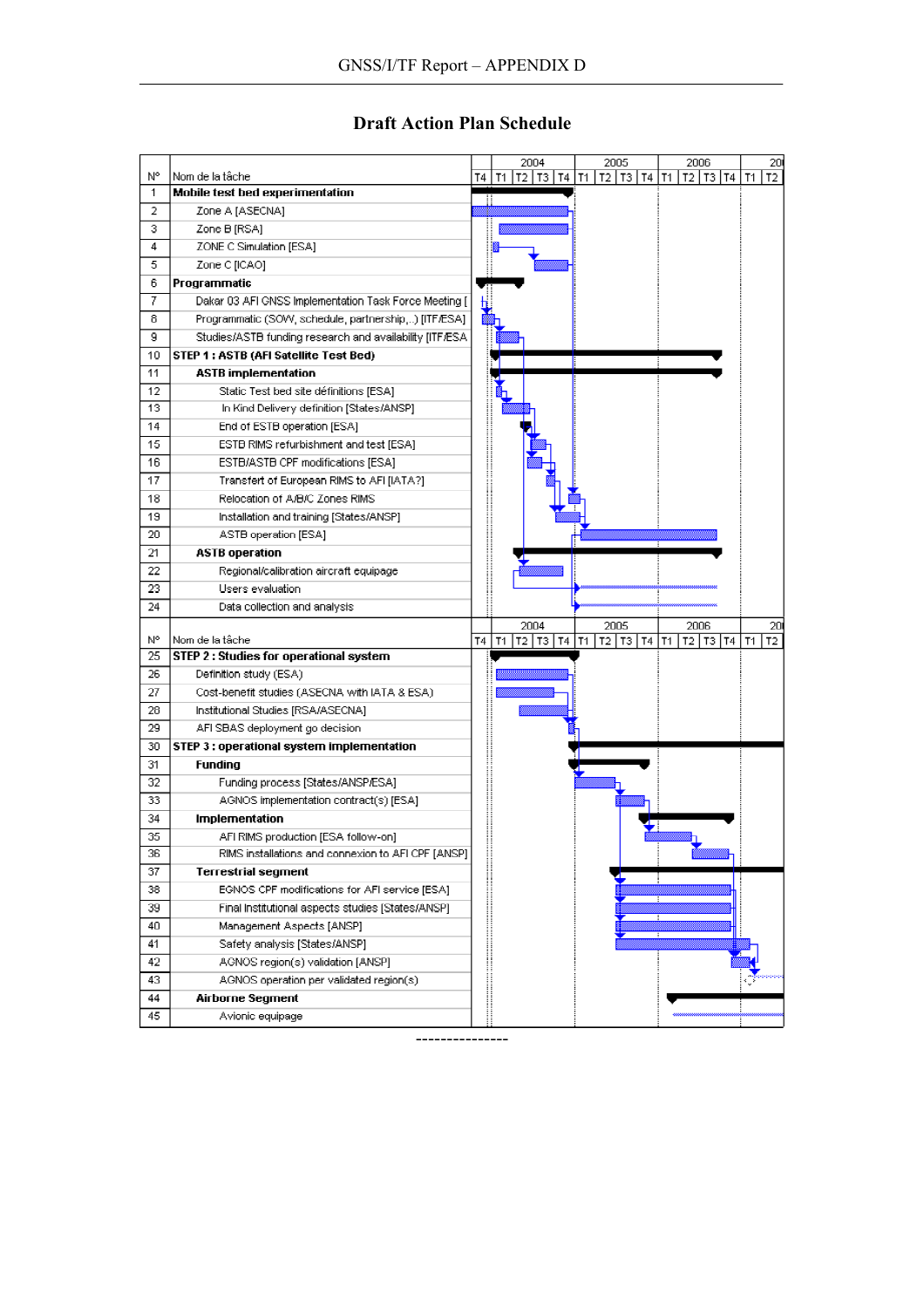#### **TERMS OF REFERENCE, FUTURE WORK PROGRAMME AND COMPOSITION OF THE AFI GNSS IMPLEMENTATION TASK FORCE**

#### 1. **Terms of reference** :

Carry out studies on technical and institutional issues for the progressive implementation of GNSS in the AFI Region, in accordance with the AFI GNSS strategy.

## 2. **Work Programme**

| <b>Item</b>    | <b>Description</b>                                                                                                                                                                                                                                                                                                                                                                                                                                                                                                                                                                                                                                                                                                                                                                                                                                            | <b>Responsibility</b>     | <b>Target Date</b> |
|----------------|---------------------------------------------------------------------------------------------------------------------------------------------------------------------------------------------------------------------------------------------------------------------------------------------------------------------------------------------------------------------------------------------------------------------------------------------------------------------------------------------------------------------------------------------------------------------------------------------------------------------------------------------------------------------------------------------------------------------------------------------------------------------------------------------------------------------------------------------------------------|---------------------------|--------------------|
| 1              | Inclusion of GNSS in AFI FASID                                                                                                                                                                                                                                                                                                                                                                                                                                                                                                                                                                                                                                                                                                                                                                                                                                |                           | On-going           |
| $\overline{2}$ | Further development of the AFI GNSS strategy                                                                                                                                                                                                                                                                                                                                                                                                                                                                                                                                                                                                                                                                                                                                                                                                                  |                           | On-going           |
| $\overline{3}$ | Define detailed system architecture to meet APV-I over continental<br>AFI and adjacent islands, taking into account, as appropriate,<br>developments in other regions.                                                                                                                                                                                                                                                                                                                                                                                                                                                                                                                                                                                                                                                                                        | <b>ESA</b>                | 2005               |
| $\overline{4}$ | Perform an AFI SBAS APV-I definition and design<br>phase, including:<br>Definition of a Programme organisation<br>Development and Issue of detailed mission<br>requirements (Service Levels).<br>Definition of Service Area<br>Preliminary System Definition and Design<br>Issue of System Requirement Document<br>Preparation of a system development plan<br>Carrying out initial trials/systems tests in order to<br>$\bullet$<br>support the design phase.<br>For this purpose, the candidate AFI SBAS Providers<br>will explore the possibility of cooperation agreements<br>with the EOIG (EGNOS operators and Infrastructure<br>Group).<br>In this context, an AFI GNSS pre-operational test bed<br>$\bullet$<br>will be implemented to validate the objectives, design<br>parameters and algorithms for Phase II and III of the<br>AFI GNSS strategy. | <b>ESA</b>                | 2005               |
| 5              | Follow up and assist if required the trials on the Test Bed                                                                                                                                                                                                                                                                                                                                                                                                                                                                                                                                                                                                                                                                                                                                                                                                   |                           | On-going           |
| 6              | Development of action plan for Implementation of the AFI SBAS                                                                                                                                                                                                                                                                                                                                                                                                                                                                                                                                                                                                                                                                                                                                                                                                 | <b>ASECNA</b>             | Next Meeting       |
| $\overline{7}$ | Identify and address as appropriate, all actions necessary, including<br>funding, legal and institutional aspects, for the timely implementation of<br>the AFI GNSS strategy (AFI/7, Concl. 10/6d)                                                                                                                                                                                                                                                                                                                                                                                                                                                                                                                                                                                                                                                            | South Africa*<br>(ASECNA) | Next Meeting       |
| 8              | Review, in due course, the requirements for the implementation of<br>GBAS at identified locations, in accordance with the AFI GNSS<br>strategy                                                                                                                                                                                                                                                                                                                                                                                                                                                                                                                                                                                                                                                                                                                |                           |                    |